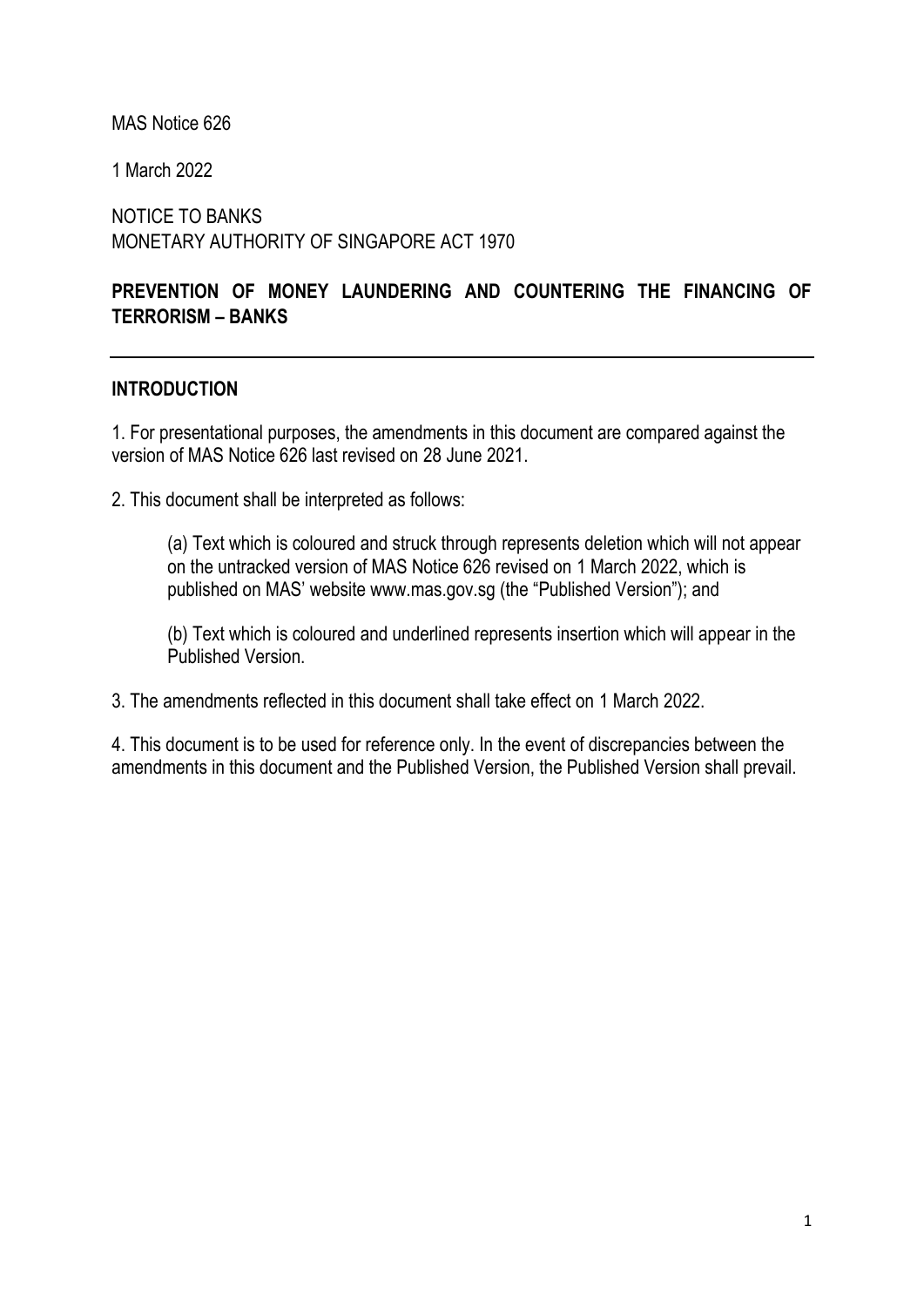### MAS Notice 626

24 April 2015 Last revised on 28 June 2021 1 March 2022 (Refer to endnotes for history of amendments)

NOTICE TO BANKS MONETARY AUTHORITY OF SINGAPORE ACT 1970, CAP.186

# **PREVENTION OF MONEY LAUNDERING AND COUNTERING THE FINANCING OF TERRORISM – BANKS**

### **1 INTRODUCTION**

1.1 This Notice is issued pursuant to section 27B of the Monetary Authority of Singapore Act (Cap.186) 1970 ("MAS Act") and applies to all banks in Singapore, as defined in section 2 of the Banking Act (Cap. 19) 1970 ("BA").

[MAS Notice 626 (Amendment) 2022]

1.2 Except for paragraphs 4, 5, 15.6 and 15.7, this Notice shall take effect from 24 May 2015. Paragraphs 4, 5, 15.6 and 15.7 shall take effect from 24 July 2015. MAS Notice 626 dated 2 July 2007 is cancelled with effect from 24 May 2015.

### **2 DEFINITIONS**

2.1 For the purposes of this Notice –

"AML/CFT" means anti-money laundering and countering the financing of terrorism;

"Authority" means the Monetary Authority of Singapore;

"bank" means a bank in Singapore, as defined in section 2 of the BA;

"beneficial owner", in relation to a customer of a bank, means the natural person who ultimately owns or controls the customer or the natural person on whose behalf a transaction is conducted or business relations are established, and includes any person who exercises ultimate effective control over a legal person or legal arrangement;

"beneficiary institution" means the financial institution that receives the wire transfer from the ordering institution, directly or through an intermediary institution, and makes the funds available to the wire transfer beneficiary;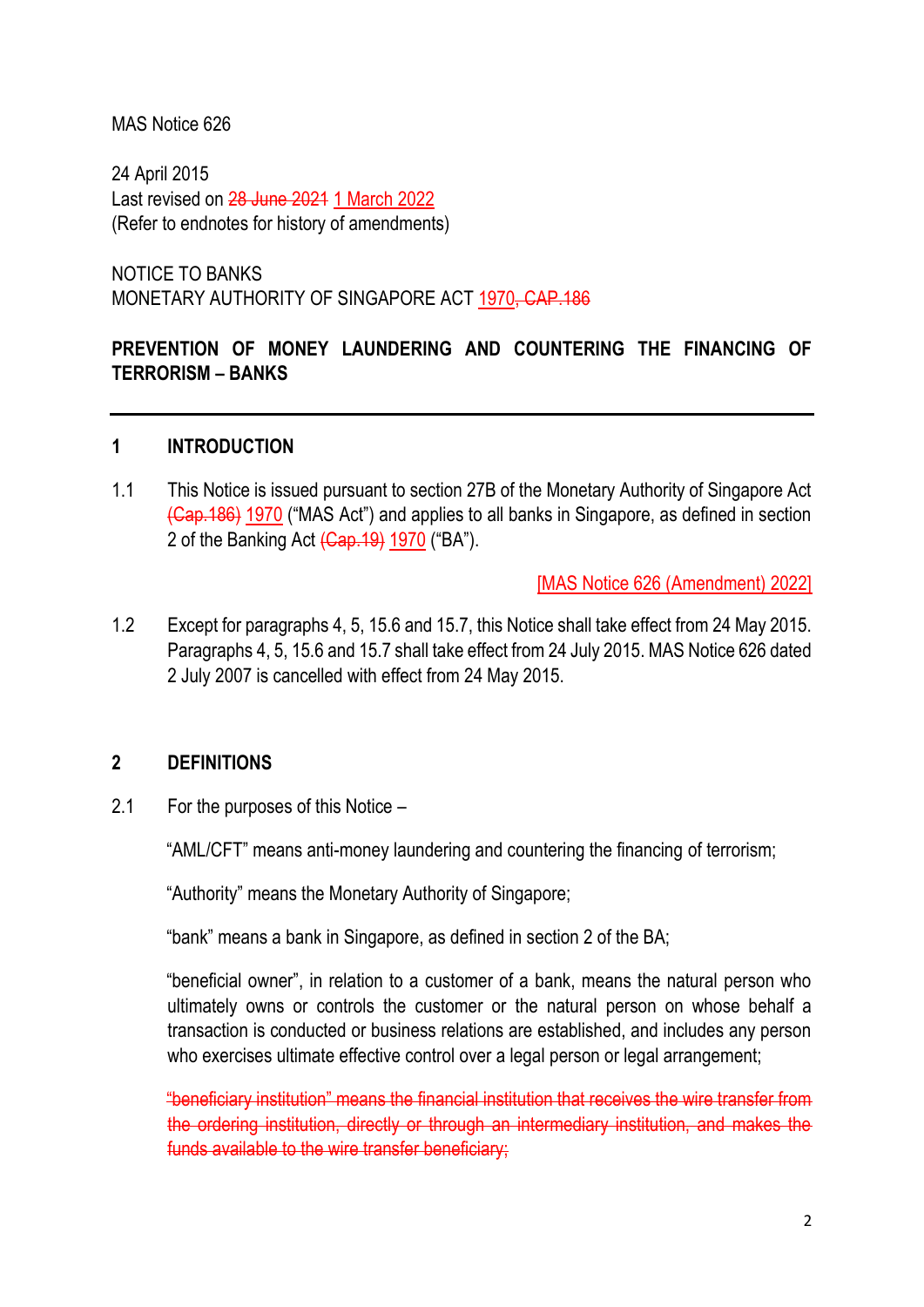"beneficiary institution" means –

- (a) in relation to a wire transfer, the financial institution that receives the wire transfer from the ordering institution, directly or through an intermediary institution, and makes the funds available to the wire transfer beneficiary; or
- (b) in relation to a value transfer, the financial institution that receives the value transfer from the ordering institution, directly or through an intermediary institution, and makes one or more digital tokens available to the value transfer beneficiary;

[MAS Notice 626 (Amendment) 2022]

"business relations" means –

- (a) the opening or maintenance of an account by the bank in the name of; or
- (b) the provision of financial advice by the bank to,

a person (whether a natural person, legal person or legal arrangement);

"capital markets products" has the meaning as in section 2(1) of the SFA;

[MAS Notice 626 (Amendment) 2022]

"cash" means currency notes and coins (whether of Singapore or of a foreign country or jurisdiction) which are legal tender and circulate as money in the country or jurisdiction of issue;

[MAS Notice 626 (Amendment) 2022]

"CDD measures" or "customer due diligence measures" means the measures required by paragraph 6;

"CDSA" means the Corruption, Drug Trafficking and Other Serious Crimes (Confiscation of Benefits) Act 1992 (Cap.65A).

[MAS Notice 626 (Amendment) 2022]

"connected party" –

(a) in relation to a legal person (other than a partnership), means any director or any natural person having executive authority in the legal person;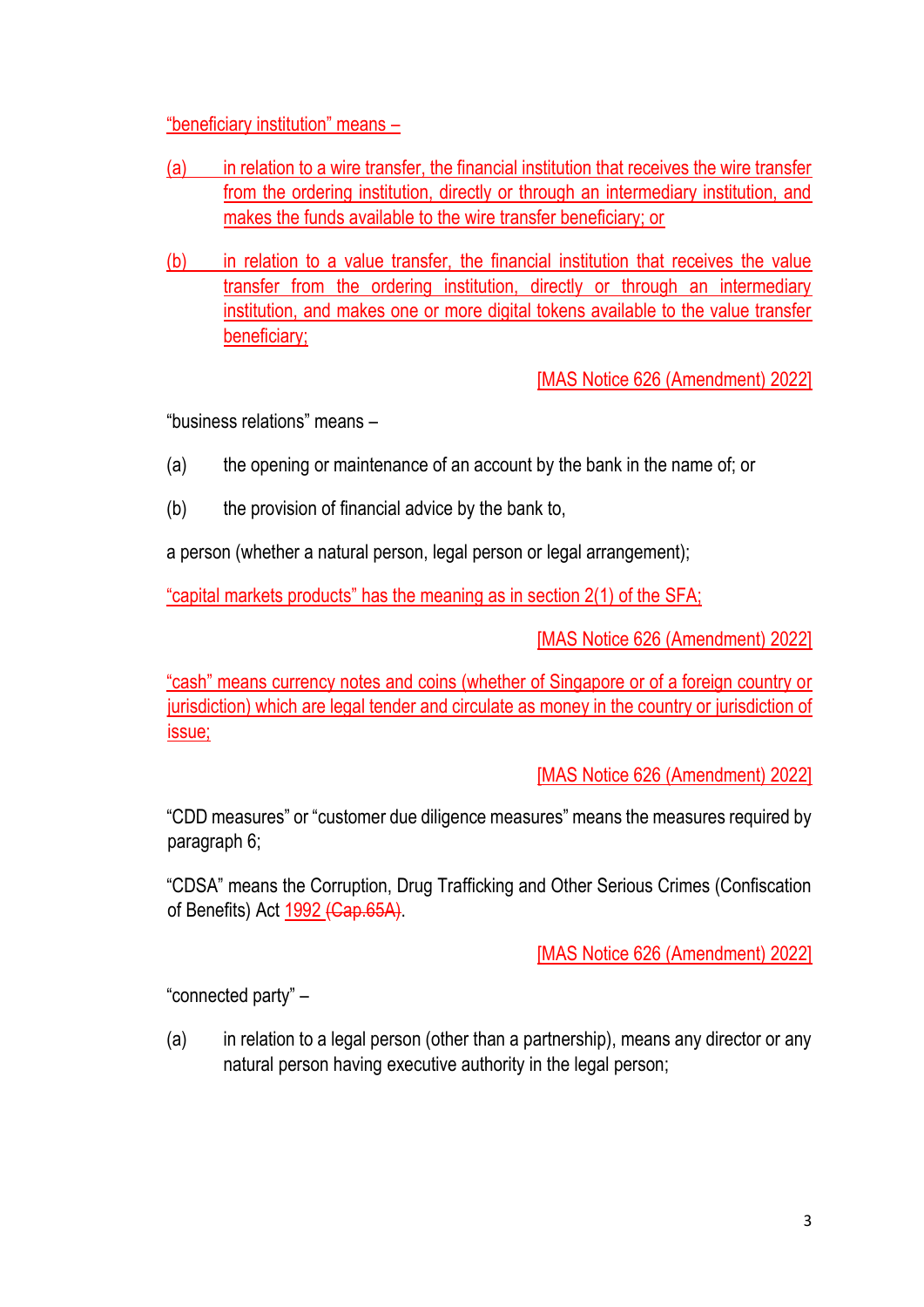- $(b)$  in relation to a legal person that is a partnership, means any partner or manager<sup>1</sup>; and
- (c) in relation to a legal arrangement, means any natural person having executive authority in the legal arrangement;

"Core Principles" refers to the Core Principles for Effective Banking Supervision issued by the Basel Committee on Banking Supervision, the Objectives and Principles for Securities Regulation issued by the International Organisation of Securities Commissions, or the Insurance Core Principles issued by the International Association of Insurance Supervisors;

"cross-border wire transfer" means a wire transfer where the ordering institution and the beneficiary institution are located in different countries or jurisdictions and also refers to any chain of wire transfer in which at least one of the financial institutions involved is located in a different country or jurisdiction;

"custodian wallet service" means the service of safekeeping and administration of digital payment tokens or instruments enabling control over digital payment tokens;

[MAS Notice 626 (Amendment) 2022]

"customer", in relation to a bank, means a person (whether a natural person, legal person or legal arrangement) -

- (a) with whom the bank establishes or intends to establish business relations; or
- (b) for whom the bank undertakes or intends to undertake any transaction without an account being opened;

"digital CMP token" means a digital representation of a capital markets product which can be transferred, stored or traded electronically;

[MAS Notice 626 (Amendment) 2022]

"digital payment token" has the same meaning as defined in section 2(1) of the PS Act;

[MAS Notice 626 (Amendment) 2022]

"digital payment token service" has the same meaning as defined in section 2(1) of the PS Act;

<sup>&</sup>lt;sup>1</sup> In the case of a limited liability partnership or a limited partnership.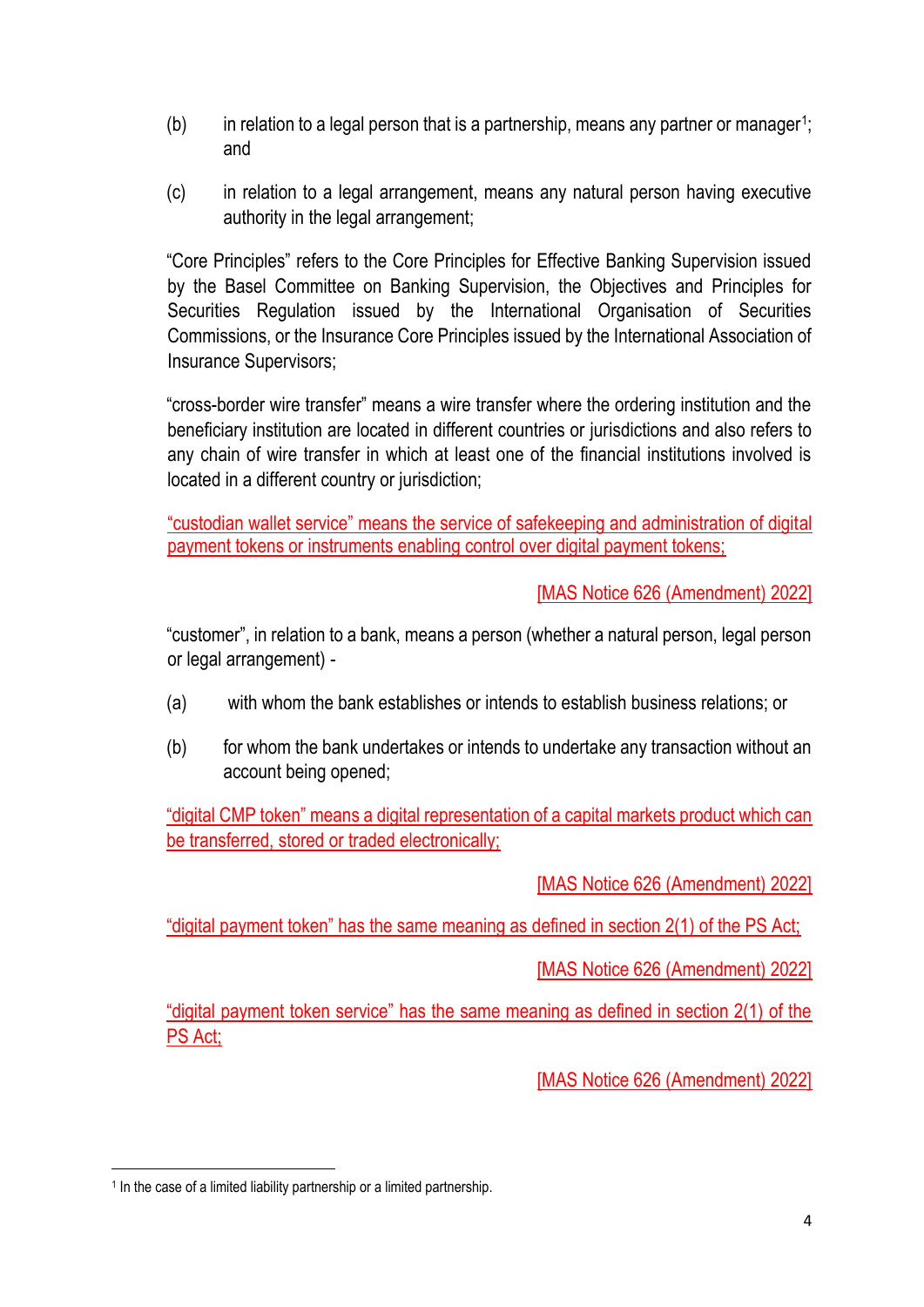"digital payment token transfer service" means the service of accepting digital payment token from one digital payment token address or account, whether in Singapore or outside Singapore, as principal or agent, for the purposes of transferring, or arranging for the transfer of, the digital payment token to another digital payment token address or account, whether in Singapore or outside Singapore;

[MAS Notice 626 (Amendment) 2022]

"digital token" means –

- (a) a digital payment token; or
- (b) a digital CMP token;

[MAS Notice 626 (Amendment) 2022]

"digital token transaction" means –

- (a) a payment service transaction; or
- (b) any transaction accepted, processed, or executed by the bank in the course of its business of conducting any regulated activity under the SFA in relation to digital CMP tokens;

[MAS Notice 626 (Amendment) 2022]

"domestic wire transfer" means a wire transfer where the ordering institution and beneficiary institution are located in the same country or jurisdiction and also refers to any chain of wire transfer that takes place entirely within a country or jurisdiction, even though the system used to transfer the payment message may be located in another country or jurisdiction;

[MAS Notice 626 (Amendment) 2022]

"FATF" means the Financial Action Task Force;

"financial advice" means a financial advisory service as defined in section 2(1) of the Financial Advisers Act 2001 (Cap. 110) or advising on corporate finance as defined in section 2(1) of the Securities and Futures Act (Cap. 289) SFA;

[MAS Notice 626 (Amendment) 2022]

"financial group" means a group that consists of a legal person or legal arrangement exercising control and coordinating functions over the rest of the group for the application of group supervision under the Core Principles, and its branches and subsidiaries that are financial institutions as defined in section 27A(6) of the MAS Act or the equivalent financial institutions outside Singapore;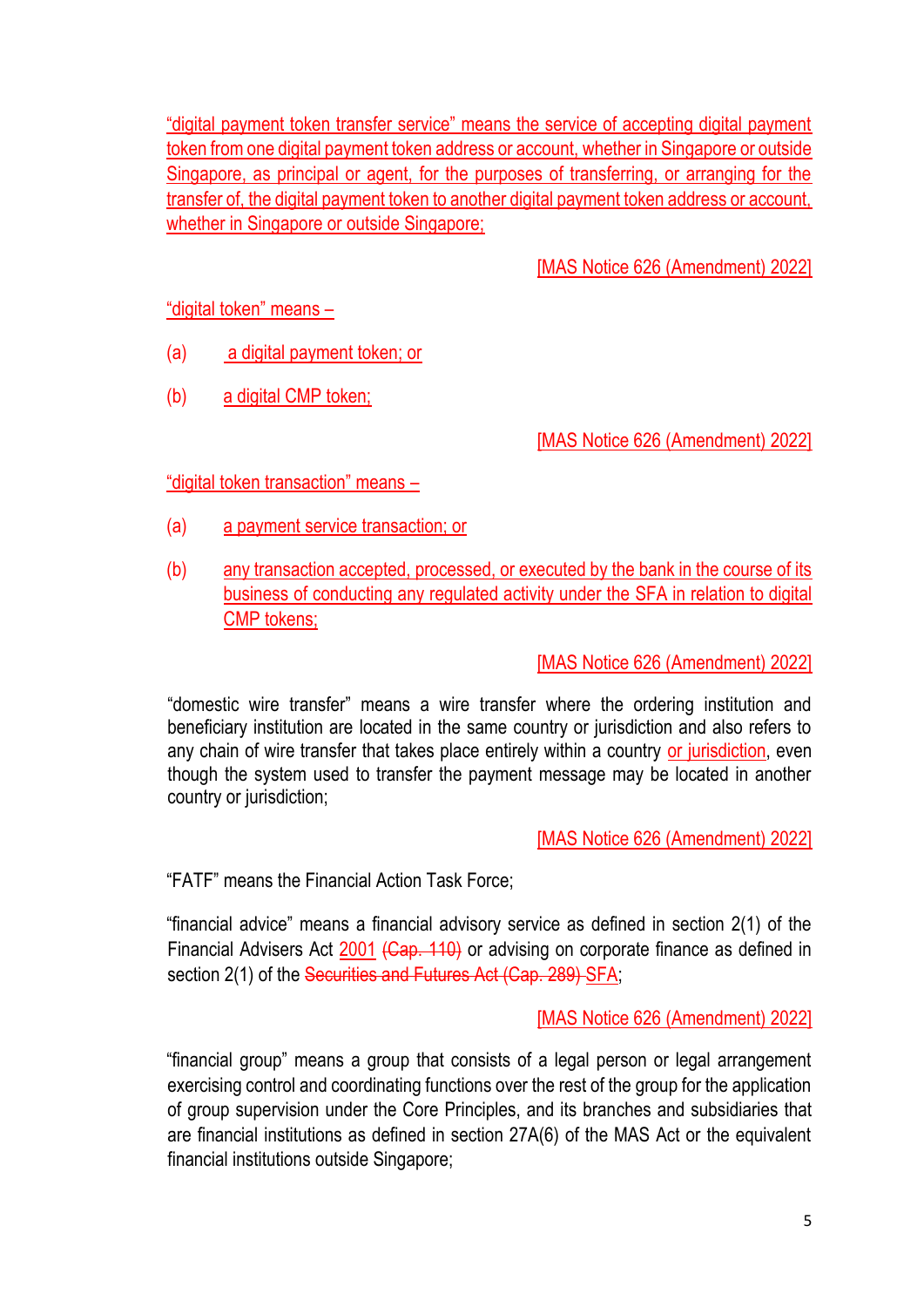"government entity" means a government of a country or jurisdiction, a ministry within such a government, or an agency specially established by such a government through written law:

"legal arrangement" means a trust or other similar arrangement;

"legal person" means an entity other than a natural person that can establish a permanent customer relationship with a financial institution or otherwise own property;

"officer" means any director or any member of the committee of management of the bank;

"ordering institution" means the financial institution that initiates the wire transfer and transfers the funds upon receiving the request for a wire transfer on behalf of the wire transfer originator;

"ordering institution" means –

- (a) in relation to a wire transfer, the financial institution that initiates the wire transfer and transfers the funds upon receiving the request for a wire transfer on behalf of the wire transfer originator; or
- (b) in relation to a value transfer, the financial institution that initiates the value transfer and transfers one or more digital tokens upon receiving the request for a value transfer on behalf of the value transfer originator;

[MAS Notice 626 (Amendment) 2022]

"partnership" means a partnership, a limited partnership within the meaning of the Limited Partnerships Act 2008 (Cap. 163B) or a limited liability partnership within the meaning of the Limited Liability Partnerships Act 2005 (Cap. 163A);

[MAS Notice 626 (Amendment) 2022]

"payment service transaction" means any transaction accepted, processed, or executed by the bank in the course of carrying on its business of providing a specified payment service;

[MAS Notice 626 (Amendment) 2022]

"personal data" has the same meaning as defined in section 2(1) of the Personal Data Protection Act 2012 (Act 26 of 2012);

[MAS Notice 626 (Amendment) 2022]

"PS Act" means the Payment Services Act 2019;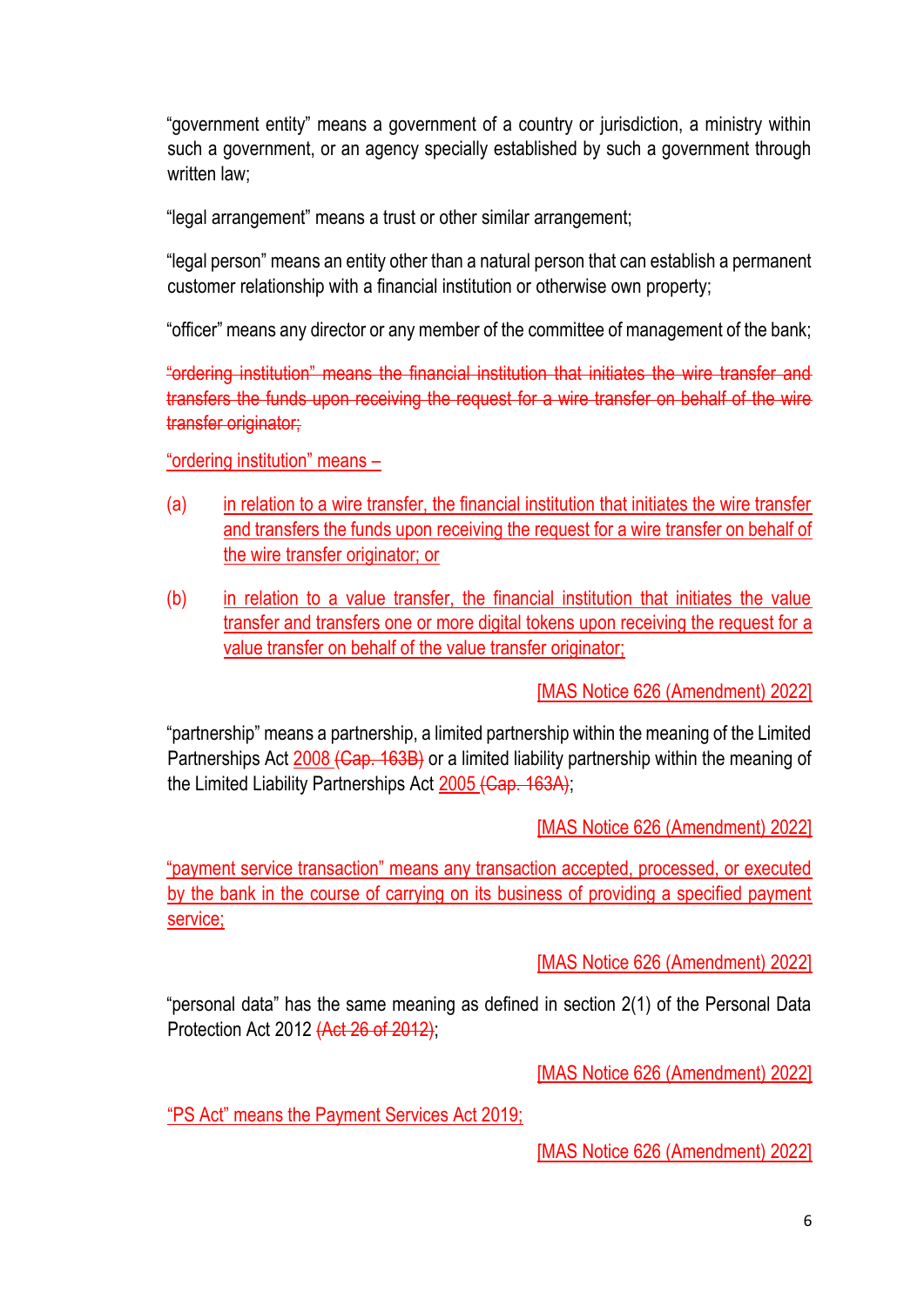"reasonable measures" means appropriate measures which are commensurate with the level of money laundering or terrorism financing risks;

[MAS Notice 626 (Amendment) 2022]

"SFA" means the Securities and Futures Act 2001;

[MAS Notice 626 (Amendment) 2022]

"specified payment service" means any of the following service:

- (a) a digital payment token service;
- (b) a digital payment token transfer service;
- (c) a custodian wallet service;

[MAS Notice 626 (Amendment) 2022]

"STR" means suspicious transaction report;

"STRO" means the Suspicious Transaction Reporting Office, Commercial Affairs Department of the Singapore Police Force;

"TSOFA" means the Terrorism (Suppression of Financing) Act 2002 (Cap. 325); and

[MAS Notice 626 (Amendment) 2022]

"value transfer" refers to any transaction carried out on behalf of a value transfer originator through a financial institution with a view to making one or more digital tokens available to a beneficiary person at a beneficiary institution, irrespective of whether the originator and the beneficiary are the same person; and

[MAS Notice 626 (Amendment) 2022]

"wire transfer" refers to any transaction carried out on behalf of a wire transfer originator through a financial institution by electronic means with a view to making an amount of funds available to a beneficiary person at a beneficiary institution, irrespective of whether the originator and the beneficiary are the same person.

2.2 A reference to any threshold or value limit expressed in S\$ shall include a reference to the equivalent amount expressed in any other currency and in any digital payment token. The equivalent amount in digital payment tokens shall be determined based on the conversion rates prevailing at the time of the bank's compliance with the relevant threshold or value limit, either as published by the bank in the course of its business or offered by the bank to its customer in relation to the payment service transaction.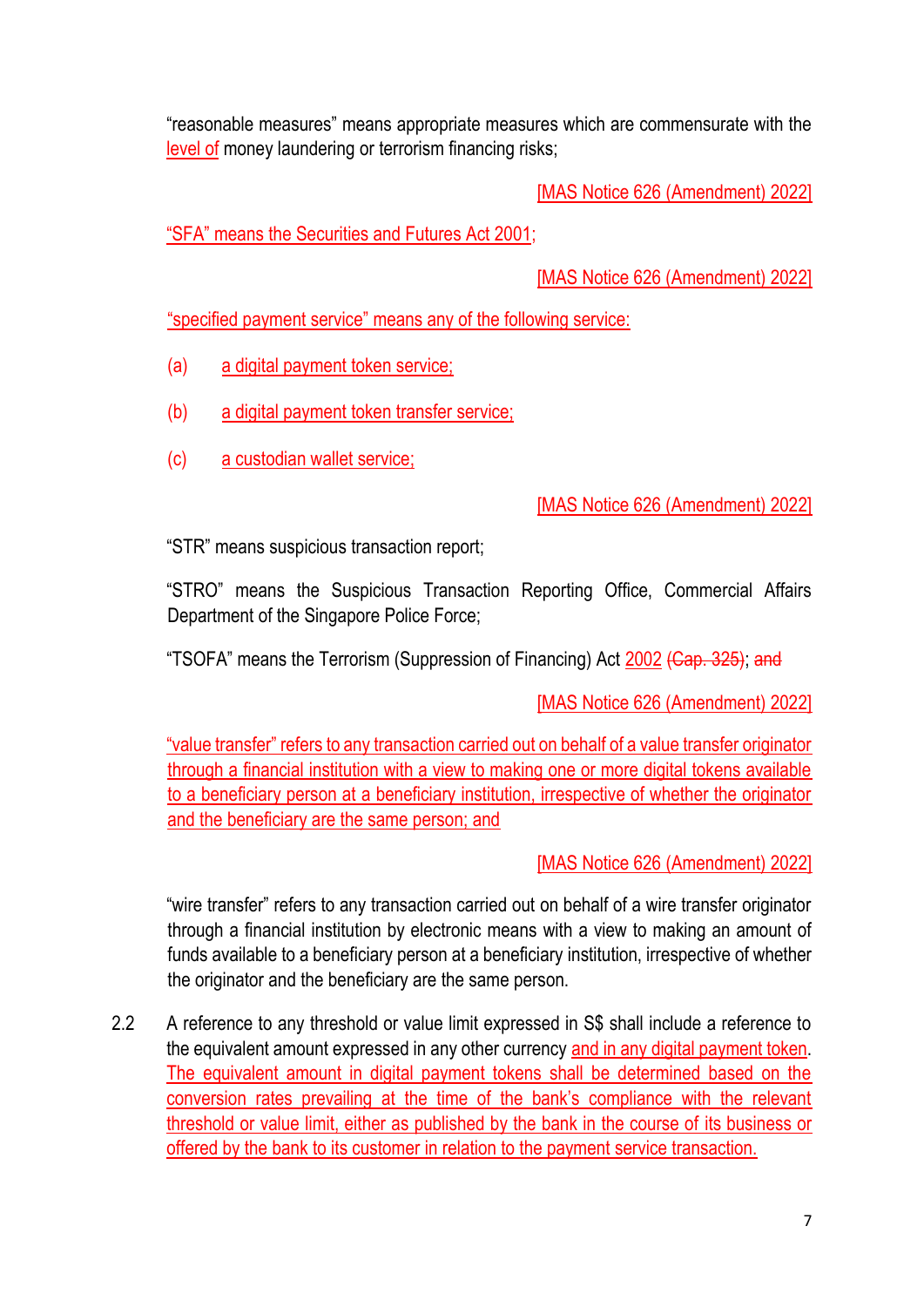2.3 The expressions used in this Notice shall, except where defined in this Notice or where the context otherwise requires, have the same meanings as in the BA.

## **3 UNDERLYING PRINCIPLES**

- 3.1 This Notice is based on the following principles, which shall serve as a guide for all banks in the conduct of their operations and business activities:
	- (a) A bank shall exercise due diligence when dealing with customers, natural persons appointed to act on the customer's behalf, connected parties of the customer and beneficial owners of the customer.
	- (b) A bank shall conduct its business in conformity with high ethical standards, and guard against establishing any business relations or undertaking any transaction, including a digital token transaction, that is or may be connected with, or facilitates or may facilitate money laundering or terrorism financing.
	- (c) A bank shall, to the fullest extent possible, assist and cooperate with the relevant law enforcement authorities in Singapore to prevent money laundering and terrorism financing.

[MAS Notice 626 (Amendment) 2022]

## **4 ASSESSING RISKS AND APPLYING A RISK-BASED APPROACH**

### **Risk Assessment**

- 4.1 A bank shall take appropriate steps to identify, assess and understand, its money laundering and terrorism financing risks in relation to –
	- (a) its customers;
	- (b) the countries or jurisdictions its customers are from or in;
	- (c) the countries or jurisdictions the bank has operations in; and
	- (d) the products, services, transactions, including digital token transactions, and delivery channels of the bank.

- 4.2 The appropriate steps referred to in paragraph 4.1 shall include
	- (a) documenting the bank's risk assessments;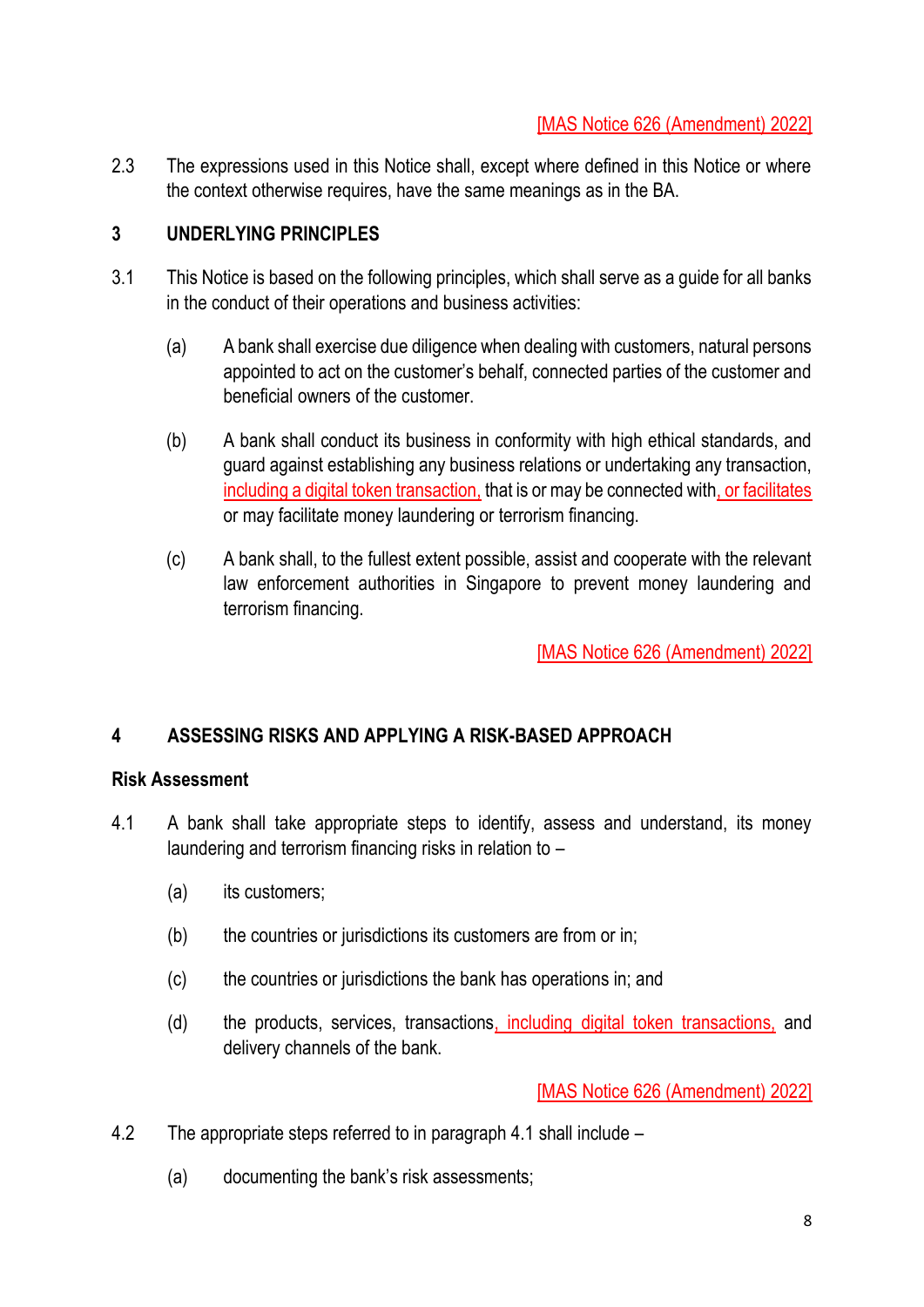- (b) considering all the relevant risk factors before determining the level of overall risk and the appropriate type and extent of mitigation to be applied;
- (c) keeping the bank's risk assessments up-to-date; and
- (d) having appropriate mechanisms to provide its risk assessment information to the Authority.

### **Risk Mitigation**

- 4.3 A bank shall
	- (a) develop and implement policies, procedures and controls, which are approved by senior management, to enable the bank to effectively manage and mitigate the risks that have been identified by the bank or notified to it by the Authority or other relevant authorities in Singapore;
	- (b) monitor the implementation of those policies, procedures and controls, and enhance them if necessary;
	- (c) perform enhanced measures where higher risks are identified, to effectively manage and mitigate those higher risks; and
	- (d) ensure that the performance of measures or enhanced measures to effectively manage and mitigate the identified risks addresses the risk assessment and guidance from the Authority or other relevant authorities in Singapore.

[MAS Notice 626 (Amendment) 2022]

## **5 NEW PRODUCTS, PRACTICES AND TECHNOLOGIES**

- 5.1 A bank shall identify and assess the money laundering and terrorism financing risks that may arise in relation to  $-$ 
	- (a) the development of new products and new business practices, including new delivery mechanisms; and
	- $(b)$  the use of new or developing technologies for both new and  $pre-existing$  products.

- 5.2 A bank shall undertake the risk assessments, prior to the launch or use of such products, practices and technologies (to the extent such use is permitted by this Notice) and shall take appropriate measures to manage and mitigate the risks.
- 5.3 A bank shall, in complying with the requirements of paragraphs 5.1 and 5.2, pay special attention to any -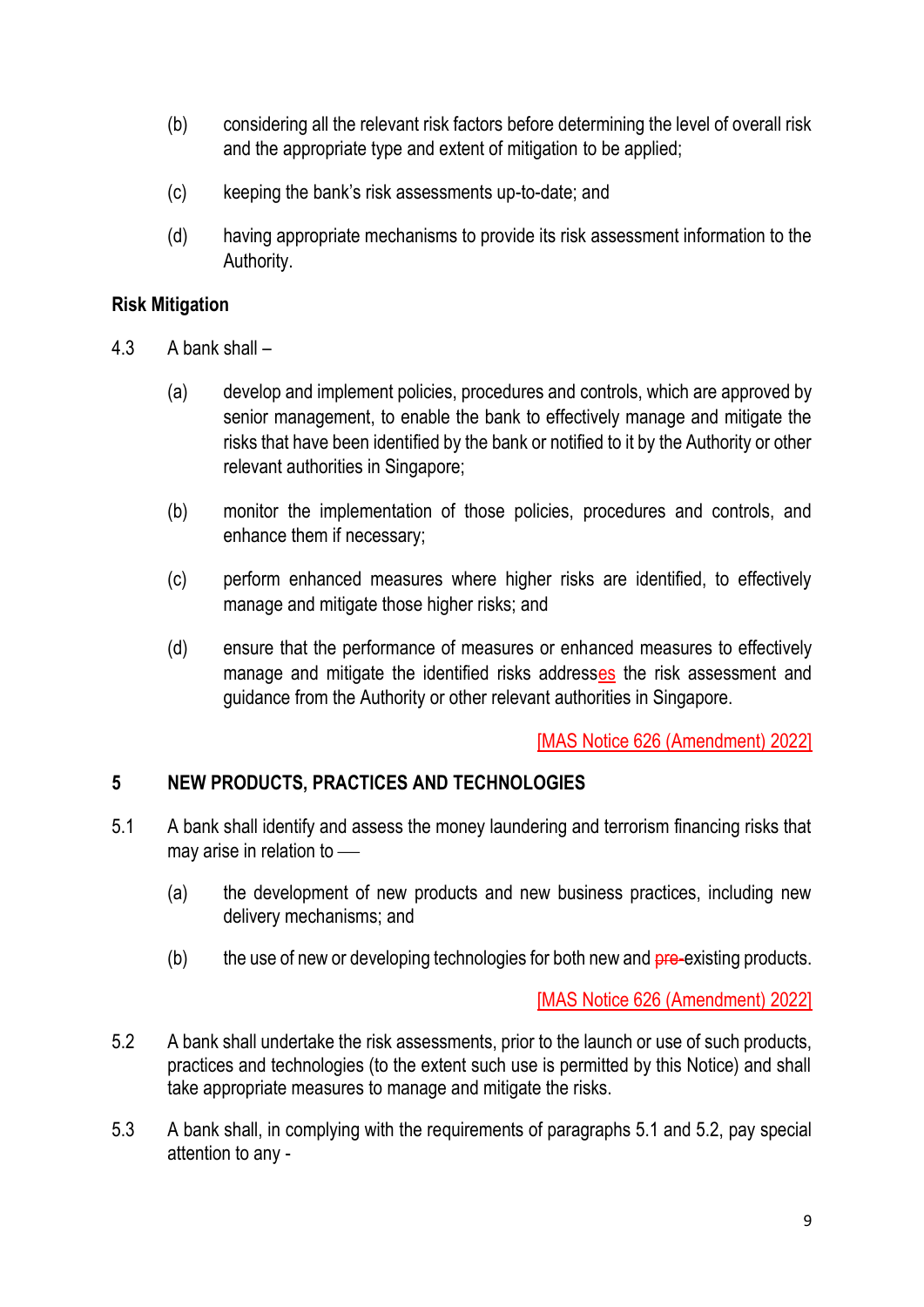- (a) new products and new business practices, including new delivery mechanisms; and
- (b) new or developing technologies,

that favour anonymity.

# **6 CUSTOMER DUE DILIGENCE ("CDD")**

### **Anonymous or Fictious Account**

6.1 No bank shall open or maintain an anonymous account or an account in a fictitious name.

## **Where There Are Reasonable Grounds for Suspicion prior to the Establishment of Business Relations or Undertaking any Transaction without opening an Account**

- 6.2 Prior to a bank establishing business relations or undertaking any transaction without opening an account, where the bank has any reasonable grounds to suspect that the assets or funds of a customer are proceeds of drug dealing or criminal conduct as defined in the CDSA, or are property related to the facilitation or carrying out of any terrorism financing offence as defined in the TSOFA, the bank shall –
	- (a) not establish business relations with, or undertake a transaction for, the customer; and
	- (b) file an STR<sup>2</sup> , and extend a copy to the Authority for information.

## **When CDD is to be Performed**

- 6.3 A bank shall perform the measures as required by paragraphs 6, 7 and 8 when
	- (a) the bank establishes business relations with any customer;
	- (b) the bank undertakes any transaction of a value exceeding S\$20,000, other than any digital token transaction referred to in paragraph 6.3(c), for any customer who has not otherwise established business relations with the bank;
	- (c) the bank undertakes any digital token transaction for any customer who has not otherwise established business relations with the bank;
	- (d) the bank effects or receives any funds by domestic wire transfer, or by crossborder wire transfer that exceeds S\$1,500, for any customer who has not otherwise established business relations with the bank;

<sup>2</sup> Please note in particular section 48 of the CDSA on tipping-off.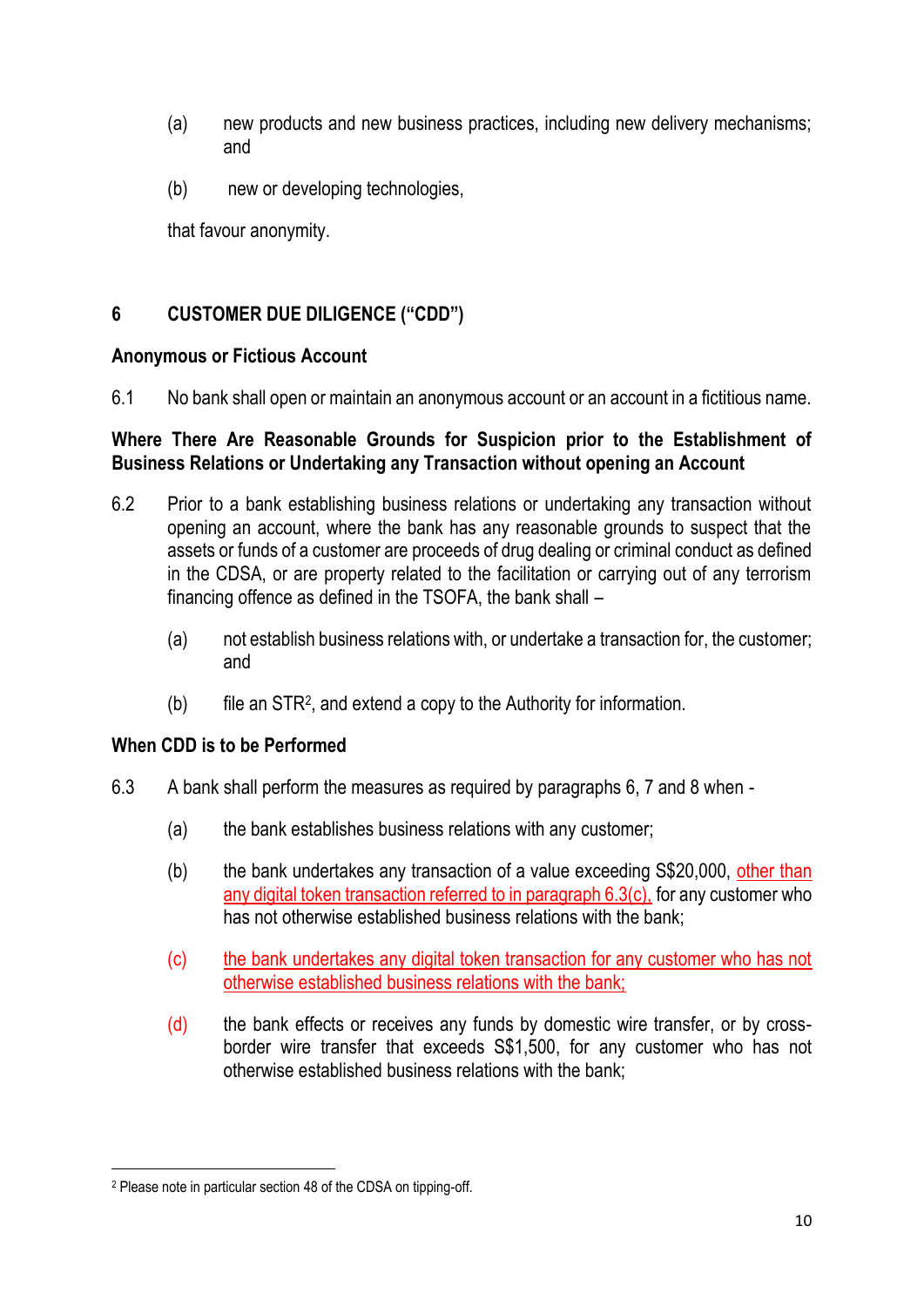- (e) the bank effects or receives any digital tokens by value transfer, for any customer who has not otherwise established business relations with the bank;
- (f) there is a suspicion of money laundering or terrorism financing, notwithstanding that the bank would not otherwise be required by this Notice to perform the measures as required by paragraphs 6, 7 and 8; or
- (g) the bank has doubts about the veracity or adequacy of any information previously obtained.

6.4 Where a bank suspects that two or more transactions are or may be related, linked or the result of a deliberate restructuring of an otherwise single transaction into smaller transactions in order to evade the measures provided for in this Notice in relation to the circumstances set out in paragraphs  $6.3(b)$  or (ed), the bank shall treat the transactions as a single transaction and aggregate their values for the purposes of this Notice.

[MAS Notice 626 (Amendment) 2022]

### (I) Identification of Customer

- 6.5 A bank shall identify each customer.
- 6.6 For the purposes of paragraph 6.5, a bank shall obtain at least the following information:
	- (a) full name, including any aliases;
	- (b) unique identification number (such as an identity card number, birth certificate number or passport number, or where the customer is not a natural person, the incorporation number or business registration number):
	- $(c)$  the customer's  $-$ 
		- (i) residential address; or
		- (ii) registered or business address, and if different, principal place of business,

as may be appropriate;

- (d) date of birth, establishment, incorporation or registration (as may be appropriate); and
- (e) nationality, place of incorporation or place of registration (as may be appropriate).
- 6.7 Where the customer is a legal person or legal arrangement, the bank shall, apart from identifying the customer, also identify the legal form, constitution and powers that regulate and bind the legal person or legal arrangement.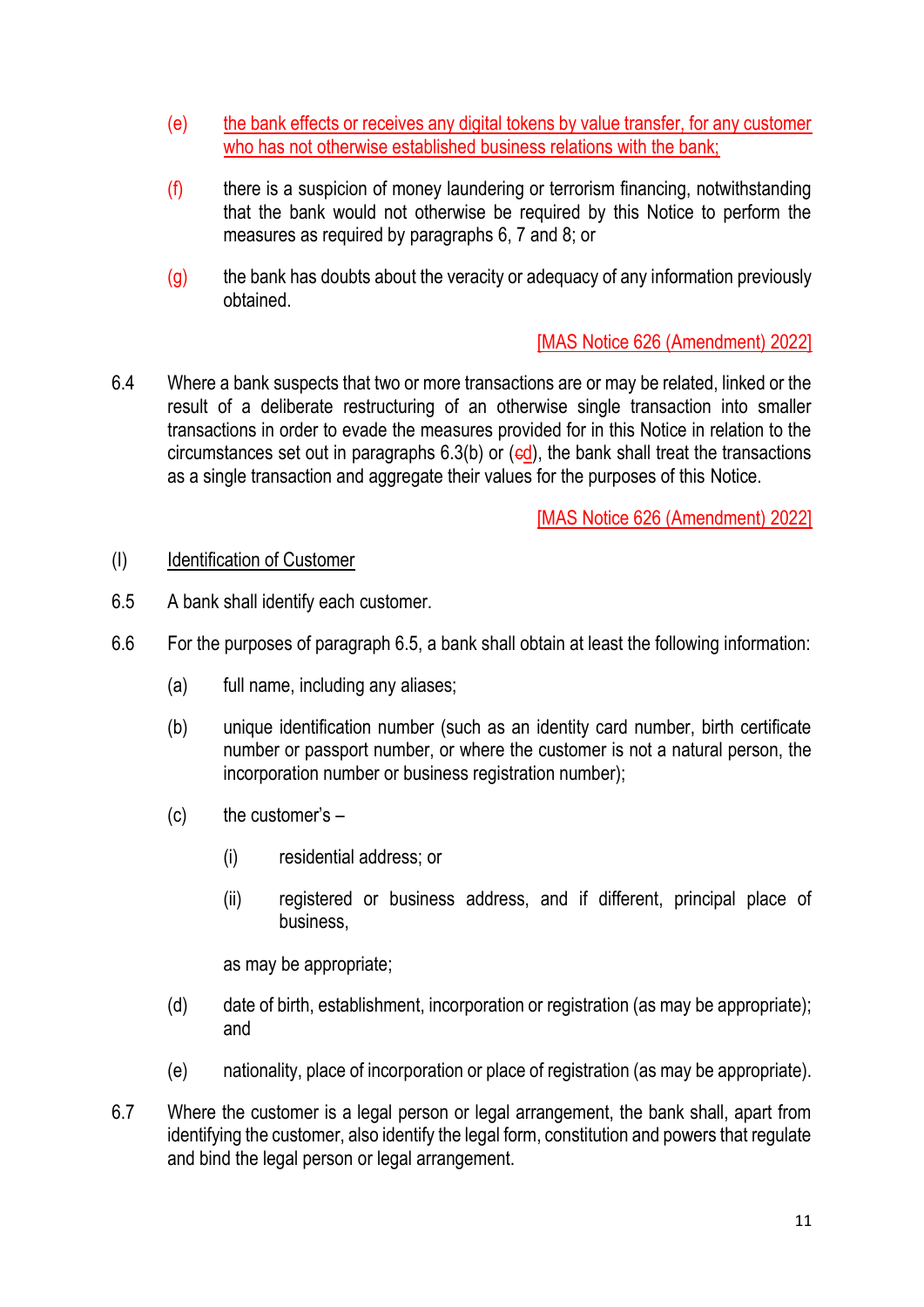- 6.8 Where the customer is a legal person or legal arrangement, the bank shall identify the connected parties of the customer, by obtaining at least the following information of each connected party:
	- (a) full name, including any aliases; and
	- (b) unique identification number (such as an identity card number, birth certificate number or passport number of the connected party).
- 6.8A Where the bank
	- (a) has assessed that the money laundering and terrorism financing risks in relation to the customer are not high; and
	- (b) is unable to obtain the unique identification number of the connected party after taking reasonable measures,

the bank may obtain the date of birth and nationality of the connected party, in lieu of the unique identification number.

[MAS Notice 626 (Amendment) 2022]

6.8B The bank shall document the results of the assessment in paragraph 6.8A(a) and all the measures taken under paragraph 6.8A(b).

- (II) Verification of Identity of Customer
- 6.9 A bank shall verify the identity of the customer using reliable, independent source data, documents or information. Where the customer is a legal person or legal arrangement, a bank shall verify the legal form, proof of existence, constitution and powers that regulate and bind the customer, using reliable, independent source data, documents or information.
- (III) Identification and Verification of Identity of Natural Person Appointed to Act on a Customer's Behalf
- 6.10 Where a customer appoints one or more natural persons to act on the customer's his behalf in establishing business relations with a bank or the customer is not a natural person, the bank shall -
	- (a) identify each natural person who acts or is appointed to act on behalf of the customer by obtaining at least the following information of such natural person:
		- (i) full name, including any aliases;
		- (ii) unique identification number (such as an identity card number, birth certificate number or passport number);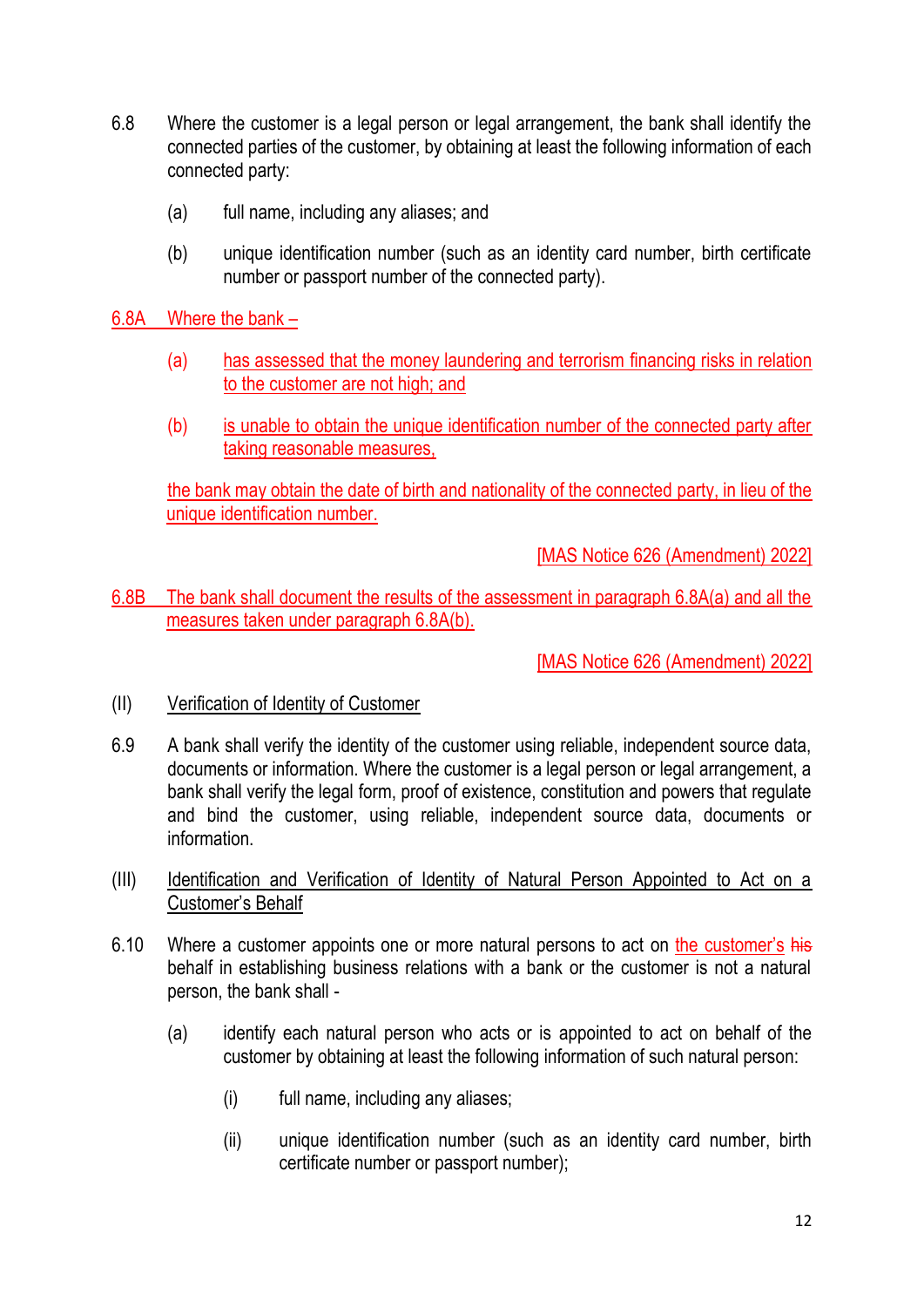- (iii) residential address;
- (iv) date of birth;
- (v) nationality; and
- (b) verify the identity of each natural person using reliable, independent source data, documents or information.

- 6.11 A bank shall verify the due authority of each natural person appointed to act on behalf of the customer by:- obtaining at least the following:
	- (a) obtaining the appropriate documentary evidence authorising the appointment of such natural person by the customer to act on his or its the customer's behalf: and
	- (b) the specimen signature of such natural person appointed verifying that such natural person is the person authorised to act on the customer's behalf, through methods which include obtaining the person's specimen signature or electronic means of verification.

[MAS Notice 626 (Amendment) 2022]

### 6.11A Where the bank –

- (a) has assessed that the money laundering and terrorism financing risks of the customer are not high; and
- (b) is unable to obtain the residential address of the natural person who acts or is appointed to act on behalf of the customer after taking reasonable measures,

the bank may obtain the business address of this natural person, in lieu of the residential address.

### [MAS Notice 626 (Amendment) 2022]

6.11B Where the bank has obtained the business address of the natural person referred to in paragraph 6.11A, the bank shall take reasonable measures to verify the business address using reliable, independent source data, documents or information.

[MAS Notice 626 (Amendment) 2022]

6.11C The bank shall document the results of the assessment in paragraph 6.11A(a) and all the measures taken under paragraph 6.11A(b).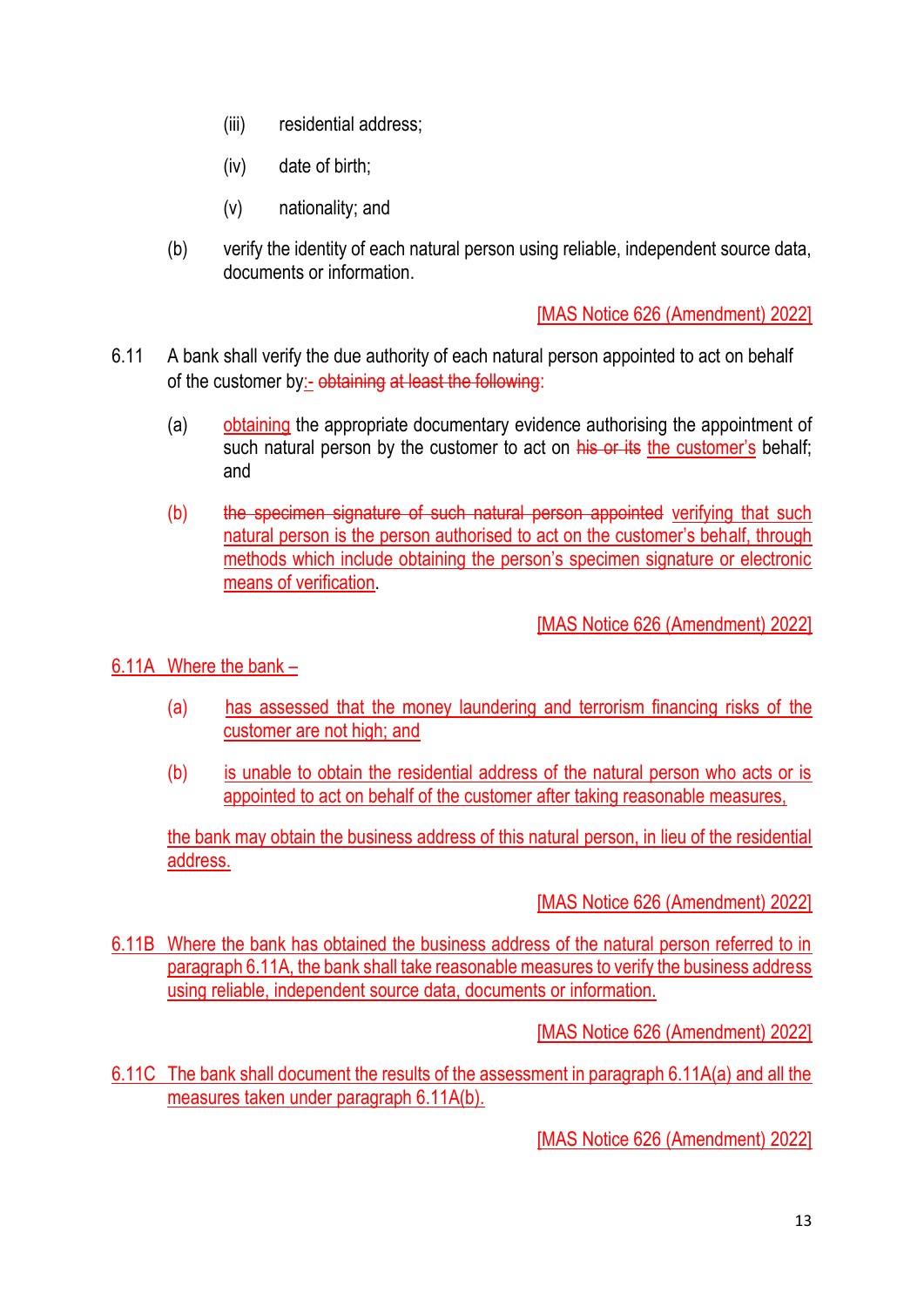- 6.12 Where the customer is a Singapore Government entity, the bank shall only be required to obtain such information as may be required to confirm that the customer is a Singapore Government entity as asserted.
- (IV) Identification and Verification of Identity of Beneficial Owner
- 6.13 Subject to paragraph 6.16, a bank shall inquire if there exists any beneficial owner in relation to a customer.
- 6.14 Where there is one or more beneficial owners in relation to a customer, the bank shall identify the beneficial owners and take reasonable measures to verify the identities of the beneficial owners using the relevant information or data obtained from reliable, independent sources. The bank shall -
	- (a) for customers that are legal persons
		- (i) identify the natural persons (whether acting alone or together) who ultimately own the legal person;
		- $(i)$  to the extent that there is doubt under subparagraph  $(i)$  as to whether the natural persons who ultimately own the legal person are the beneficial owners or where no natural persons ultimately own the legal person, identify the natural persons (if any) who ultimately control the legal person or have ultimate effective control of the legal person; and
	- (b) where no natural persons are identified under subparagraphs (i) or (ii), identify the natural persons having executive authority in the legal person, or in equivalent or similar positions; for customers that are legal arrangements -
		- $(i)$  for trusts, identify the settlors, the trustees, the protector (if any), the beneficiaries (including every beneficiary that falls within a designated characteristic or class)<sup>3</sup>, and any natural person exercising ultimate ownership, ultimate control or ultimate effective control over the trust (including through a chain of control or ownership); and
		- (ii) for other types of legal arrangements, identify persons in equivalent or similar positions, as those described under subparagraph (i).

6.15 Where the customer is not a natural person, the bank shall understand the nature of the customer's business and its ownership and control structure.

<sup>&</sup>lt;sup>3</sup> In relation to a beneficiary of a trust designated by characteristics or by class, the bank shall obtain sufficient information about the beneficiary to satisfy itself that it will be able to establish the identity of the beneficiary –

<sup>(</sup>a) before making a distribution to that beneficiary; or

<sup>(</sup>b) when that beneficiary intends to exercise vested rights.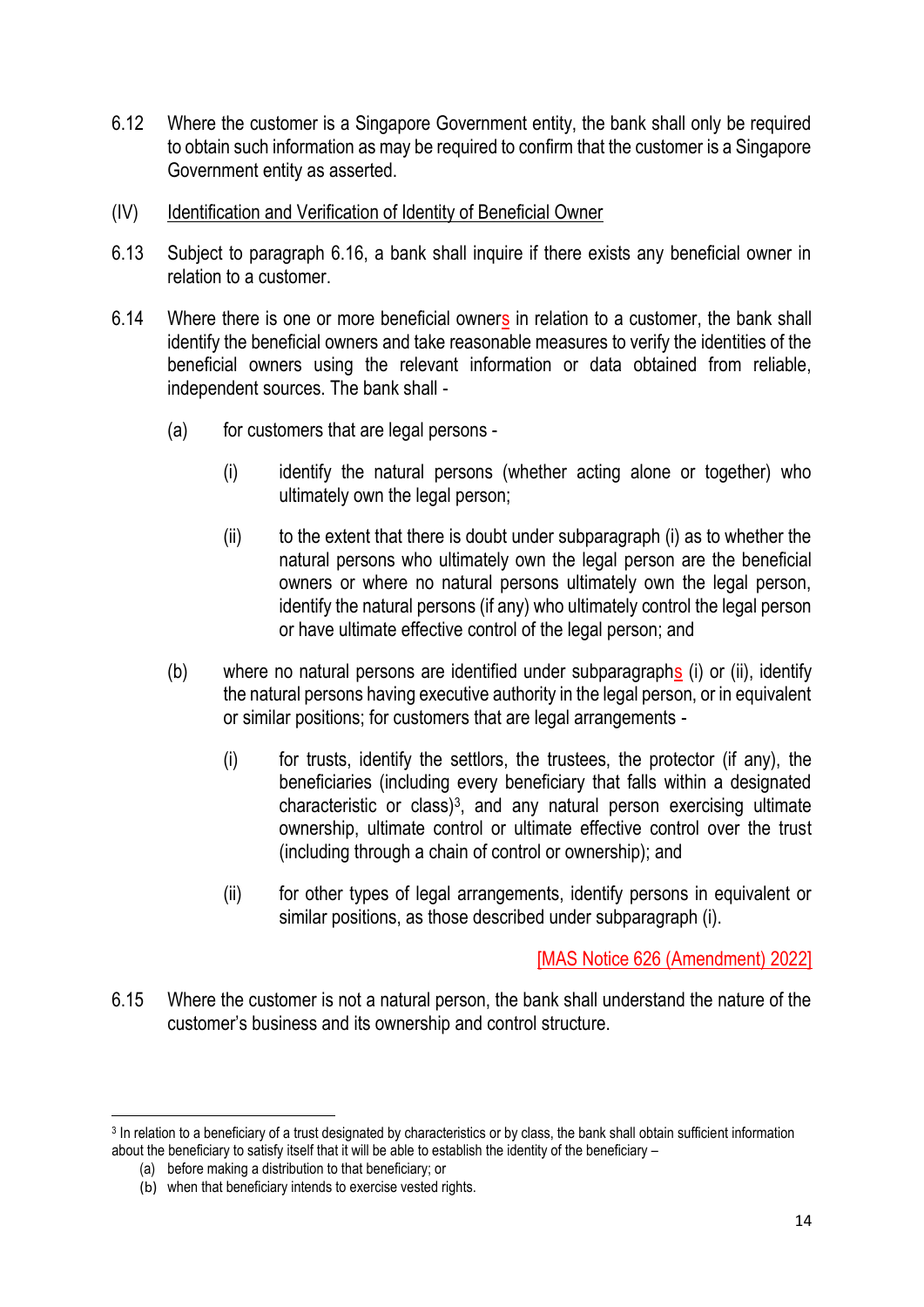- 6.16 A bank shall not be required to inquire if there exists any beneficial owner in relation to a customer that is -
	- (a) Deleted with effect from 30 November 2015;
	- (b) Deleted with effect from 30 November 2015;
	- (c) an entity listed and traded on the Singapore Exchange;
	- (d) an entity listed on a stock exchange outside of Singapore that is subject to  $-$ 
		- (i) regulatory disclosure requirements; and
		- (ii) requirements relating to adequate transparency in respect of its beneficial owners (imposed through stock exchange rules, law or other enforceable means);
	- (e) a financial institution set out in Appendix 1;
	- (f) a financial institution incorporated or established outside Singapore that is subject to and supervised for compliance with AML/CFT requirements consistent with standards set by the FATF; or
	- (g) an investment vehicle where the managers are financial institutions $\frac{4}{5}$ -
		- (i) set out in Appendix 1; or
		- (ii) incorporated or established outside Singapore but are subject to and supervised for compliance with AML/CFT requirements consistent with standards set by the FATF,

unless the bank has doubts about the veracity of the CDD information, or suspects that the customer, business relations with, or transaction for the customer, may be connected with money laundering or terrorism financing.

> [MAS Notice 626 (Amendment) 2015] [MAS Notice 626 (Amendment) 2022]

6.17 For the purposes of paragraphs  $6.16(f)$  and  $6.16(g)(ii)$ , a bank shall document the basis for its determination that the requirements in those paragraphs have been duly met.

[MAS Notice 626 (Amendment) 2022]

### (IVA) Identification of Beneficiary

<sup>4</sup> For the avoidance of doubt, the bank shall be required to inquire if there exists any beneficial owners in relation to a customer that is an investment vehicle to which it provides the regulated activity of fund management as the primary manager, except where the interests in the investment vehicle are distributed by a financial institution as described in paragraphs 6.16(e) or 6.16(f).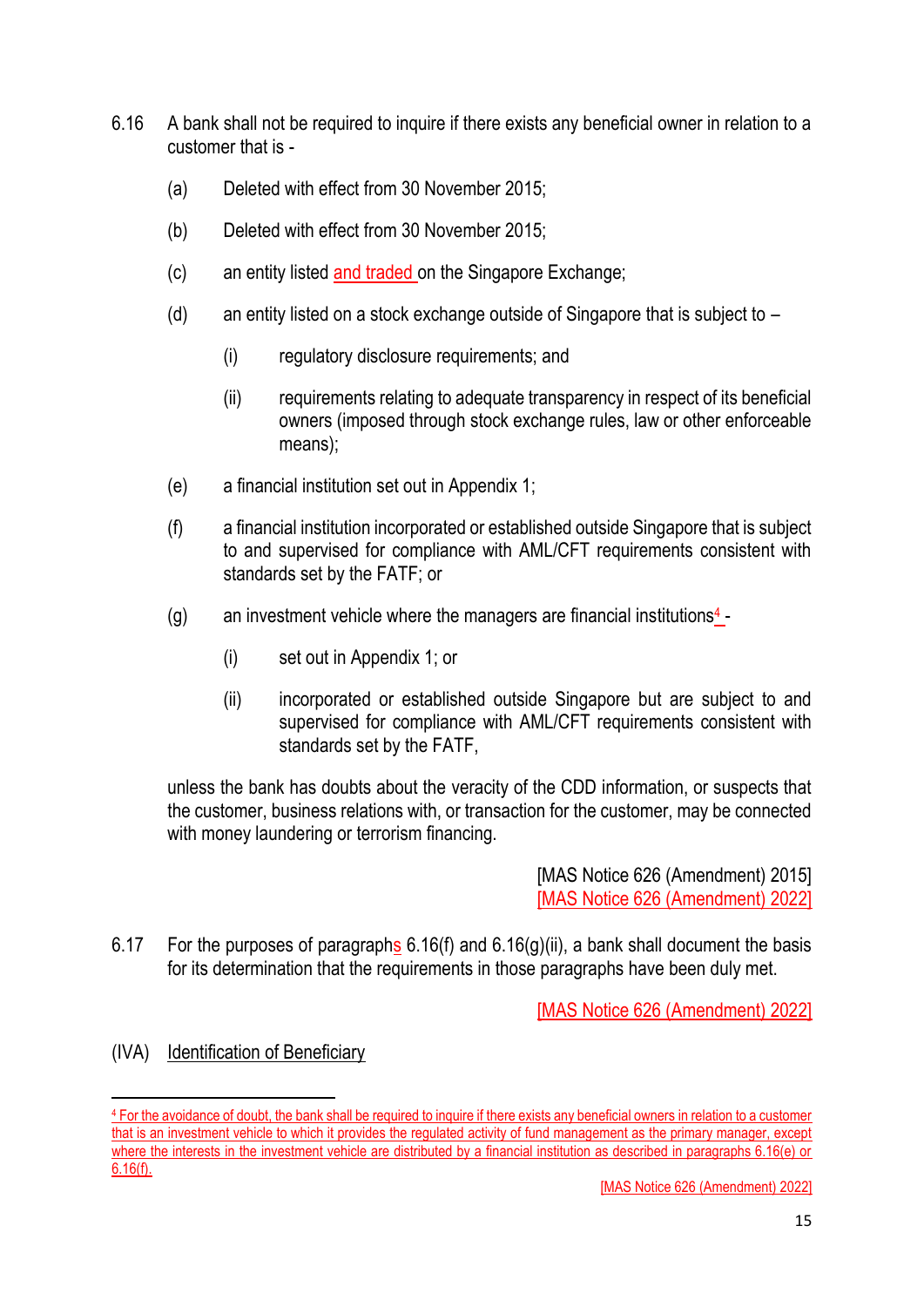6.17A This paragraph Paragraphs 6.17B and 6.17C shall apply where a bank distributes life policies on behalf of a direct life insurer licensed under section 8 of the Insurance Act 1966 (Cap. 142).

[MAS Notice 626 (Amendment) 2022]

- 6.17B A bank shall, as soon as a beneficiary of a life policy is identified to the bank as a specifically named natural person, legal person or legal arrangement, obtain the full name, including any aliases, of such beneficiary.
- 6.17C A bank shall, as soon as a beneficiary of a life policy is designated by characteristics, class or other means and is known to the bank, obtain sufficient information concerning the beneficiary to satisfy the direct life insurer that such direct life insurer will be able to establish the identity of the beneficiary at the time of payout.

[MAS Notice 626 (Amendment) 2015]

- (V) Information on the Purpose and Intended Nature of Business Relations and Transaction Undertaken without an Account Being Opened
- 6.18 A bank shall, when processing the application to establish business relations, or undertaking a transaction without an account being opened, understand and as appropriate, obtain from the customer information as to the purpose and intended nature of business relations.

[MAS Notice 626 (Amendment) 2022]

- (VI) Ongoing Monitoring
- 6.19 A bank shall monitor on an ongoing basis, its business relations with customers.
- 6.20 A bank shall, during the course of business relations with a customer, observe the conduct of the customer's account and scrutinise transactions undertaken throughout the course of business relations, to ensure that the transactions are consistent with the bank's knowledge of the customer, its business and risk profile and where appropriate, the source of funds.
- 6.20A A bank shall perform enhanced risk mitigation measures where the transaction involves a transfer of a digital token to or a receipt of a digital token from an entity other than:
	- (a) a financial institution as defined in section 27A(6) of the MAS Act; or
	- (b) a financial institution incorporated or established outside Singapore that is subject to and supervised for compliance with AML/CFT requirements consistent with standards set by the FATF.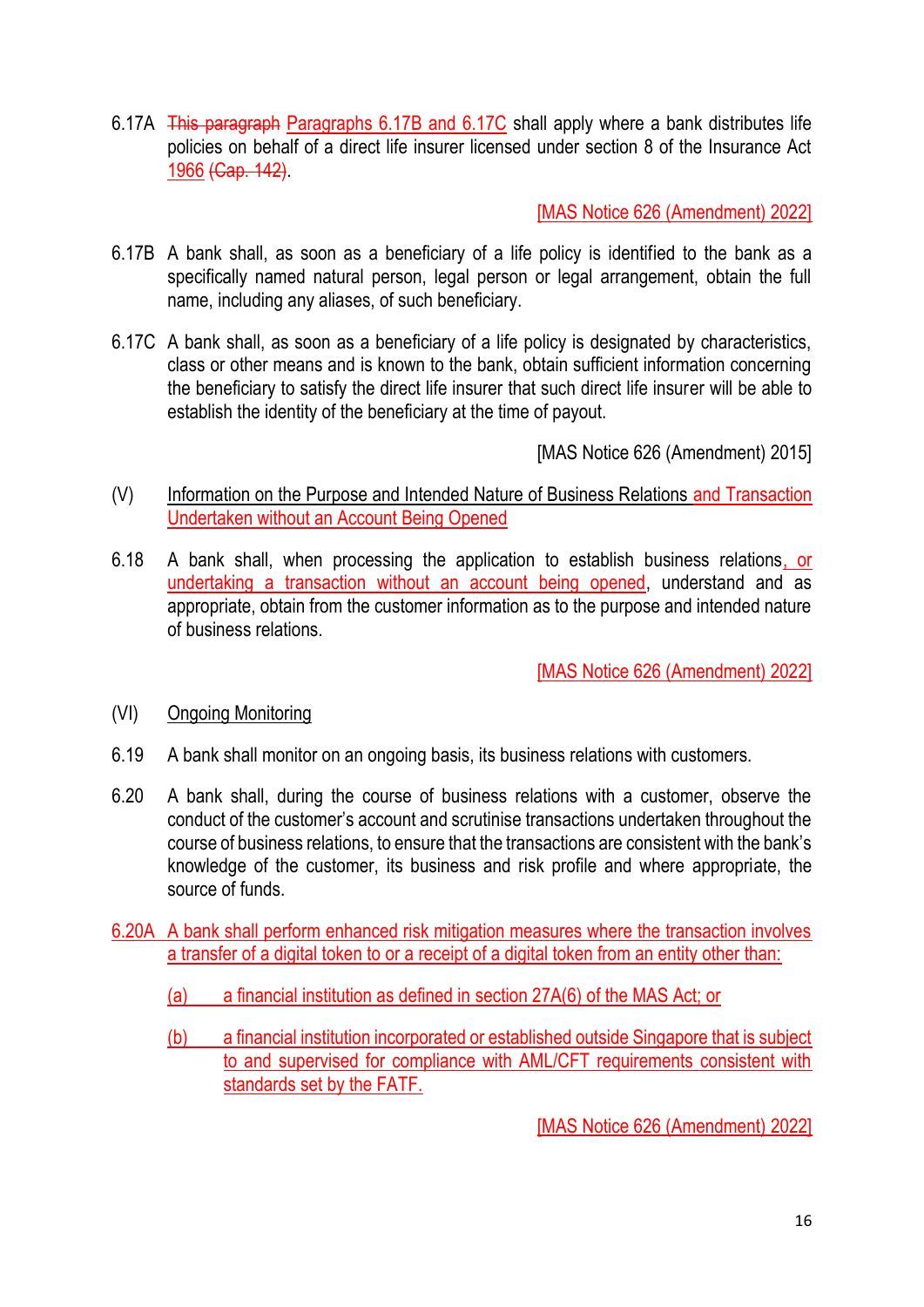- 6.21 A bank shall pay special attention to all complex, unusually large or unusual patterns of transactions, undertaken throughout the course of business relations, that have no apparent or visible economic or lawful purpose.
- 6.22 For the purposes of ongoing monitoring, a bank shall put in place and implement adequate systems and processes, commensurate with the size and complexity of the bank, to  $-$ 
	- (a) monitor its business relations with customers; and
	- (b) detect and report suspicious, complex, unusually large or unusual patterns of transactions.
- 6.23 A bank shall, to the extent possible, inquire into the background and purpose of the transactions in paragraph 6.21 and document its findings with a view to making this information available to the relevant authorities should the need arise.
- 6.24 A bank shall ensure that the CDD data, documents and information obtained in respect of customers, natural persons appointed to act on behalf of the customers, connected parties of the customers and beneficial owners of the customers, are relevant and kept up-to-date by undertaking reviews of existing CDD data, documents and information, particularly for higher risk categories of customers.
- 6.25 Where there are any reasonable grounds for suspicion that existing business relations with a customer are connected with money laundering or terrorism financing, and where the bank considers it appropriate to retain the customer -
	- (a) the bank shall substantiate and document the reasons for retaining the customer; and
	- (b) the customer's business relations with the bank shall be subject to commensurate risk mitigation measures, including enhanced ongoing monitoring.
- 6.26 Where the bank assesses the customer or the business relations with the customer referred to in paragraph 6.25 to be of higher risk, the bank shall perform enhanced CDD measures, which shall include obtaining the approval of the bank's senior management to retain the customer.

## **CDD Measures for Non-Face-to-Face Business Relations**

- 6.27 A bank shall develop policies and procedures to address any specific risks associated with non-face-to-face business relations with a customer or transactions for a customer.
- 6.28 A bank shall implement the policies and procedures referred to in paragraph 6.27 when establishing business relations with a customer and when conducting ongoing due diligence.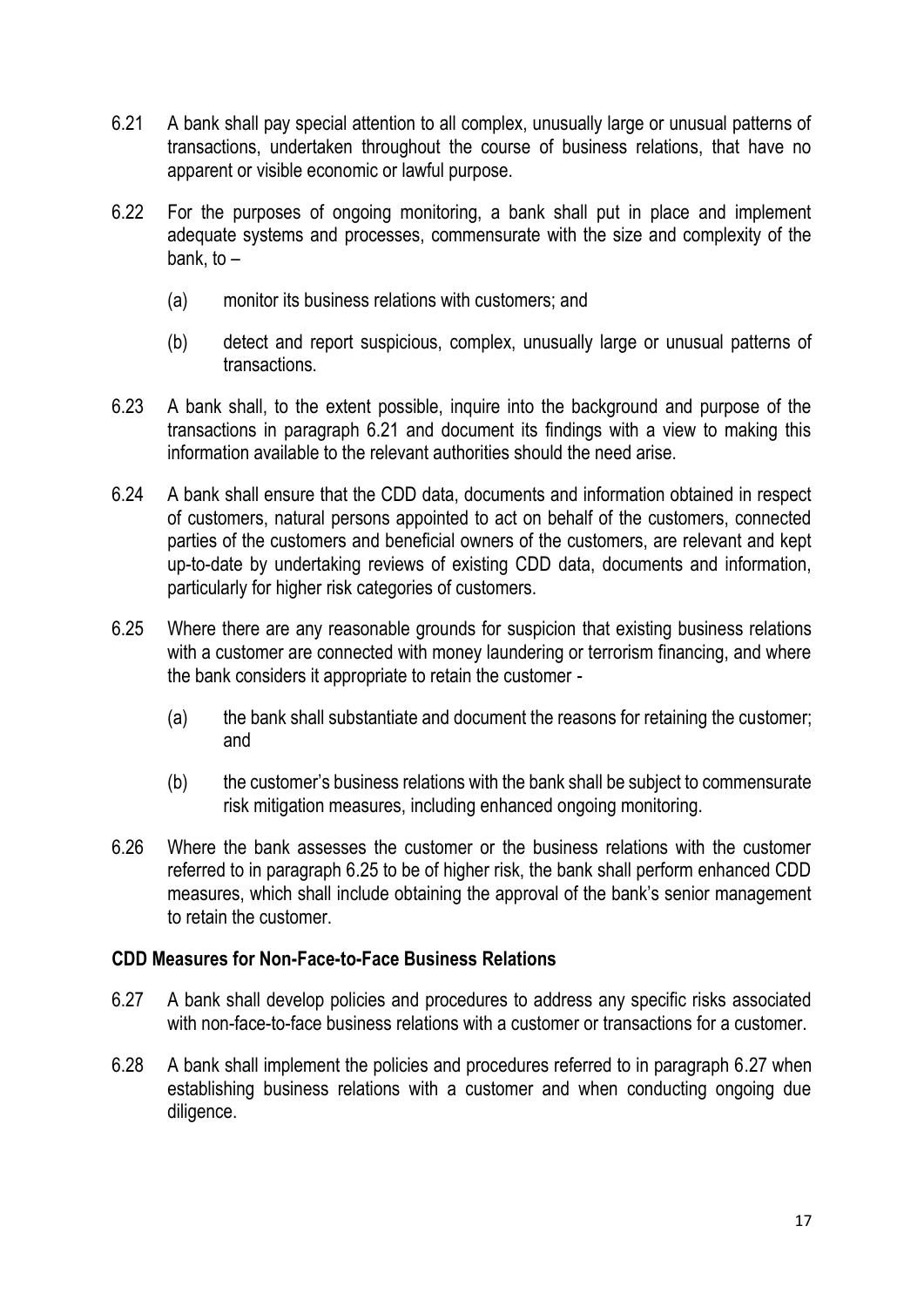6.29 Where there is no face-to-face contact, the bank shall perform CDD measures that are at least as stringent robust as those that would be required to be performed if there was face-to-face contact.

### [MAS Notice 626 (Amendment) 2022]

#### **Reliance by Acquiring Bank on Measures Already Performed**

- 6.30 When a bank ("acquiring bank") acquires, either in whole or in part, the business of another financial institution (whether in Singapore or elsewhere), the acquiring bank shall perform the measures as required by paragraphs 6, 7 and 8, on the customers acquired with the business at the time of acquisition except where the acquiring bank has –
	- (a) acquired at the same time all corresponding customer records (including CDD information) and has no doubt or concerns about the veracity or adequacy of the information so acquired; and
	- (b) conducted due diligence enquiries that have not raised any doubt on the part of the acquiring bank as to the adequacy of AML/CFT measures previously adopted in relation to the business or part thereof now acquired by the acquiring bank and document such enquiries.

#### **CDD Measures for Non-Account Holder**

- 6.31 A bank that undertakes any transaction of a value exceeding S\$20,000, other than any digital token transaction referred to in paragraph 6.31A, or effects or receives any funds by domestic wire transfer, or by cross-border wire transfer that exceeds S\$1,500, for any customer who does not otherwise have business relations with the bank shall –
	- (a) perform CDD measures as if the customer had applied to the bank to establish business relations; and
	- (b) record adequate details of the transaction so as to permit the reconstruction of the transaction, including the nature and date of the transaction, the type and amount of currency involved, the value date, and the details of the payee or beneficiary.

### [MAS Notice 626 (Amendment) 2022]

6.31A A bank that undertakes any digital token transaction, or effects or receives any digital token by value transfer, for any customer who does not otherwise have business relations with the bank shall –

- (a) perform CDD measures as if the customer had applied to the bank to establish business relations; and
- (b) record adequate details of the digital token transaction so as to permit the reconstruction of the transaction, including the nature and date of the transaction,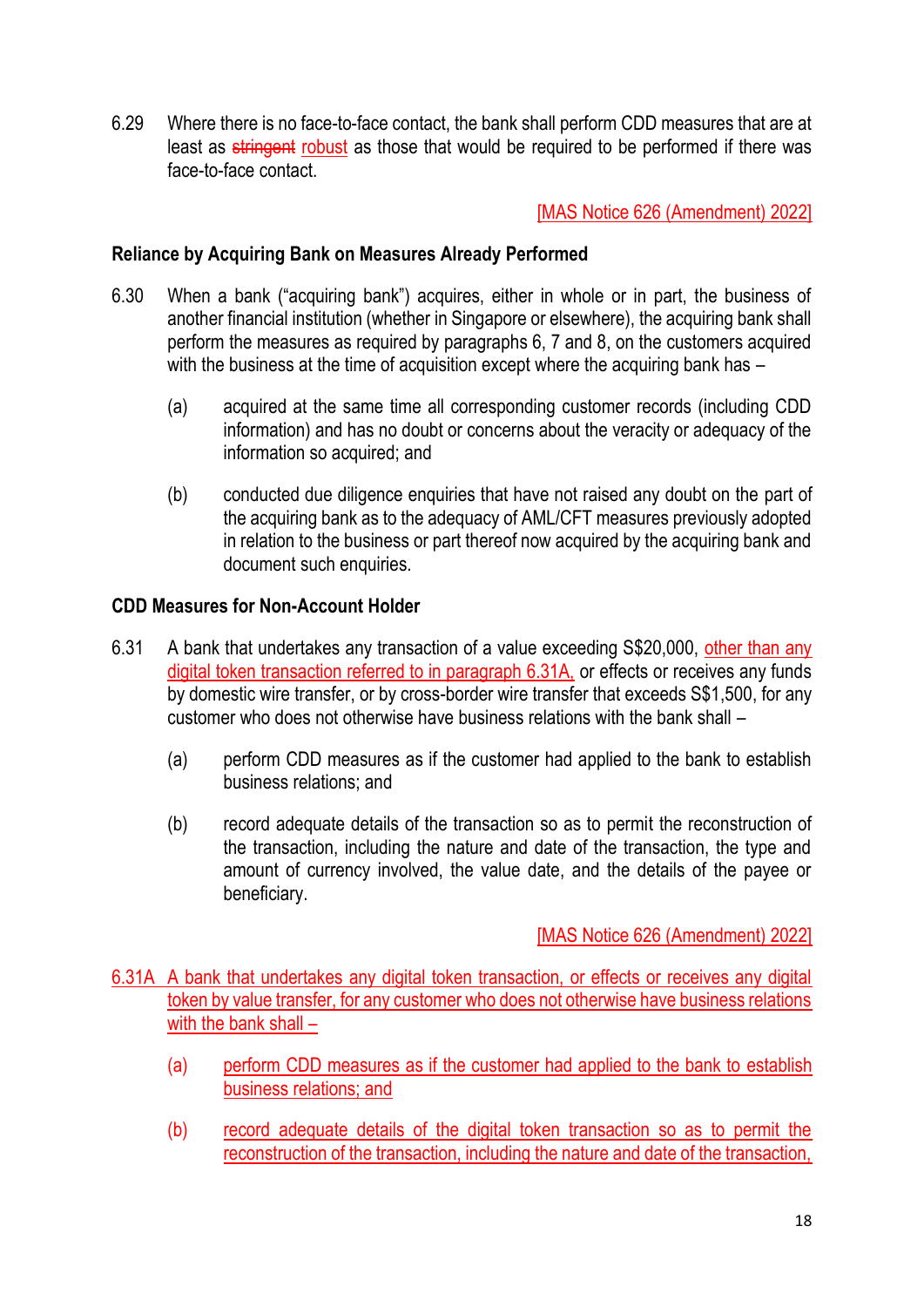the type and amount of currency, the type and value of digital token(s) involved, the value date, and the details of the payee or beneficiary.

[MAS Notice 626 (Amendment) 2022]

### **Timing for Verification**

- 6.32 Subject to paragraphs 6.33 and 6.34, a bank shall complete verification of the identity of a customer as required by paragraph 6.9, natural persons appointed to act on behalf of the customer as required by paragraph 6.10(b) and beneficial owners of the customer as required by paragraph 6.14 -
	- (a) before the bank establishes business relations with the customer;
	- (b) before the bank undertakes any transaction of a value exceeding S\$20,000 for the customer, other than any digital token transaction referred to in paragraph 6.32(d), where the customer has not otherwise established business relations with the bank;  $-$ or
	- (c) before the bank effects or receives any funds by domestic wire transfer, or by cross-border wire transfer that exceeds S\$1,500, for any customer who has not otherwise established business relations with the bank.;
	- (d) before the bank undertakes any digital token transaction, where the customer has not otherwise established business relations with the bank; or
	- (e) before the bank effects or receives any digital token by value transfer, for any customer who has not otherwise established business relations with the bank.

- 6.33 A bank may establish business relations with a customer before completing the verification of the identity of the customer as required by paragraph 6.9, natural persons appointed to act on behalf of the customer as required by paragraph 6.10(b) and beneficial owners of the customer as required by paragraph 6.14 if –
	- (a) the deferral of completion of the verification is essential in order not to interrupt the normal conduct of business operations; and
	- (b) the risks of money laundering and terrorism financing can be effectively managed by the bank.
- 6.34 Where the bank establishes business relations with a customer before verifying the identity of the customer as required by paragraph 6.9, natural persons appointed to act on behalf of the customer as required by paragraph 6.10(b), and beneficial owners of the customer as required by paragraph 6.14, the bank shall -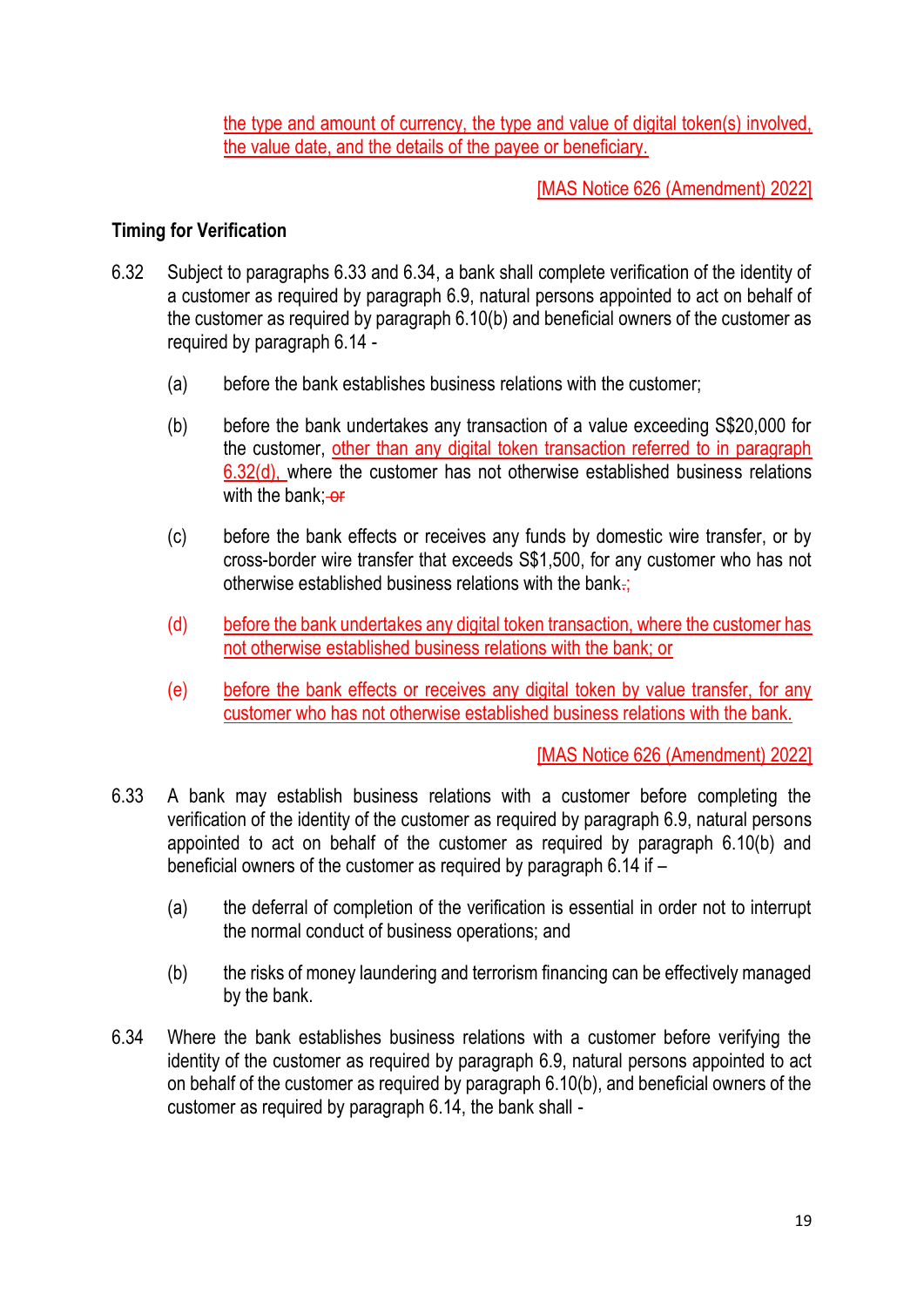- (a) develop and implement internal risk management policies and procedures concerning the conditions under which such business relations may be established prior to verification; and
- (b) complete such verification as soon as is reasonably practicable.

### **Where Measures are Not Completed**

- 6.35 Where the bank is unable to complete the measures as required by paragraphs 6, 7 and 8, it shall not commence or continue business relations with any customer or undertake any transaction for any customer. The bank shall consider if the circumstances are suspicious so as to warrant the filing of an STR.
- 6.36 For the purposes of paragraph 6.35, completion of the measures means the situation where the bank has obtained, screened and verified (including by delayed verification as allowed under paragraphs 6.33 and 6.34) all necessary CDD information required under paragraphs 6, 7 and 8, and where the bank has received satisfactory responses to all inquiries in relation to such necessary CDD information.

[MAS Notice 626 (Amendment) 2022]

## **Joint Account**

6.37 In the case of a joint account, a bank shall perform CDD measures on all of the joint account holders as if each of them were individually customers of the bank.

[MAS Notice 626 (Amendment) 2022]

### **Existing Customers**

6.38 A bank shall perform the measures as required by paragraphs 6, 7 and 8 in relation to its existing customers, based on its own assessment of materiality and risk, taking into account any previous measures applied, the time when the measures were last applied to such existing customers and the adequacy of data, documents or information obtained.

### **Screening**

- 6.39 A bank shall screen a customer, natural persons appointed to act on behalf of the customer, connected parties of the customer and beneficial owners of the customer against relevant money laundering and terrorism financing information sources, as well as lists and information provided by the Authority or other relevant authorities in Singapore for the purposes of determining if there are any money laundering or terrorism financing risks in relation to the customer.
- 6.40 A bank shall screen the persons referred to in paragraph 6.39
	- (a) when, or as soon as reasonably practicable after, the bank establishes business relations with a customer;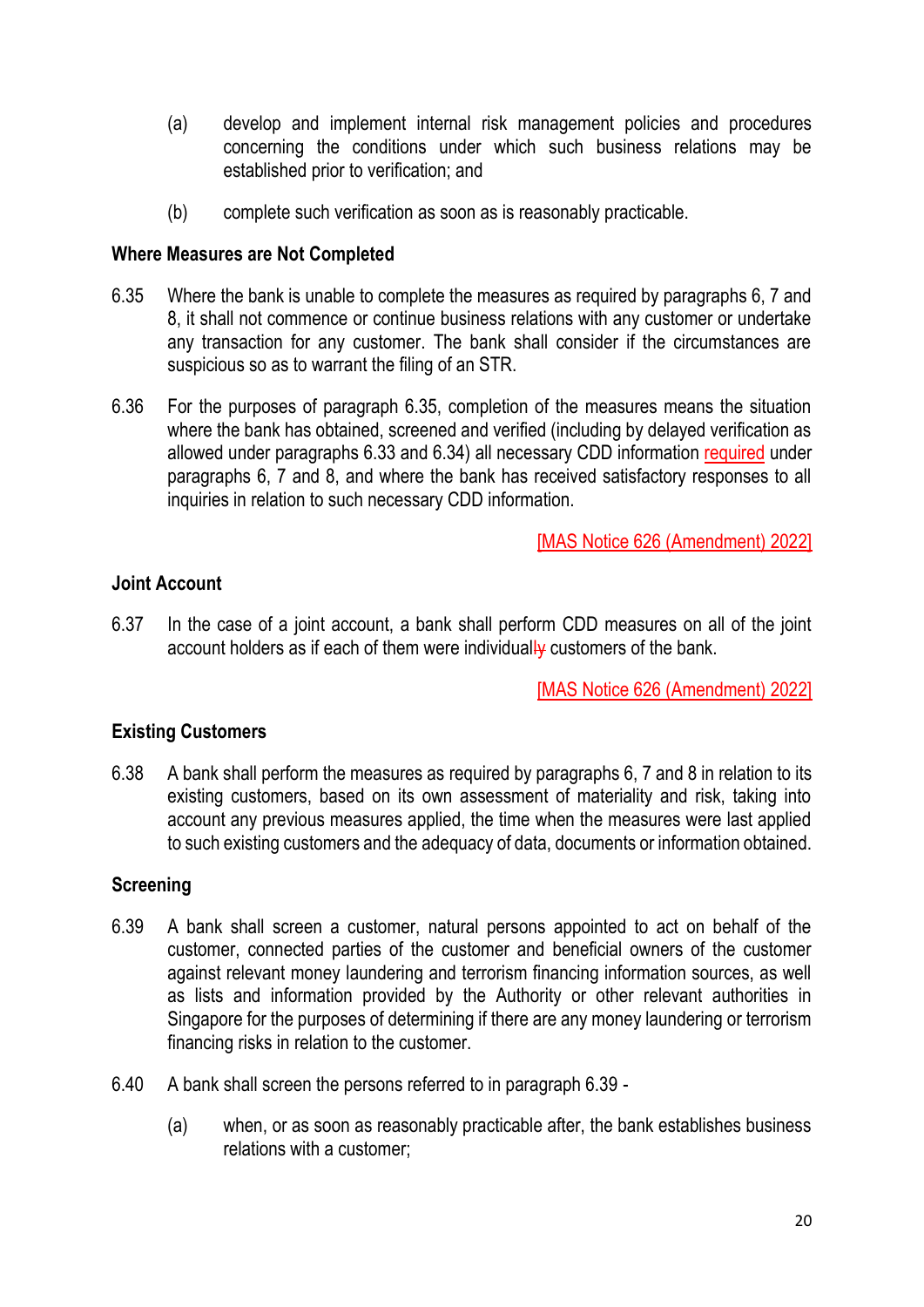- (b) when the bank undertakes any transaction of a value exceeding S\$20,000, other than any digital token transaction referred to in paragraph 6.40(f), for any customer who has not otherwise established business relations with the bank;
- (c) when the bank effects or receives any funds by domestic wire transfer, or by cross-border wire transfer that exceeds S\$1,500, for a customer who has not otherwise established business relations with the bank;
- (d) on a periodic basis after the bank establishes business relations with the customer; and
- (e) when there are any changes or updates to
	- (i) the lists and information provided by the Authority or other relevant authorities in Singapore to the bank; or
	- (ii) the natural persons appointed to act on behalf of a customer, connected parties of a customer or beneficial owners of a customer.
- (f) when the bank undertakes any digital token transaction for a customer who has not otherwise established business relations with the bank; and
- (g) when the bank effects or receives any digital token by value transfer, for a customer who has not otherwise established business relations with the bank.

6.41 A bank shall screen all wire transfer originators and wire transfer beneficiaries as defined in paragraph 11, against lists and information provided by the Authority and or any other relevant authorities in Singapore for the purposes of determining if there are any money laundering or terrorism financing risks in relation to any such persons.

[MAS Notice 626 (Amendment) 2022]

6.41A A bank shall screen all value transfer originators and value transfer beneficiaries as defined in paragraph 11A, against lists and information provided by the Authority and any other relevant authorities in Singapore for the purposes of determining if there are any money laundering or terrorism financing risks in relation to any such persons.

[MAS Notice 626 (Amendment) 2022]

- 6.42 The results of screening and assessment by the bank shall be documented.
- 6.43 For the purposes of paragraph 6, a reference to "transaction" shall include a digital token transaction.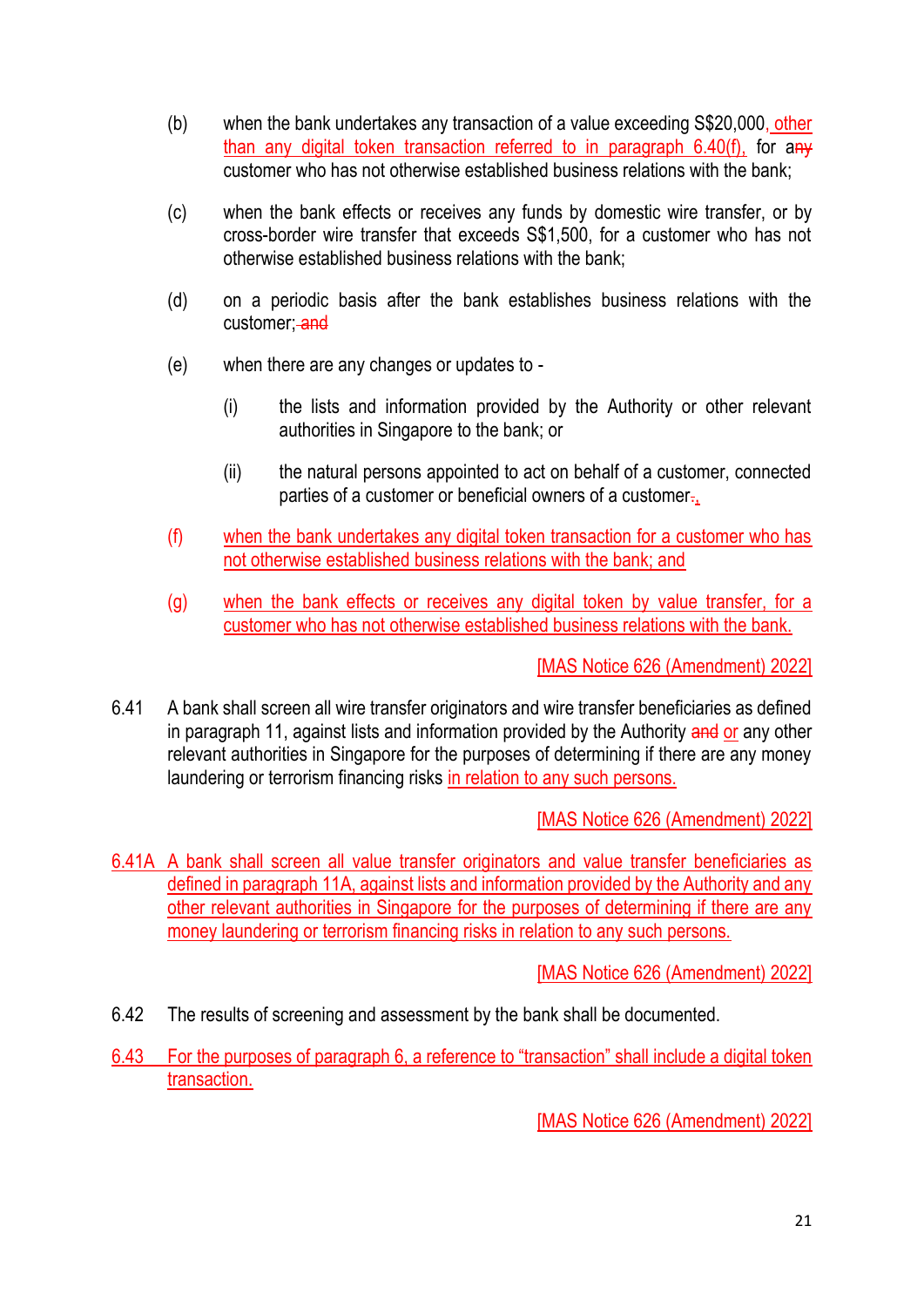# **7 SIMPLIFIED CUSTOMER DUE DILIGENCE**

7.1 Subject to paragraph 7.4, a bank may perform simplified CDD measures in relation to a customer, any natural person appointed to act on behalf of the customer and any beneficial owner of the customer (other than any beneficial owner that the bank is exempted from making inquiries about under paragraph 6.16) if it is satisfied that the risks of money laundering and terrorism financing are low.

[MAS Notice 626 (Amendment) 2015]

- 7.2 The assessment of low risks shall be supported by an adequate analysis of risks by the bank.
- 7.3 The simplified CDD measures shall be commensurate with the level of risk, based on the risk factors identified by the bank.
- 7.4 A bank shall not perform simplified CDD measures
	- (a) where a customer or any beneficial owner of the customer is from or in a country or jurisdiction in relation to which the FATF has called for countermeasures;
	- (b) where a customer or any beneficial owner of the customer is from or in a country or jurisdiction known to have inadequate AML/CFT measures, as determined by the bank for itself, or notified to banks generally by the Authority, or other foreign regulatory authorities; or
	- (c) where the bank suspects that money laundering or terrorism financing is involved.

[MAS Notice 626 (Amendment) 2022]

- 7.5 Subject to paragraphs 7.2, 7.3 and 7.4, a bank may perform simplified CDD measures in relation to a customer that is a financial institution set out in Appendix 2.
- 7.6 Where the bank performs simplified CDD measures in relation to a customer, any natural person appointed to act on behalf of the customer and any beneficial owner of the customer, it shall document -
	- (a) the details of its risk assessment; and
	- (b) the nature of the simplified CDD measures.
- 7.7 For avoidance of doubt, the term "CDD measures" in paragraph 7 means the measures required by paragraph 6.

[MAS Notice 626 (Amendment) 2015]

## **8 ENHANCED CUSTOMER DUE DILIGENCE**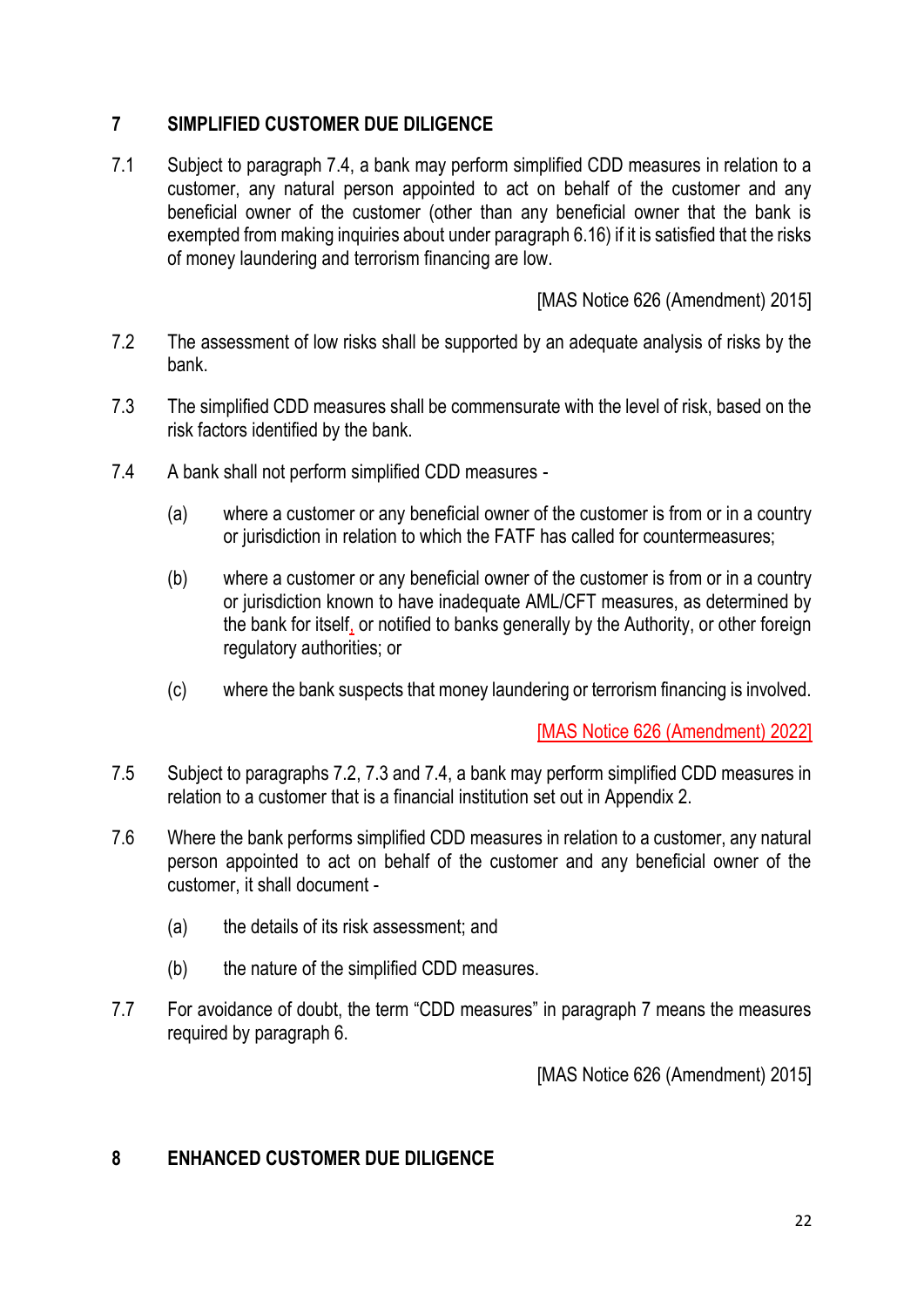### **Politically Exposed Persons**

8.1 For the purposes of paragraph 8 -

"close associate" means a natural person who is closely connected to a politically exposed person, either socially or professionally;

entrusted domestically with prominent public functions;

"family member" means a parent, step-parent, child, step-child, adopted child, spouse, sibling, step-sibling and adopted sibling of the politically exposed person;

"foreign politically exposed person" means a natural person who is or has been entrusted with prominent public functions in a foreign country or jurisdiction;

### [MAS Notice 626 (Amendment) 2022]

"international organisation" means an entity established by formal political agreements between member countries or jurisdictions that have the status of international treaties, whose existence is recognised by law in member countries or jurisdictions and which is not treated as a resident institutional unit of the country or jurisdiction in which it is located;

### [MAS Notice 626 (Amendment) 2022]

"international organisation politically exposed person" means a natural person who is or has been entrusted with prominent public functions in an international organisation;

"politically exposed person" means a domestic politically exposed person, foreign politically exposed person or international organisation politically exposed person; and

"prominent public functions" includes the roles held by a head of state, a head of government, government ministers, senior civil or public servants, senior judicial or military officials, senior executives of state owned corporations, senior political party officials, members of the legislature and senior management of international organisations.

- 8.2 A bank shall implement appropriate internal risk management systems, policies, procedures and controls to determine if a customer, any natural person appointed to act on behalf of the customer, any connected party of the customer or any beneficial owner of the customer is a politically exposed person, or a family member or close associate of a politically exposed person.
- 8.3 A bank shall, in addition to performing CDD measures (specified in paragraph 6), perform at least the following enhanced CDD measures where a customer or any beneficial owner of the customer is determined by the bank to be a politically exposed person, or a family member or close associate of a politically exposed person under paragraph 8.2: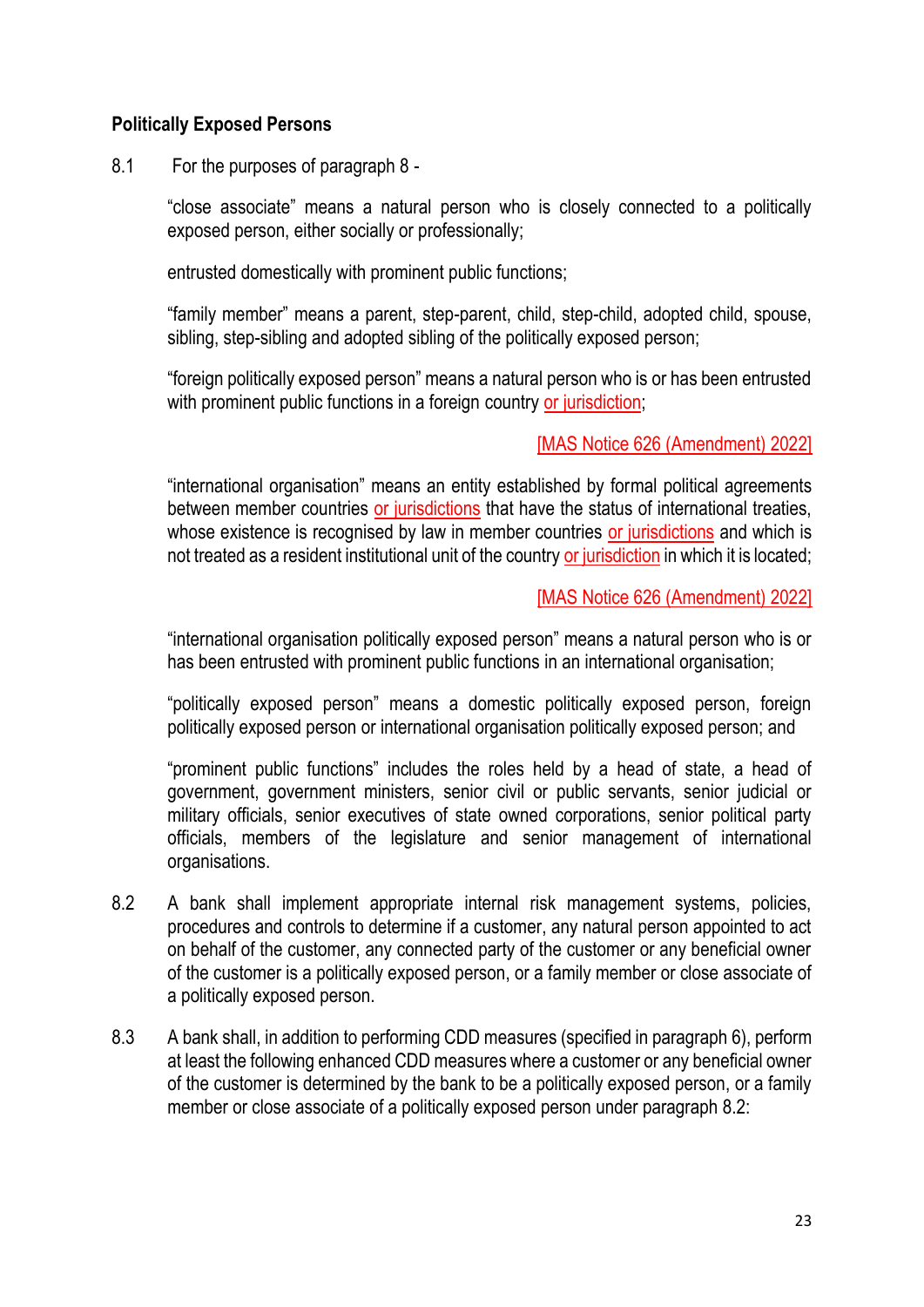- (a) obtain approval from the bank's senior management to establish or continue business relations with, or undertake any transaction without an account being opened for the customer;
- (b) establish, by appropriate and reasonable means, the source of wealth and source of funds of the customer and any beneficial owner of the customer; and
- (c) conduct, during the course of business relations with the customer, enhanced monitoring of business relations with the customer. In particular, the bank shall increase the degree and nature of monitoring of the business relations with and transactions for the customer, in order to determine whether they appear unusual or suspicious.

- 8.4 A bank may adopt a risk-based approach in determining whether to perform enhanced CDD measures or the extent of enhanced CDD measures to be performed for -
	- (a) domestic politically exposed persons, their family members and close associates;
	- (b) international organisation politically exposed persons, their family members and close associates; or
	- (c) politically exposed persons who have stepped down from their prominent public functions, taking into consideration the level of influence such persons may continue to exercise after stepping down from their prominent public functions, their family members and close associates,

except in cases where their business relations or transactions with the bank present a higher risk for money laundering or terrorism financing.

### **Other Higher Risk Categories**

- 8.5 A bank shall implement appropriate internal risk management systems, policies, procedures and controls to determine if business relations with or transactions for any customer present a higher risk for money laundering or terrorism financing.
- 8.6 For the purposes of paragraph 8.5, circumstances where a customer presents or may present a higher risk for money laundering or terrorism financing include but are not limited to the following:
	- (a) where a customer or any beneficial owner of the customer is from or in a country or jurisdiction in relation to which the FATF has called for countermeasures, the bank shall treat any business relations with or transactions for any such customer as presenting a higher risk for money laundering or terrorism financing; and
	- (b) where a customer or any beneficial owner of the customer is from or in a country or jurisdiction known to have inadequate AML/CFT measures, as determined by the bank for itself, or notified to banks generally by the Authority or other foreign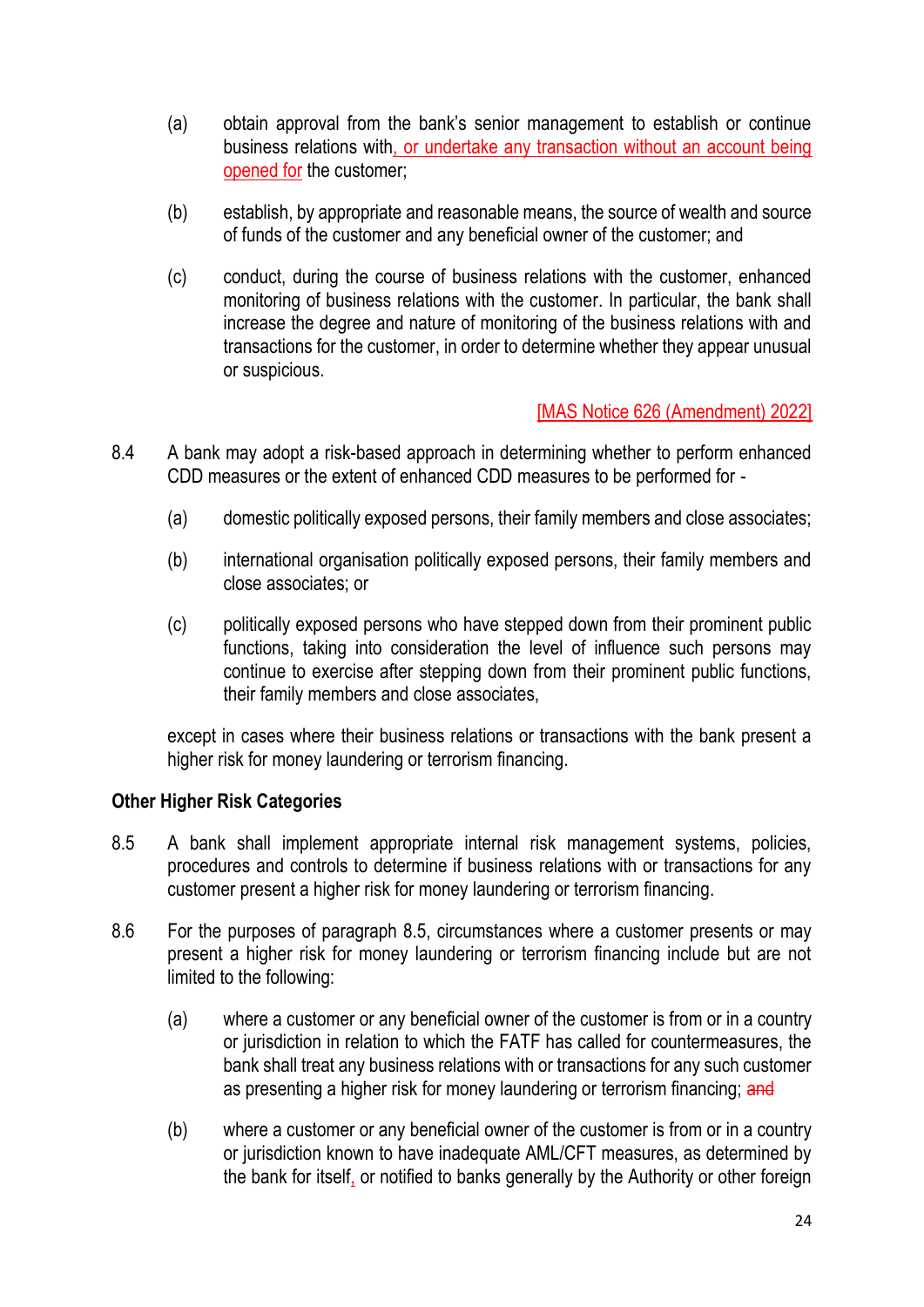regulatory authorities, the bank shall assess whether any such customer presents a higher risk for money laundering or terrorism financing.; and

- (c) where a customer is a legal person for which the bank is not able to establish if it has any –
	- (i) ongoing, apparent or visible operation or business activity;
	- (ii) economic or business purpose for its corporate structure or arrangement; or
	- (iii) substantive financial activity in its interactions with the bank,

the bank shall assess whether any such customer presents a higher risk for money laundering or terrorism financing.

> [MAS Notice 626 (Amendment) 2015] [MAS Notice 626 (Amendment) 2022]

- 8.7 A bank shall perform the appropriate enhanced CDD measures in paragraph 8.3 for business relations with or transactions for any customer -
	- (a) who the bank determines under paragraph 8.5; or
	- (b) the Authority or other relevant authorities in Singapore notify to the bank,

as presenting a higher risk for money laundering or terrorism financing.

8.8 A bank shall, in taking enhanced CDD measures to manage and mitigate any higher risks that have been identified by the bank, or notified to it by the Authority or other relevant authorities in Singapore, ensure that the enhanced CDD measures take into account the requirements of any laws, regulations or directions administered by the Authority, including but not limited to the regulations or directions issued by the Authority under section 27A of the MAS Act.

[MAS Notice 626 (Amendment) 2022]

8.9 For the purposes of paragraph 8, a reference to "transaction" shall include a digital token transaction.

[MAS Notice 626 (Amendment) 2022]

# **9 RELIANCE ON THIRD PARTIES**

- 9.1 For the purposes of paragraph 9, "third party" means
	- (a) a financial institution set out in Appendix 2;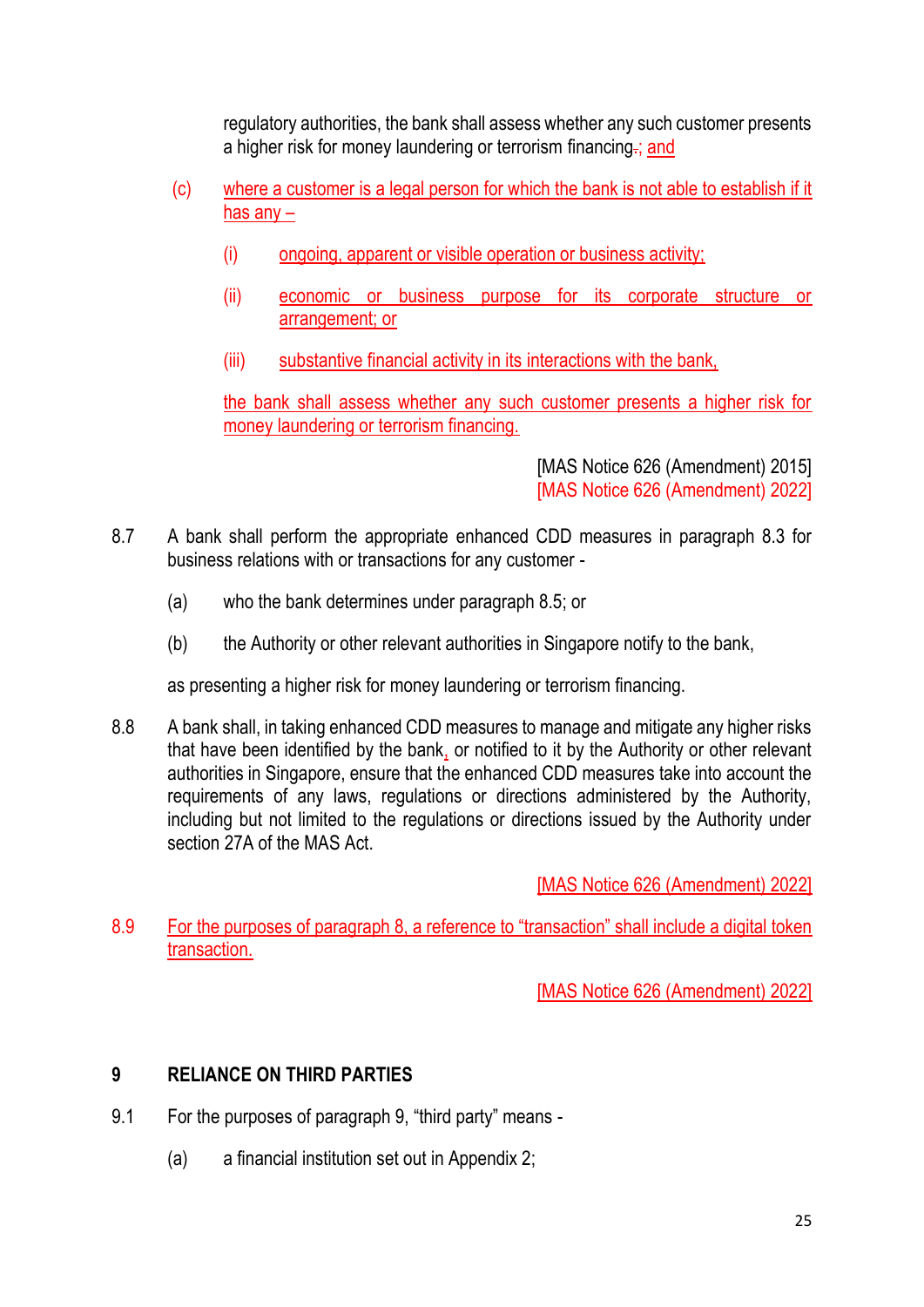- (b) a financial institution which is subject to and supervised by a foreign authority for compliance with AML/CFT requirements consistent with standards set by the FATF (other than a holder of a money-changer's licence or a holder of a remittance licence payment services licence under the PS Act, or equivalent licences);
- (c) in relation to a bank incorporated in Singapore, its branches, subsidiaries, parent entity, the branches and subsidiaries of the parent entity, and other related corporations; or
- (d) in relation to a bank incorporated outside Singapore, its head office, its parent entity, the branches and subsidiaries of the head office, the branches and subsidiaries of the parent entity, and other related corporations.

- 9.2 Subject to paragraph 9.3, a bank may rely on a third party to perform the measures as required by paragraphs 6, 7 and 8 if the following requirements are met:
	- (a) the bank is satisfied that the third party it intends to rely upon is subject to and supervised for compliance with AML/CFT requirements consistent with standards set by the FATF, and has adequate AML/CFT measures in place to comply with those requirements;
	- (b) the bank takes appropriate steps to identify, assess and understand the money laundering and terrorism financing risks particular to the countries or jurisdictions that the third party operates in;
	- (c) the third party is not one which banks have been specifically precluded by the Authority from relying upon; and
	- (d) the third party is able and willing to provide, without delay, upon the bank's request, any data, documents or information obtained by the third party with respect to the measures applied on the bank's customer, which the bank would be required or would want to obtain.
- 9.3 No bank shall rely on a third party to conduct ongoing monitoring of business relations with customers.
- 9.4 Where a bank relies on a third party to perform the measures as required by paragraphs 6, 7 and 8, it shall -
	- (a) document the basis for its satisfaction that the requirements in paragraphs  $9.2(a)$ and (b) have been met, except where the third party is a financial institution set out in Appendix 2; and
	- (b) immediately obtain from the third party the CDD information which the third party had obtained.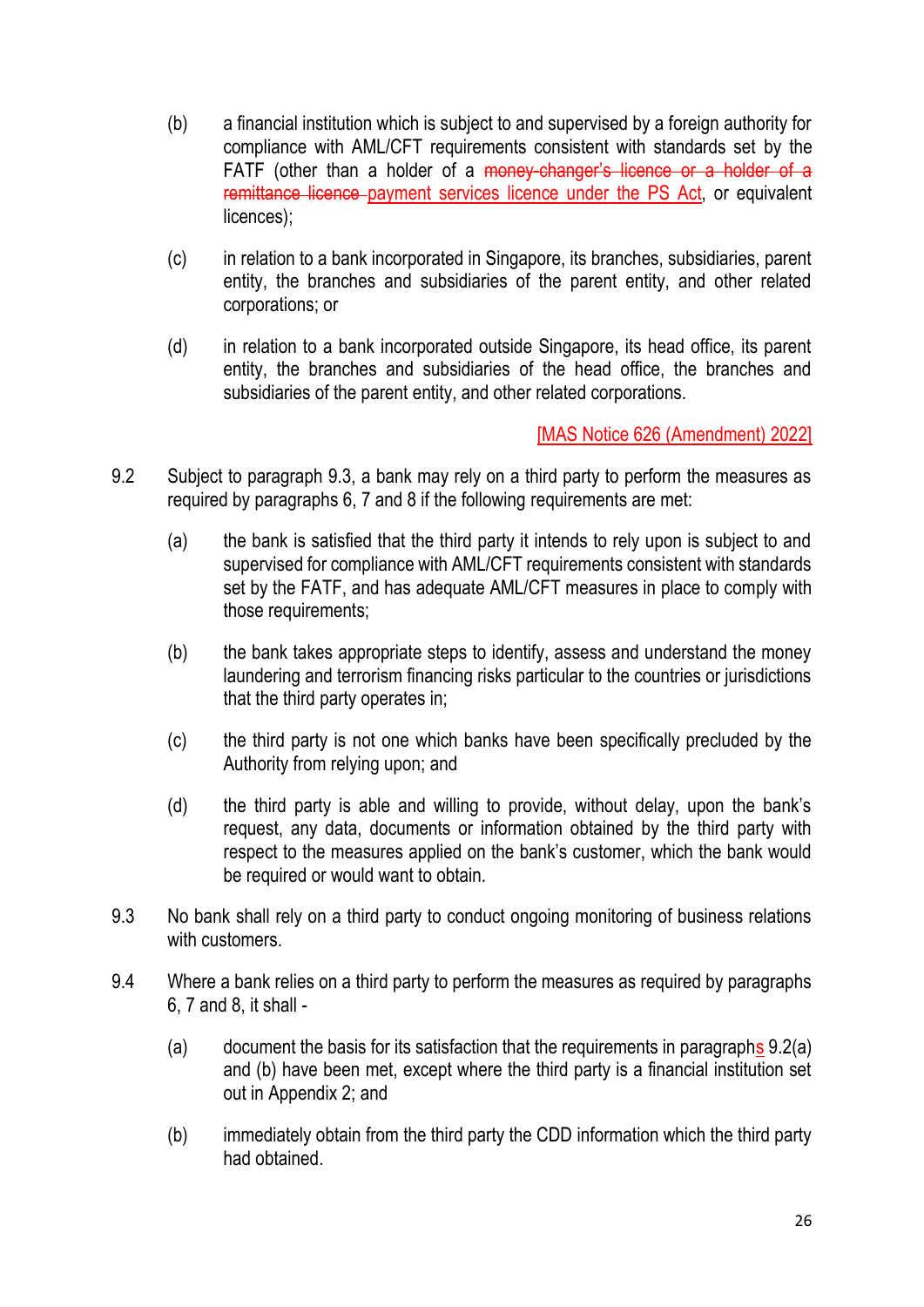9.5 For the avoidance of doubt, notwithstanding the reliance upon a third party, the bank shall remain responsible for its AML/CFT obligations in this Notice.

### **10 CORRESPONDENT BANKING**

- 10.1 Paragraph 10 applies to a bank when it provides correspondent banking or other similar services in Singapore to a bank or financial institution that is operating outside Singapore.
- 10.2 For the purposes of paragraph 10 -

"correspondent bank" means a bank in Singapore that provides or intends to provide correspondent banking or other similar services;

"correspondent banking" means the provision of banking services by a correspondent bank to a respondent bank;

"payable-through account" means an account maintained at the correspondent bank by the respondent bank but which is accessible directly by a third party to effect transactions on its own behalf;

"respondent financial institution" means a bank or financial institution, outside Singapore to which correspondent banking or other similar services are provided;

"shell financial institution" means a bank or financial institution incorporated, formed or established in a country or jurisdiction where the bank or financial institution has no physical presence, and which is unaffiliated with a financial group that is subject to effective consolidated supervision; and

"similar services" include services undertaken for securities transactions, or funds transfers or digital token transactions, for the financial institution that is operating outside Singapore, whether as principal or for its customers.

- 10.3 A bank in Singapore shall perform the following measures, in addition to the measures as required by paragraphs 6, 7 and 8, when providing correspondent banking or other similar services:
	- (a) assess the suitability of the respondent financial institution by taking the following steps:
		- (i) gather adequate information about the respondent financial institution to understand fully the nature of the respondent financial institution's business, including making appropriate inquiries on its management, its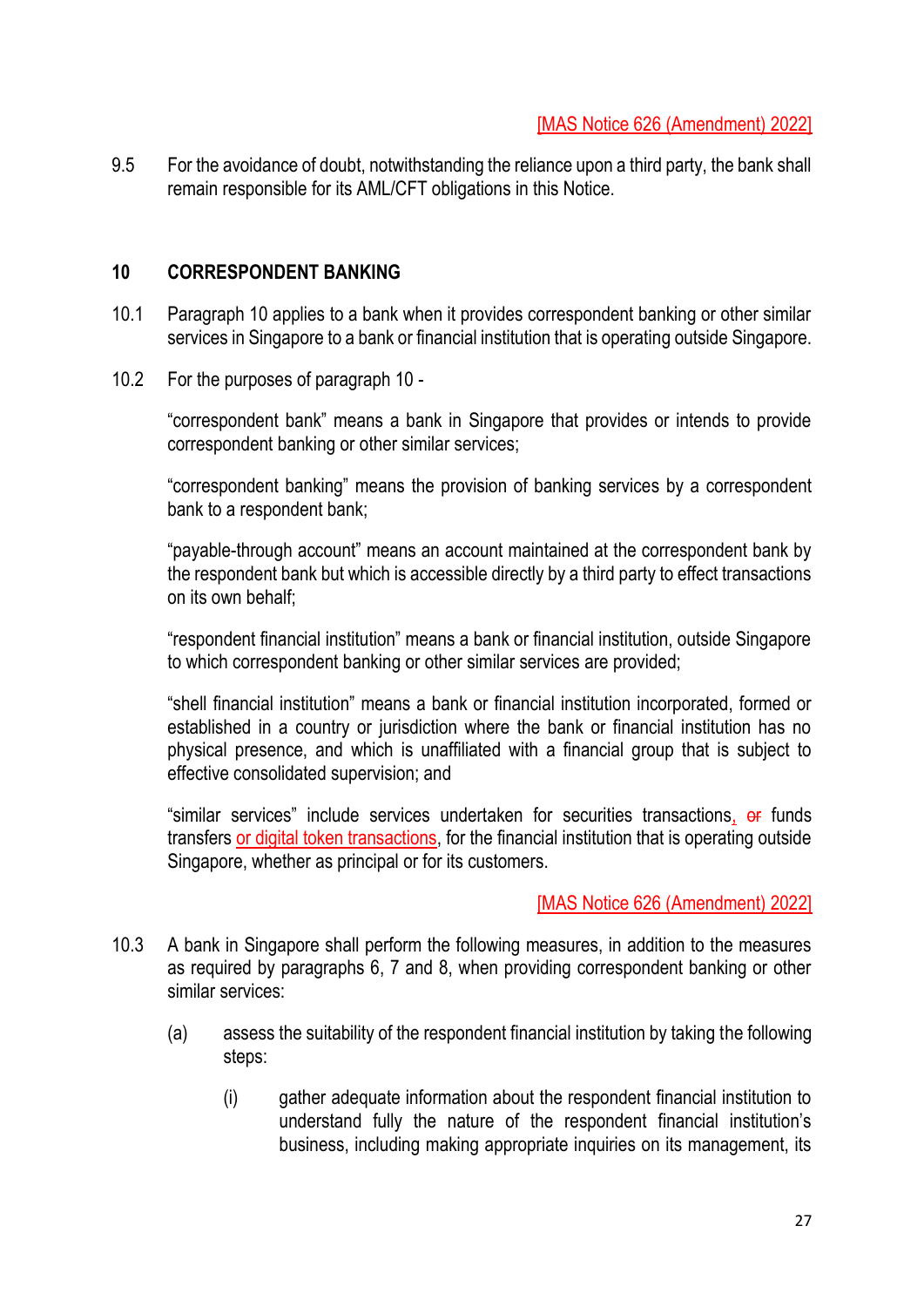major business activities and the countries or jurisdictions in which it operates;

- (ii) determine from any available sources the reputation of the respondent financial institution and the quality of supervision over the respondent financial institution, including whether it has been the subject of money laundering or terrorism financing investigation or regulatory action; and
- (iii) assess the respondent financial institution's AML/CFT controls and ascertain that they are adequate and effective, having regard to the AML/CFT measures of the country or jurisdiction in which the respondent financial institution operates;
- (b) clearly understand and document the respective AML/CFT responsibilities of each financial institution; and
- (c) obtain approval from the bank's senior management before providing correspondent banking or similar services to a new financial institution.

[MAS Notice 626 (Amendment) 2015]

- 10.4 Where the correspondent banking or other similar services involve a payable-through account, the correspondent bank shall be satisfied that -
	- (a) the respondent financial institution has performed appropriate measures at least equivalent to those specified in paragraph 6 on the third party having direct access to the payable-through account; and
	- (b) the respondent financial institution is able to perform ongoing monitoring of its business relations with that third party and is willing and able to provide CDD information to the correspondent bank upon request.
- 10.5 The correspondent bank shall document the basis for its satisfaction that the requirements in paragraphs 10.3 and 10.4 are met.
- 10.6 No bank shall enter into or continue correspondent banking or other similar services relationship with another bank or financial institution that does not have adequate controls against money laundering or terrorism financing activities, is not effectively supervised by the relevant authorities or is a shell financial institution.
- 10.7 A bank shall also take appropriate measures when establishing correspondent banking or other similar services relationship, to satisfy itself that its respondent financial institutions do not permit their accounts to be used by shell financial institutions.

### **11 WIRE TRANSFERS**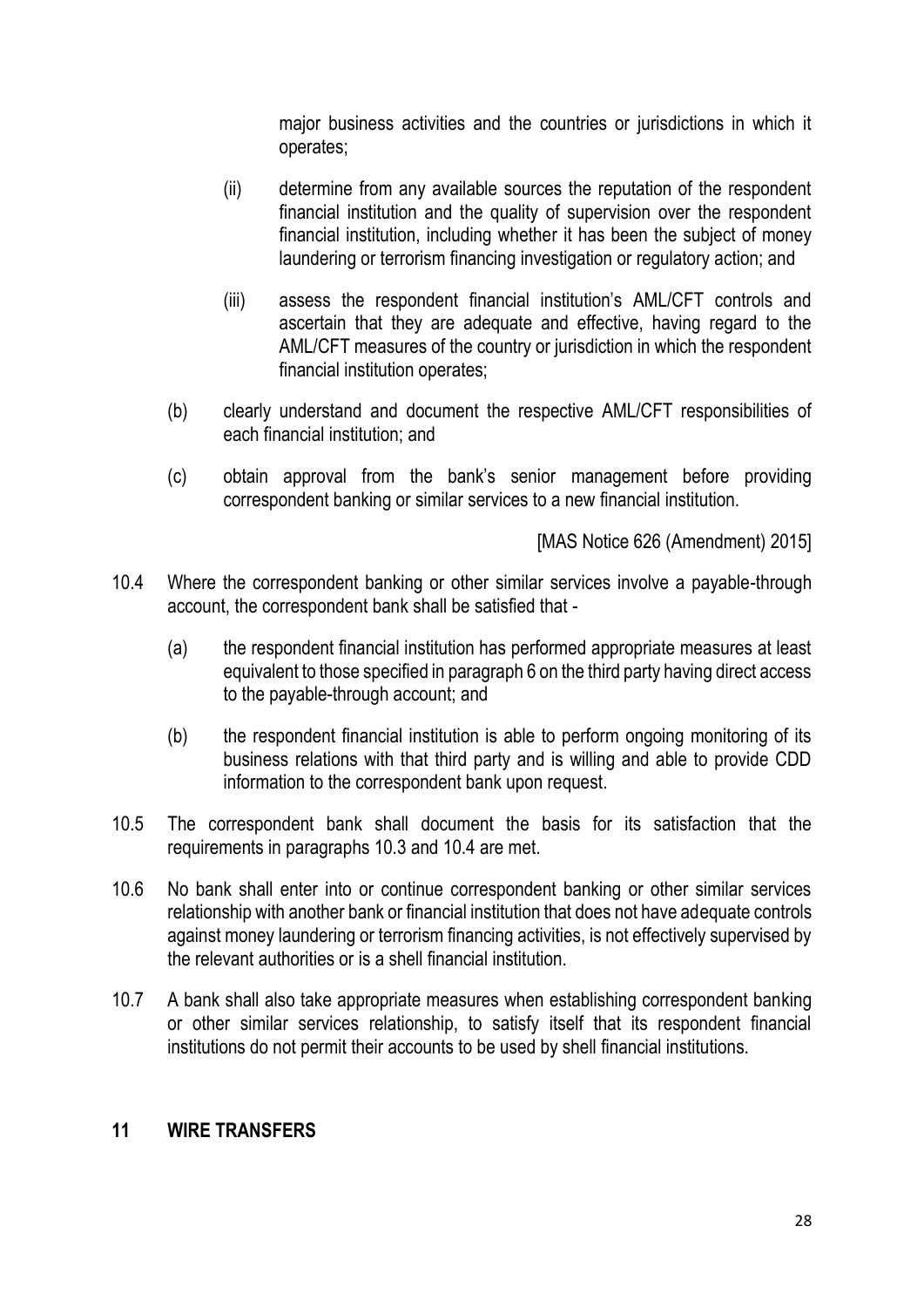- 11.1 Paragraph 11 shall apply to a bank when it effects the sending of funds by wire transfer or when it receives funds (including serial payments and cover payments) by wire transfer on the account of the wire transfer originator or the wire transfer beneficiary but shall not apply to a transfer and settlement between the bank and another financial institution where the bank and the other financial institution are acting on their own behalf as the wire transfer originator and the wire transfer beneficiary.
- 11.2 For the purposes of paragraph 11 -

"batch transfer" means a transfer comprising a number of individual wire transfers that are sent by a wire transfer originator to the same financial institutions, irrespective of whether the individual wire transfers are intended ultimately for one or more wire transfer beneficiaries;

"cover payment" means a wire transfer that combines a payment message sent directly by the ordering institution to the beneficiary institution with the routing of the funding instruction from the ordering institution to the beneficiary institution through one or more intermediary institutions;

"intermediary institution" means the financial institution in a serial payment or cover payment chain that receives and transmits a wire transfer on behalf of the ordering institution and the beneficiary institution, or another intermediary institution;

"serial payment" means a direct sequential chain of payment where the wire transfer and accompanying payment message travel together from the ordering institution to the beneficiary institution, directly or through one or more intermediary institutions;

"straight-through processing" means payment transactions that are conducted electronically without the need for manual intervention;

"unique transaction reference number" means a combination of letters, numbers or symbols, determined by the payment service provider in accordance with the protocols of the payment and settlement system or messaging system used for the wire transfer, and which permits the traceability of the wire transfer;

"wire transfer beneficiary" means the natural person, legal person or legal arrangement who is identified by the wire transfer originator as the receiver of the wire transfer funds; and

"wire transfer originator" means the account holder who allows the wire transfer from that account, or where there is no account, the natural person, legal person or legal arrangement that places the wire transfer order with the ordering institution to perform the wire transfer.

### **Responsibility of the Ordering Institution**

- (I) Identification and Recording of Information
- 11.3 Before effecting a wire transfer, every bank that is an ordering institution shall -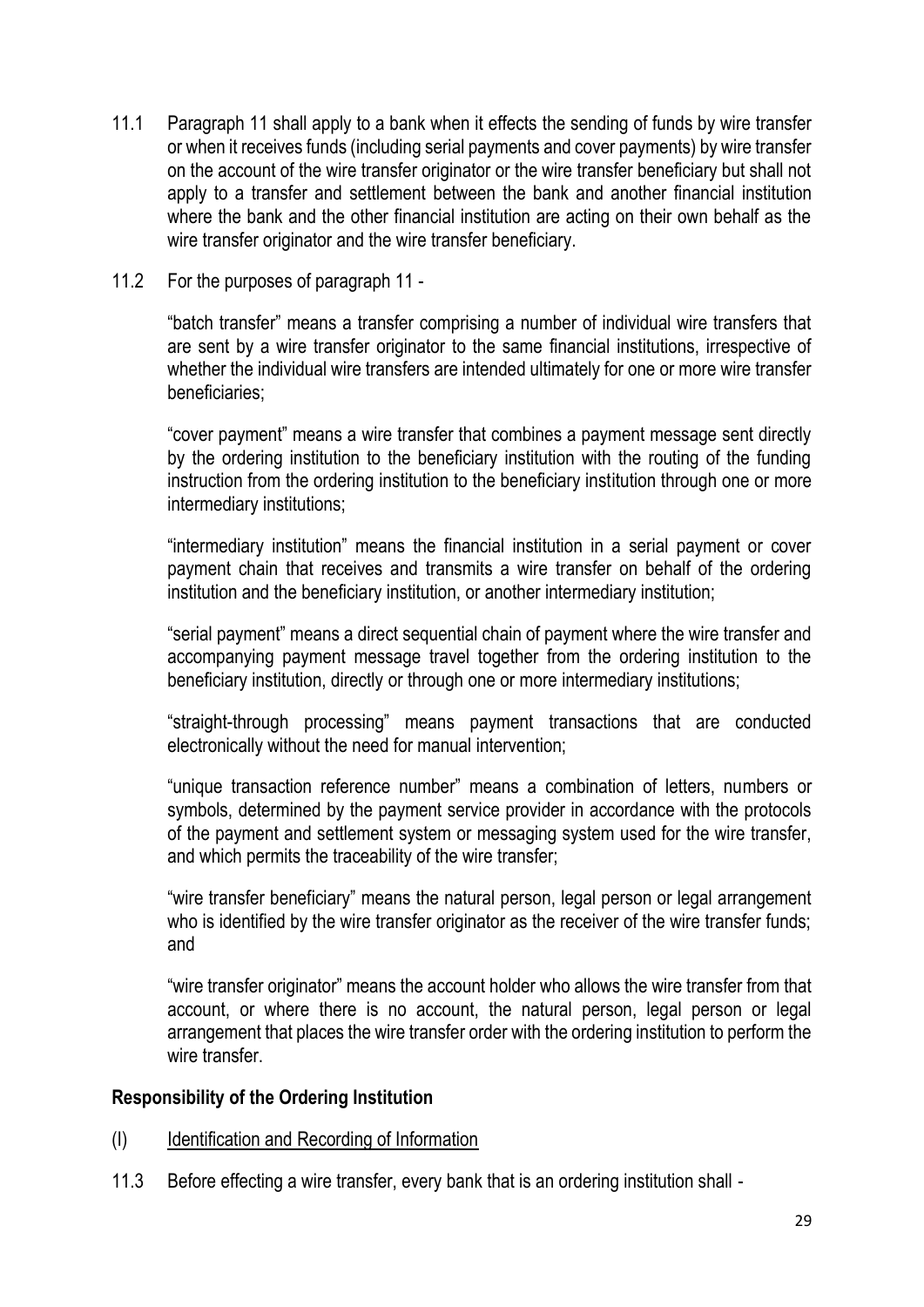- (a) identify the wire transfer originator and verify the wire transfer originator's his or its identity, as the case may be (if the bank has not already done so by virtue of paragraph 6); and
- (b) record adequate details of the wire transfer so as to permit its reconstruction, including but not limited to, the date of the wire transfer, the type and amount of currency transferred and the value date.

### (II) Cross-Border Wire Transfers Below or Equal To S\$1,500

- 11.4 In a cross-border wire transfer where the amount to be transferred is below or equal to S\$1,500, every bank which is an ordering institution shall include in the message or payment instruction that accompanies or relates to the wire transfer the following:
	- (a) the name of the wire transfer originator;
	- (b) the wire transfer originator's account number (or unique transaction reference number where no account number exists);
	- (c) the name of the wire transfer beneficiary; and
	- (d) the wire transfer beneficiary's account number (or unique transaction reference number where no account number exists).

#### (III) Cross-border Wire Transfers Exceeding S\$1,500

- 11.5 In a cross-border wire transfer where the amount to be transferred exceeds S\$1,500, every bank which is an ordering institution shall include in the message or payment instruction that accompanies or relates to the wire transfer the information required by paragraphs 11.4(a) to 11.4(d) and any of the following:
	- (a) the wire transfer originator's
		- (i) residential address; or
		- (ii) registered or business address, and if different, principal place of business,

as may be appropriate;

- (b) the wire transfer originator's unique identification number (such as an identity card number, birth certificate number or passport number, or where the wire transfer originator is not a natural person, the incorporation number or business registration number); or
- (c) the date and place of birth, incorporation or registration of the wire transfer originator (as may be appropriate).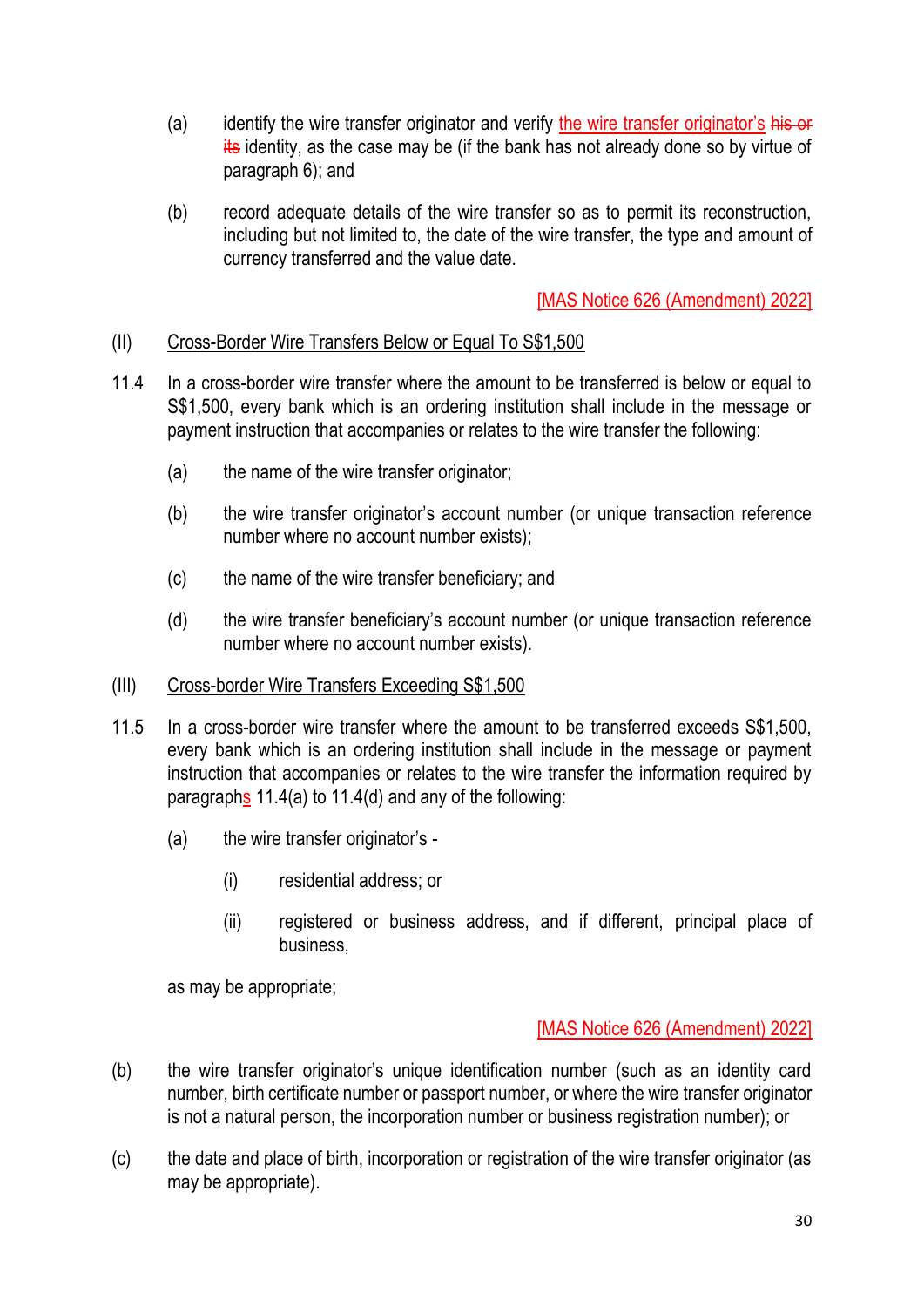- 11.6 Where several individual cross-border wire transfers from a single wire transfer originator are bundled in a batch file for transmission to wire transfer beneficiaries, a bank shall ensure that the batch transfer file contains -
	- (a) the wire transfer originator information required by paragraph 11.5<sup>5</sup> and which has been verified; and
	- (b) the wire transfer beneficiary information required by paragraph  $11.5^{\circ}$ ,

which are fully traceable within the beneficiary country or jurisdiction.

[MAS Notice 626 (Amendment) 2022]

### (IV) Domestic Wire Transfers

- 11.7 In a domestic wire transfer, every bank that is an ordering institution shall either
	- (a) include in the message or payment instruction that accompanies or relates to the wire transfer the following:
		- (i) the name of the wire transfer originator;
		- (ii) the wire transfer originator's account number (or unique transaction reference number where no account number exists); and
		- (iii) any of the following:
			- (A) the wire transfer originator's:
				- (1) residential address; or
				- (2) registered or business address, and if different, principal place of business,

as may be appropriate;

- (B) the wire transfer originator's unique national identification number (such as an identity card number, birth certificate number or passport number, or where the wire transfer originator is not a natural person, the incorporation number or business registration number);
- (C) the date and place of birth, incorporation or registration of the wire transfer originator (as may be appropriate); or

<sup>5</sup> Please note the references to paragraphs 11.4(a) and (b) in paragraph 11.5.

<sup>[</sup>MAS Notice 626 (Amendment) 2022]

 $6$  Please note the references to paragraphs 11.4(c) and (d) in paragraph 11.5.

<sup>[</sup>MAS Notice 626 (Amendment) 2022]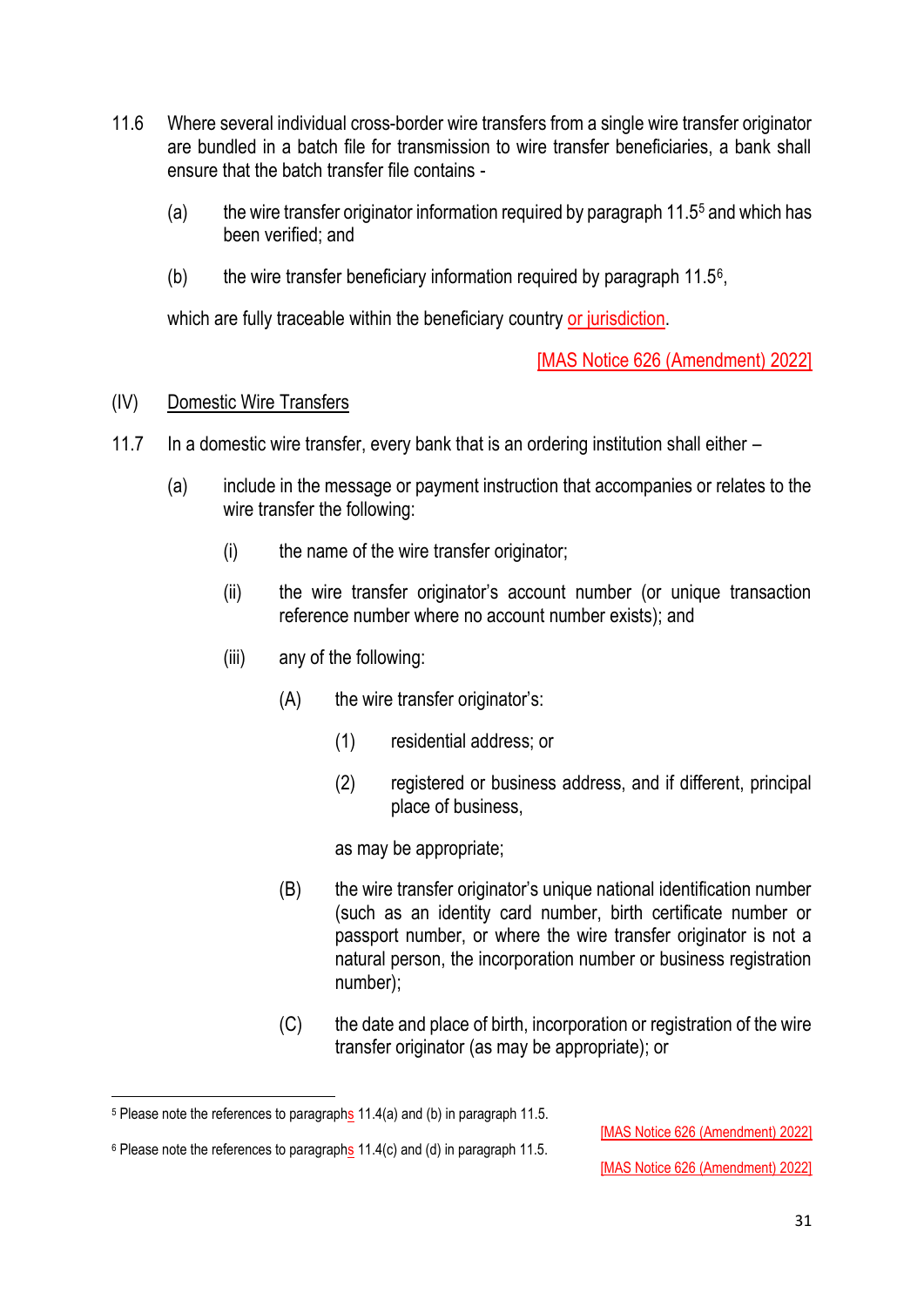- (b) include only the wire transfer originator's account number (or unique transaction reference number where no account number exists), provided -
	- (i) that these details will permit the transaction to be traced back to the wire transfer originator and wire transfer beneficiary;
	- (ii) the ordering institution shall provide the wire transfer originator information set out in paragraph 11.7(a) within 3 business days of a request for such information by the beneficiary institution, by the Authority or other relevant authorities in Singapore; and
	- (iii) the ordering institution shall provide the wire transfer originator information set out in paragraph 11.7(a) immediately upon request for such information by law enforcement authorities in Singapore.
- 11.8 All wire transfer originator and beneficiary information collected by the ordering institution shall be documented.
- 11.9 Where the ordering institution is unable to comply with the requirements in paragraphs 11.3 to 11.8, it shall not execute the wire transfer.

## **Responsibility of the Beneficiary Institution**

- 11.10 A bank that is a beneficiary institution shall take reasonable measures, including postevent monitoring or real-time monitoring where feasible, to identify cross-border wire transfers that lack the required wire transfer originator or required wire transfer beneficiary information.
- 11.11 For cross-border wire transfers, a beneficiary institution shall identify and verify the identity of the wire transfer beneficiary if the identity has not been previously verified.
- 11.12 A bank that is a beneficiary institution shall implement appropriate internal risk-based policies, procedures and controls for determining -
	- (a) when to execute, reject, or suspend a wire transfer lacking required wire transfer originator or wire transfer beneficiary information; and
	- (b) the appropriate follow-up action.

### **Responsibility of the Intermediary Institution**

- 11.13 A bank that is an intermediary institution shall retain all the required wire transfer originator and wire transfer beneficiary information accompanying the wire transfer.
- 11.14 Where technical limitations prevent the required wire transfer originator or wire transfer beneficiary information accompanying a cross-border wire transfer from remaining with a related domestic wire transfer, a record shall be kept, for at least five years, by the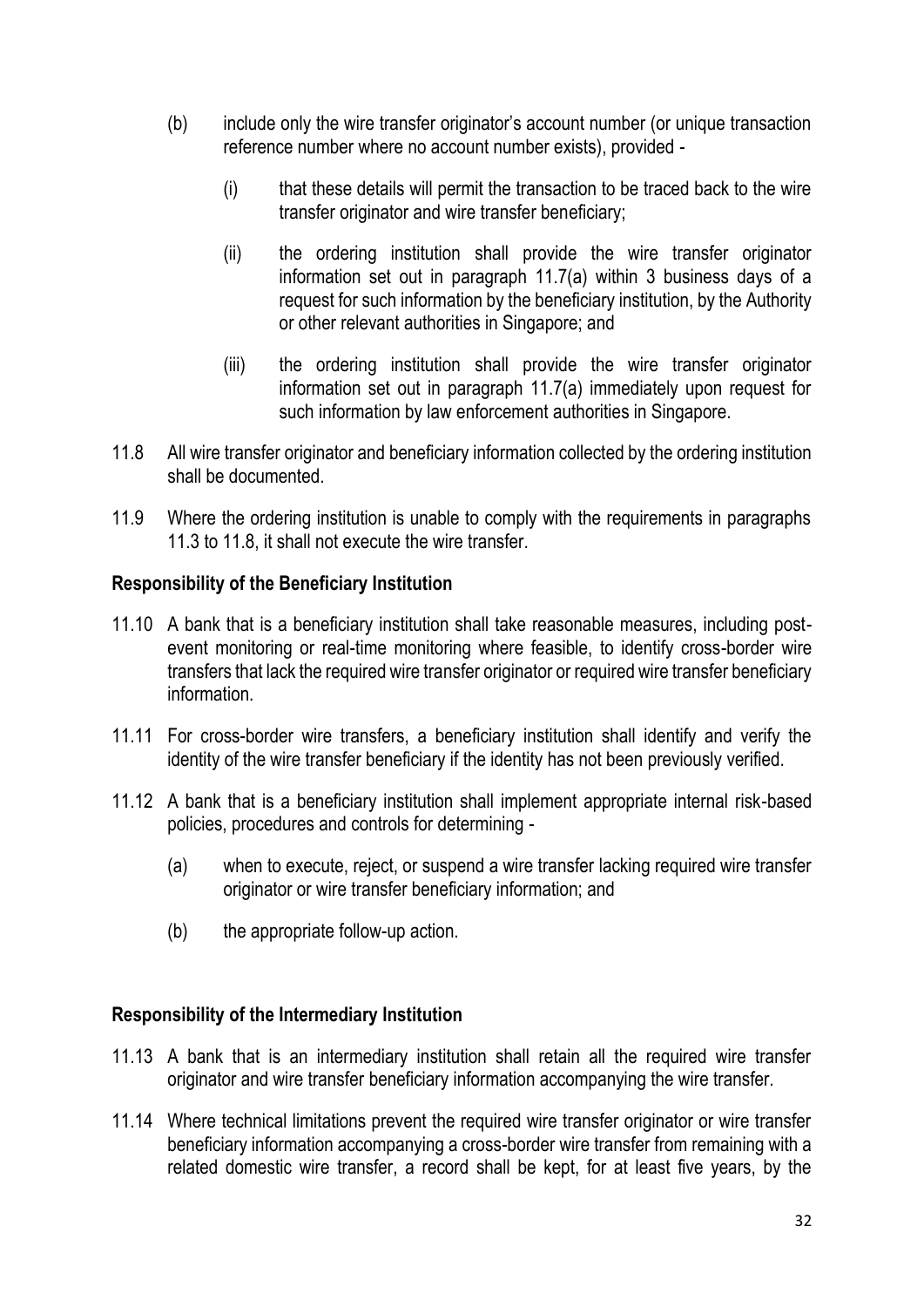receiving intermediary institution of all the information received from the ordering institution or another intermediary institution.

- 11.15 An intermediary institution shall take reasonable measures, which are consistent with straight-through processing, to identify cross-border wire transfers that lack the required wire transfer originator or wire transfer beneficiary information.
- 11.16 An intermediary institution shall implement appropriate internal risk-based policies, procedures and controls for determining -
	- (a) when to execute, reject, or suspend a wire transfer lacking required wire transfer originator or wire transfer beneficiary information; and
	- (b) the appropriate follow-up action.

# **11A VALUE TRANSFERS**

### 11A.1 Paragraph 11A shall apply to a bank when:

- (a) it effects the sending of one or more digital tokens by value transfer; or
- (b) when it receives one or more digital tokens by value transfer on the account of the value transfer originator or the value transfer beneficiary,

but shall not apply to a transfer and settlement between the bank and another financial institution where the bank and the other financial institution are acting on their own behalf as the value transfer originator and the value transfer beneficiary.

[MAS Notice 626 (Amendment) 2022]

## 11A.2 For the purposes of paragraph 11A –

"batch transfer" means a transfer comprising a number of individual value transfers that are sent by a value transfer originator to the same financial institutions, irrespective of whether the individual value transfers are intended ultimately for one or more value transfer beneficiaries;

### [MAS Notice 626 (Amendment) 2022]

"intermediary institution" means the financial institution that receives and transmits a value transfer on behalf of the ordering institution and the beneficiary institution, or another intermediary institution;

[MAS Notice 626 (Amendment) 2022]

"straight-through processing" means transactions that are conducted electronically without the need for manual intervention;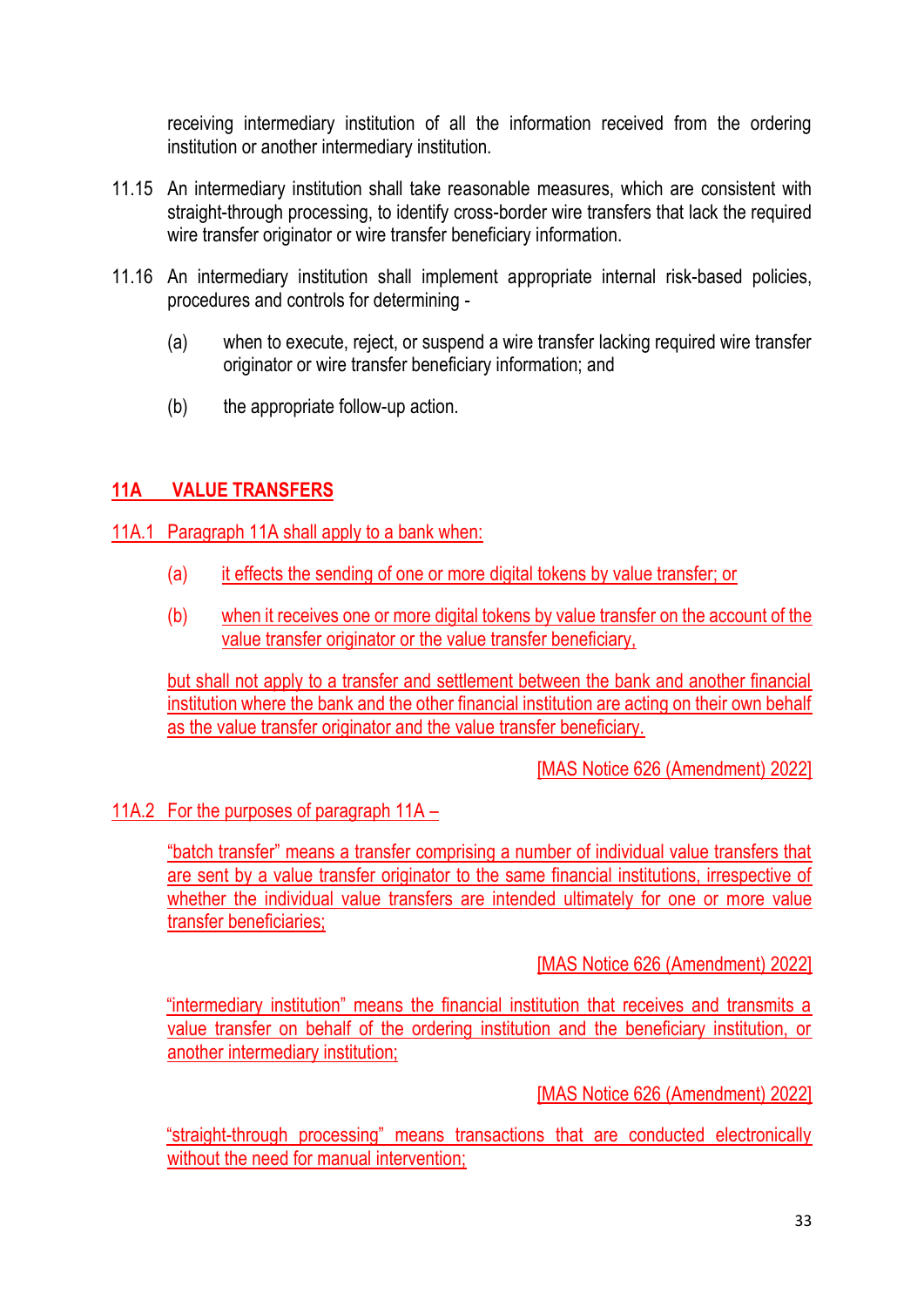"unique transaction reference number" means a combination of letters, numbers or symbols, determined by the bank or ordering institution, in accordance with the protocols of the payment and settlement system or messaging system used for the value transfer, and which permits the traceability of the value transfer;

[MAS Notice 626 (Amendment) 2022]

"value transfer beneficiary" means the natural person, legal person or legal arrangement who is identified by the value transfer originator as the receiver of the digital tokens transferred; and

[MAS Notice 626 (Amendment) 2022]

"value transfer originator" means the account holder who allows the value transfer from that account, or where there is no account, the natural person, legal person or legal arrangement that places the value transfer order with the ordering institution to perform the value transfer.

[MAS Notice 626 (Amendment) 2022]

### **Responsibility of the Ordering Institution**

- (I) Identification and Recording of Information
- 11A.3 Before effecting a value transfer, every bank that is an ordering institution shall
	- (a) identify the value transfer originator and take reasonable measures to verify the value transfer originator's identity, as the case may be (if the bank has not already done so by virtue of paragraph 6); and
	- (b) record adequate details of the value transfer so as to permit its reconstruction, including but not limited to, the date of the value transfer, the type and value of digital token(s) transferred and the value date.

- (II) Value Transfers Below or Equal To S\$1,500
- 11A.4 Subject to paragraph 11A.5, in a value transfer where the amount to be transferred is below or equal to S\$1,500, every bank which is an ordering institution shall include in the message or payment instruction that accompanies or relates to the value transfer the following:
	- (a) the name of the value transfer originator;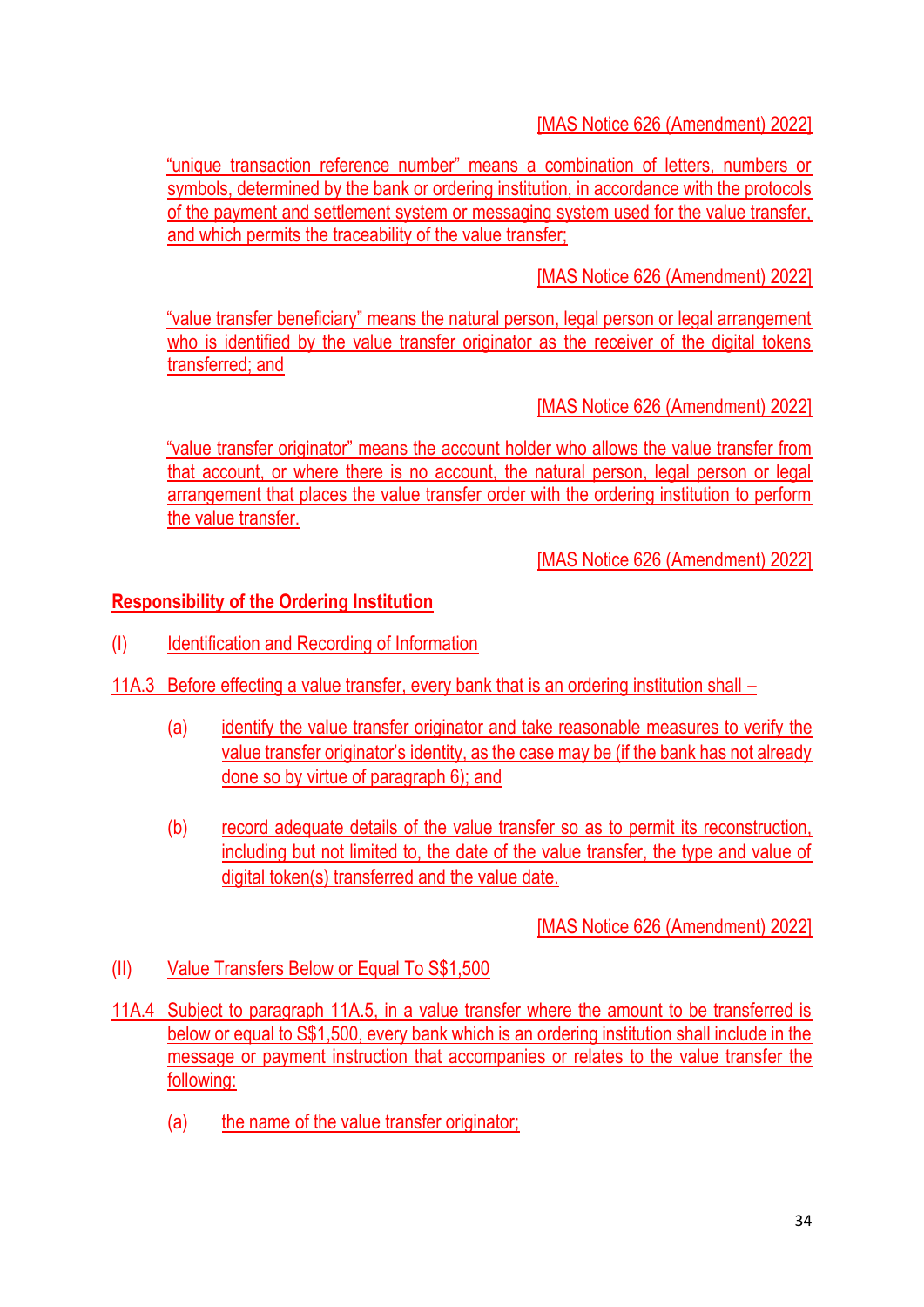- (b) the value transfer originator's account number (or unique transaction reference number where no account number exists);
- (c) the name of the value transfer beneficiary; and
- (d) the value transfer beneficiary's account number (or unique transaction reference number where no account number exists).

- 11A.5 In a value transfer where the amount to be transferred is below or equal to S\$1,500, every bank which is an ordering institution may, in the message or payment instruction that accompanies or relates to the value transfer to an intermediary institution in Singapore, include only the unique transaction reference number and the value transfer beneficiary information set out in paragraphs 11A.4(c) and (d), provided that –
	- (a) the unique transaction reference number will permit the transaction to be traced back to the value transfer originator and value transfer beneficiary;
	- (b) the ordering institution shall provide the value transfer originator information and value transfer beneficiary information set out in paragraphs 11.4(a) to (d) within 3 business days of a request for such information by the intermediary institution in Singapore, the Authority or other relevant authorities in Singapore;
	- (c) the ordering institution shall provide the value transfer originator information and value transfer beneficiary information set out in paragraphs 11.4(a) to (d) immediately upon request for such information by law enforcement authorities in Singapore; and
	- (d) the ordering institution shall provide the value transfer originator information and value transfer beneficiary information set out in paragraphs 11.4(a) to (d) to the beneficiary institution.

- (III) Value Transfers Exceeding S\$1,500
- 11A.6 Subject to paragraph 11A.8, in a value transfer where the amount to be transferred exceeds S\$1,500, every bank which is an ordering institution shall identify the value transfer originator and verify the value transfer originator's identity, and include in the message or payment instruction that accompanies or relates to the value transfer the information required by paragraphs 11A.4(a) to 11A.4(d) and any of the following:
	- (a) the value transfer originator's
		- (i) residential address, or
		- (ii) registered or business address, and if different, principal place of business,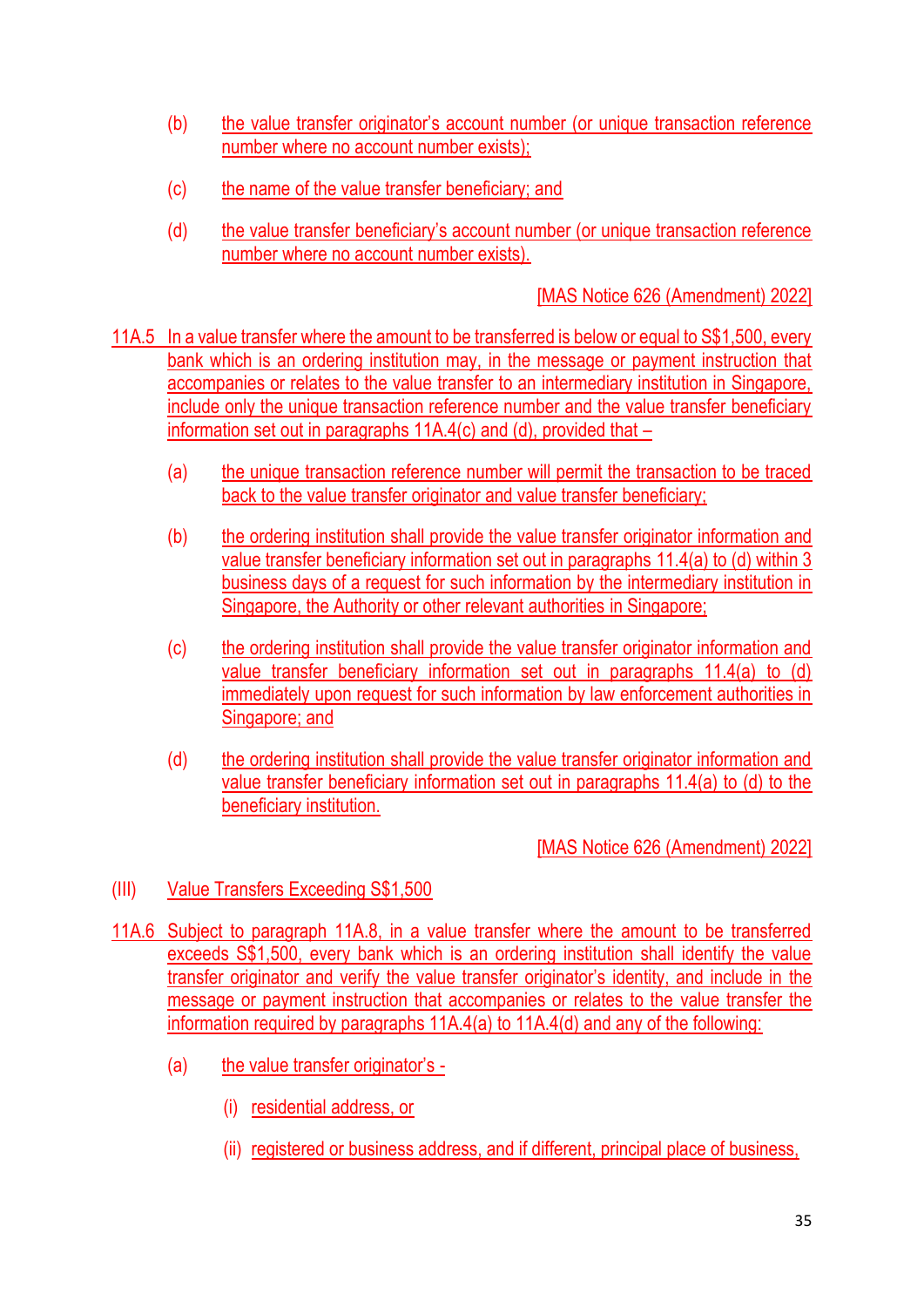as may be appropriate;

- (b) the value transfer originator's unique identification number (such as an identity card number, birth certificate number or passport number, or where the value transfer originator is not a natural person, the incorporation number or business registration number); or
- (c) the date and place of birth, incorporation or registration of the value transfer originator (as may be appropriate).

[MAS Notice 626 (Amendment) 2022]

- 11A.7 Where several individual value transfers from a single value transfer originator are bundled in a batch file for transmission to value transfer beneficiaries, a bank shall ensure that the batch transfer file contains –
	- (a) the value transfer originator information required by paragraph 11A.67 and which has been verified; and
	- (b) the value transfer beneficiary information required by paragraph  $11A.6<sup>8</sup>$ ,

which are fully traceable within the beneficiary country or jurisdiction.

- 11A.8 In a value transfer where the amount to be transferred exceeds S\$1,500, every bank which is an ordering institution may, in the message or payment instruction that accompanies or relates to the value transfer to an intermediary institution in Singapore, include only the unique transaction reference number and the value transfer beneficiary information required by paragraph 11A.6<sup>9</sup>, provided that:
	- (a) the unique transaction reference number will permit the transaction to be traced back to the value transfer originator and value transfer beneficiary;
	- (b) the ordering institution shall provide the value transfer originator information and value transfer beneficiary information set out in paragraph 11A.6<sup>10</sup> within 3 business days of a request for such information by the intermediary institution in Singapore, the Authority or other relevant authorities in Singapore;
	- (c) the ordering institution shall provide the value transfer originator information and value transfer beneficiary information set out in paragraph 11A.6<sup>11</sup> immediately

| <sup>7</sup> Please note the references to paragraphs 11A.4 (a) and (b) in paragraph 11A.6. |                                   |
|---------------------------------------------------------------------------------------------|-----------------------------------|
|                                                                                             | [MAS Notice 626 (Amendment) 2022] |
| <sup>8</sup> Please note the references to paragraphs 11A.4 (c) and (d) in paragraph 11A.6. |                                   |
|                                                                                             | [MAS Notice 626 (Amendment) 2022] |
| <sup>9</sup> Please note the references to paragraphs 11A.4 (c) and (d) in paragraph 11A.6. |                                   |
|                                                                                             | [MAS Notice 626 (Amendment) 2022] |
| <sup>10</sup> Please note the references to paragraphs 11A.4 (a) to (d) in paragraph 11A.6. |                                   |
|                                                                                             | [MAS Notice 626 (Amendment) 2022] |
| <sup>11</sup> Please note the references to paragraphs 11A.4 (a) to (d) in paragraph 11A.6. |                                   |
|                                                                                             |                                   |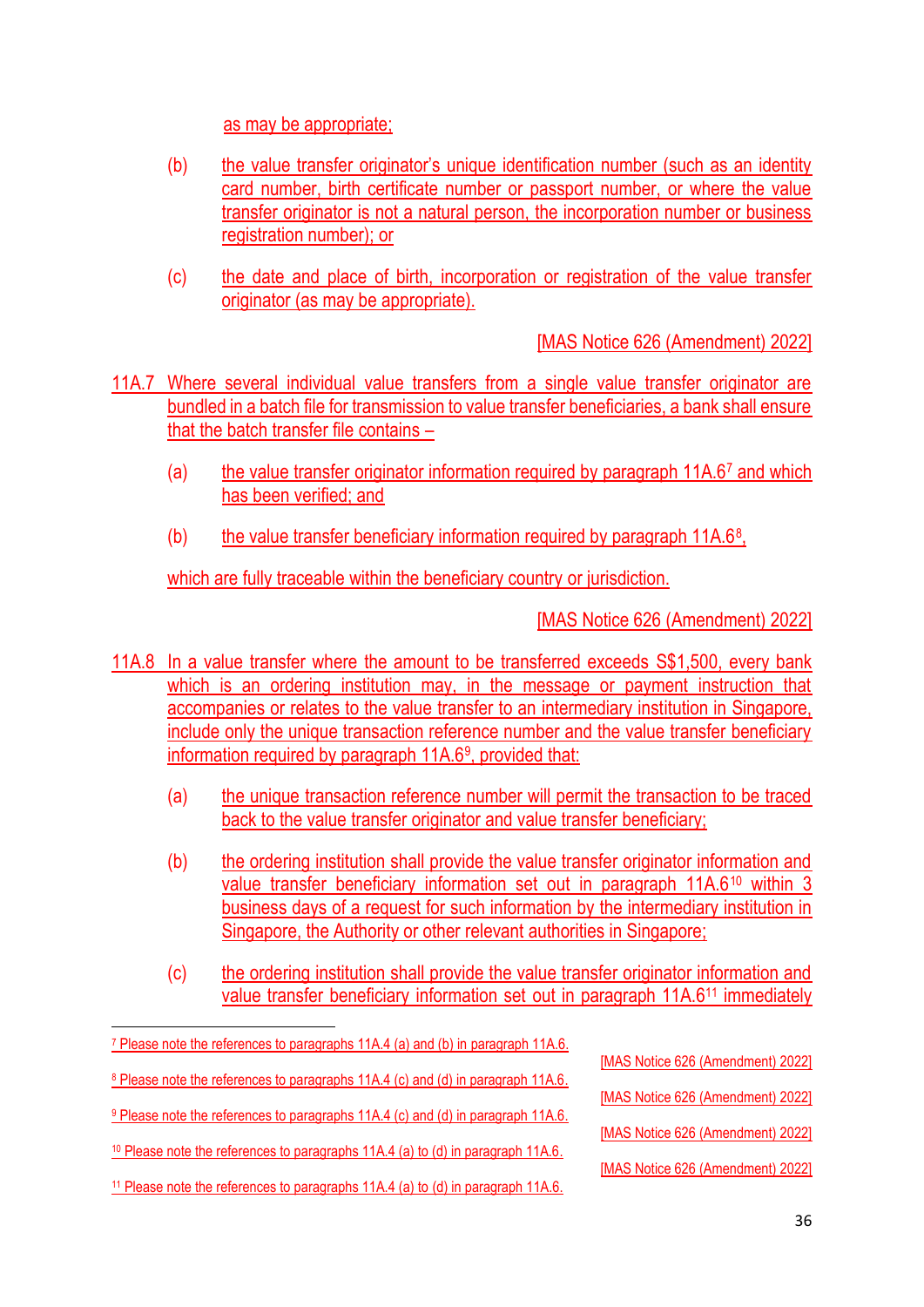upon request for such information by law enforcement authorities in Singapore; and

(d) the ordering institution shall provide the value transfer originator information and value transfer beneficiary information set out in paragraph 11A.6 to the beneficiary institution.

[MAS Notice 626 (Amendment) 2022]

11A.9 All value transfer originator and value transfer beneficiary information collected by the ordering institution shall be immediately and securely submitted to the beneficiary institution.

[MAS Notice 626 (Amendment) 2022]

11A.10 All value transfer originator and value transfer beneficiary information collected by the ordering institution shall be documented.

[MAS Notice 626 (Amendment) 2022]

11A.11 Where the ordering institution is unable to comply with the requirements in paragraphs 11A.3 to 11A.10, it shall not execute the value transfer.

[MAS Notice 626 (Amendment) 2022]

## **Responsibility of the Beneficiary Institution**

11A.12 A bank that is a beneficiary institution shall take reasonable measures, including postevent monitoring or real-time monitoring where feasible, to identify value transfers that lack the required value transfer originator or required value transfer beneficiary information.

[MAS Notice 626 (Amendment) 2022]

11A.13 For value transfers where the beneficiary institution pays out the transferred digital token(s) in cash or cash equivalent to the value transfer beneficiary in Singapore, a beneficiary institution shall identify and verify the identity of the value transfer beneficiary if the identity has not been previously verified.

- 11A.14 A bank that is a beneficiary institution shall implement appropriate internal risk-based policies, procedures and controls for determining –
	- (a) when to execute, reject, or suspend a value transfer lacking required value transfer originator or value transfer beneficiary information; and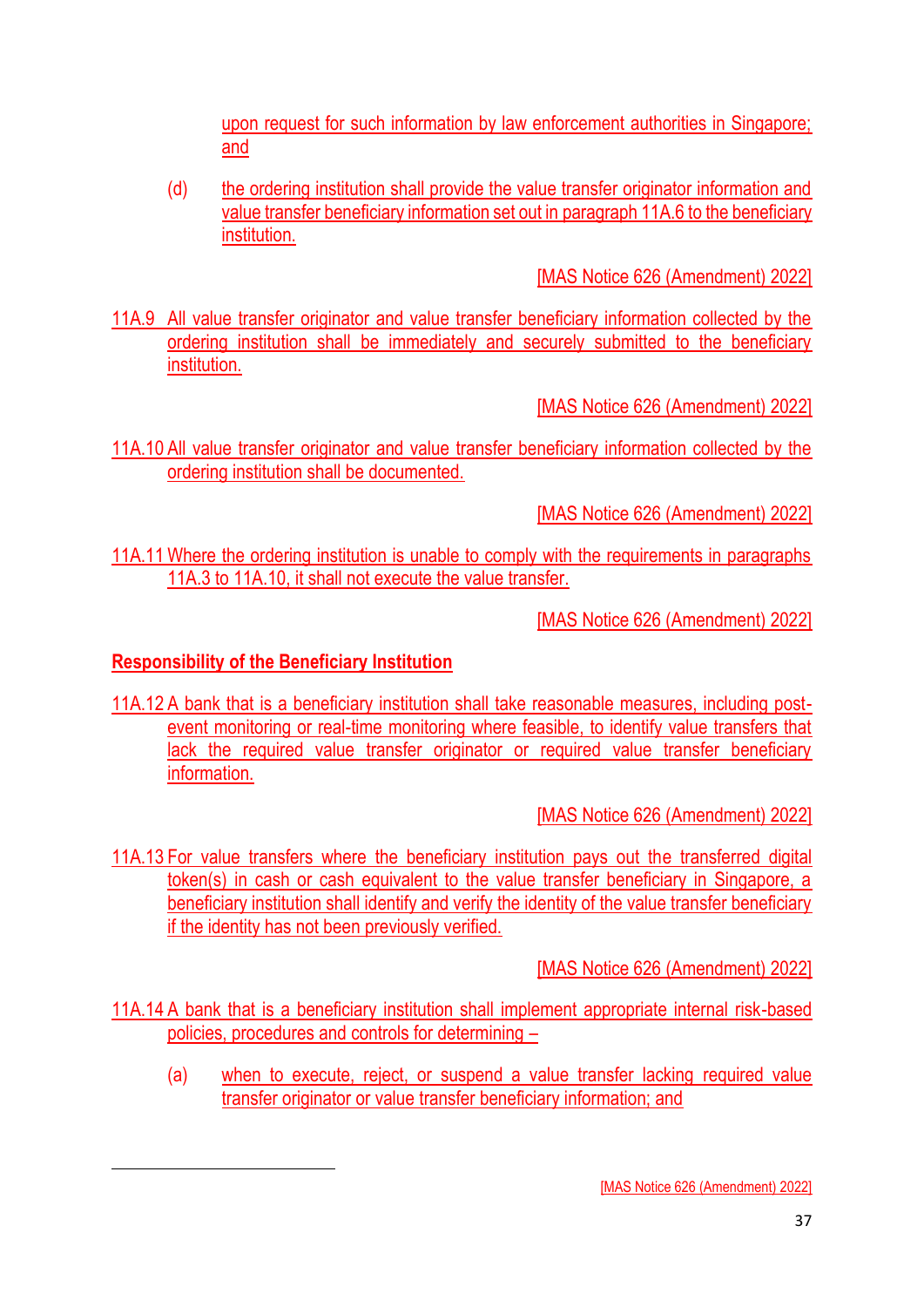(b) the appropriate follow-up action.

[MAS Notice 626 (Amendment) 2022]

11A.15 For a bank that controls both the ordering institution and the beneficiary institution, it shall

- –
- (a) take into account all the information from both the ordering institution and the beneficiary institution in order to determine whether an STR has to be filed; and
- (b) where applicable, file an STR in any country or jurisdiction affected by the value transfer, and make transaction information available to the relevant authorities.

[MAS Notice 626 (Amendment) 2022]

# **Responsibility of the Intermediary Institution**

11A.16 A bank that is an intermediary institution shall retain all the information accompanying the value transfer.

[MAS Notice 626 (Amendment) 2022]

11A.17 Where a bank that is an intermediary institution effects a value transfer to another intermediary institution or a beneficiary institution, the bank shall immediately and securely provide the information accompanying the value transfer, to that other intermediary institution or beneficiary institution.

[MAS Notice 626 (Amendment) 2022]

11A.18 Where technical limitations prevent the required value transfer originator or value transfer beneficiary information accompanying a value transfer from remaining with a related value transfer, a record shall be kept, for at least five years, by the receiving intermediary institution of all the information received from the ordering institution or another intermediary institution.

[MAS Notice 626 (Amendment) 2022]

11A.19 An intermediary institution shall take reasonable measures, which are consistent with straight-through processing, to identify value transfers that lack the required value transfer originator or value transfer beneficiary information.

- 11A.20 An intermediary institution shall implement appropriate internal risk-based policies, procedures and controls for determining –
	- (a) when to execute, reject, or suspend a value transfer lacking required value transfer originator or value transfer beneficiary information; and
	- (b) the appropriate follow-up action.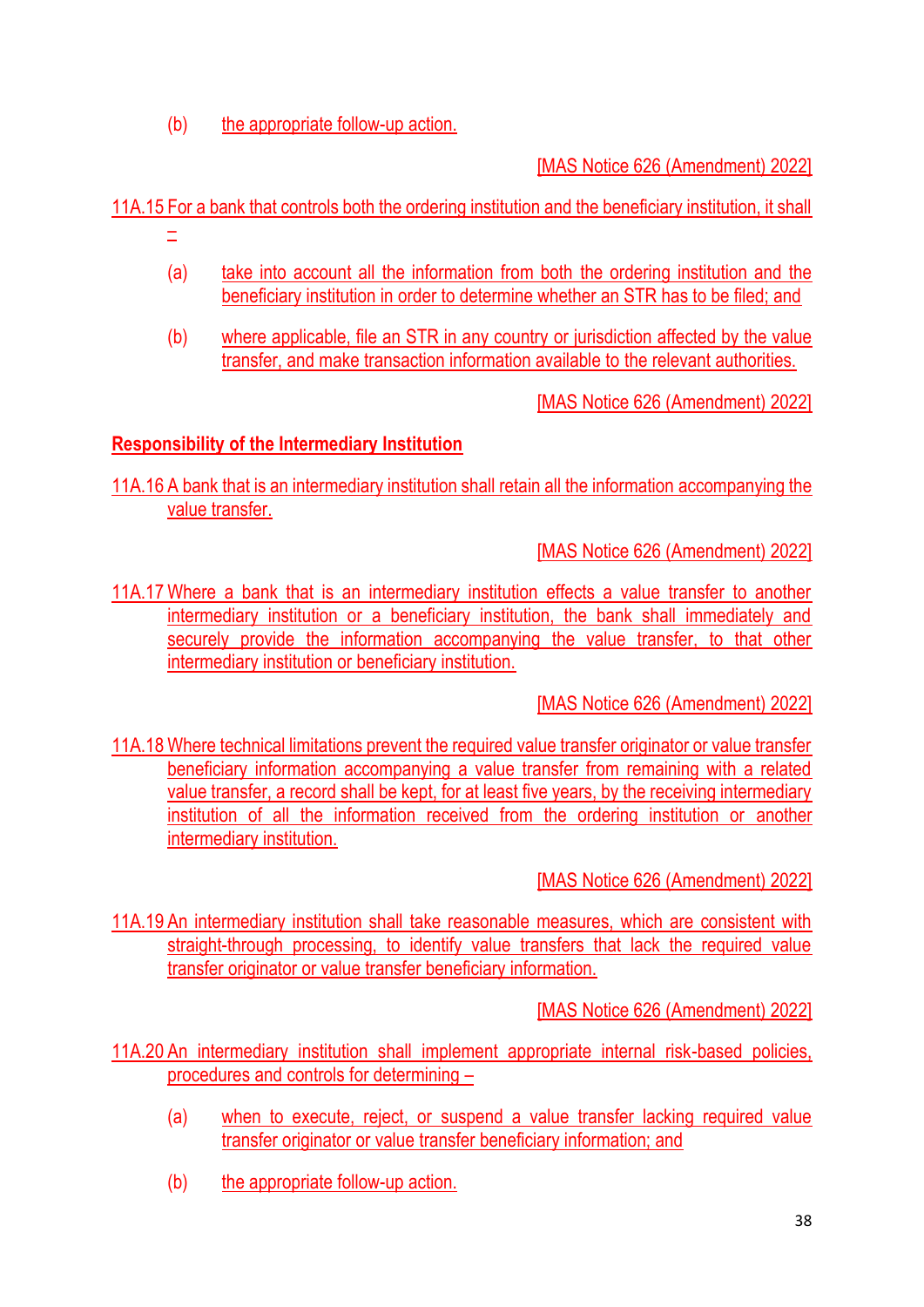11A.21 For the purposes of paragraph 11A, a reference to "transaction" shall include a digital token transaction.

[MAS Notice 626 (Amendment) 2022]

### **12 RECORD KEEPING**

- 12.1 A bank shall, in relation to all data, documents and information that the bank is required to obtain or produce to meet the requirements under this Notice, prepare, maintain and retain records of such data, documents and information.
- 12.2 A bank shall perform the measures as required by paragraph 12.1 such that
	- (a) all requirements imposed by law (including this Notice) are met;
	- (b) any individual transaction undertaken by the bank can be reconstructed (including the amount and type of currency involved) so as to provide, if necessary, evidence for prosecution of criminal activity;
	- (c) the Authority or other relevant authorities in Singapore and the internal and external auditors of the bank are able to review the bank's business relations, transactions, records and CDD information and assess the level of compliance with this Notice; and
	- (d) the bank can satisfy, within a reasonable time or any more specific time period imposed by law or by the requesting authority, any enquiry or order from the relevant authorities in Singapore for information.
- 12.3 Subject to paragraph 12.5 and any other requirements imposed by law, a bank shall, for the purposes of record retention under paragraphs 12.1 and 12.2, and when setting its record retention policies, comply with the following record retention periods:
	- (a) for CDD information relating to the business relations, wire transfers, value transfers, and transactions undertaken without an account being opened, as well as account files, business correspondence and results of any analysis undertaken, a period of at least 5 years following the termination of such business relations or completion of such wire transfers, value transfers or transactions; and
	- (b) for data, documents and information relating to a transaction, including any information needed to explain and reconstruct the transaction, a period of at least 5 years following the completion of the transaction.

[MAS Notice 626 (Amendment) 2022]

12.4 A bank may retain data, documents and information as originals or copies, in paper or electronic form or on microfilm, provided that they are admissible as evidence in a Singapore court of law.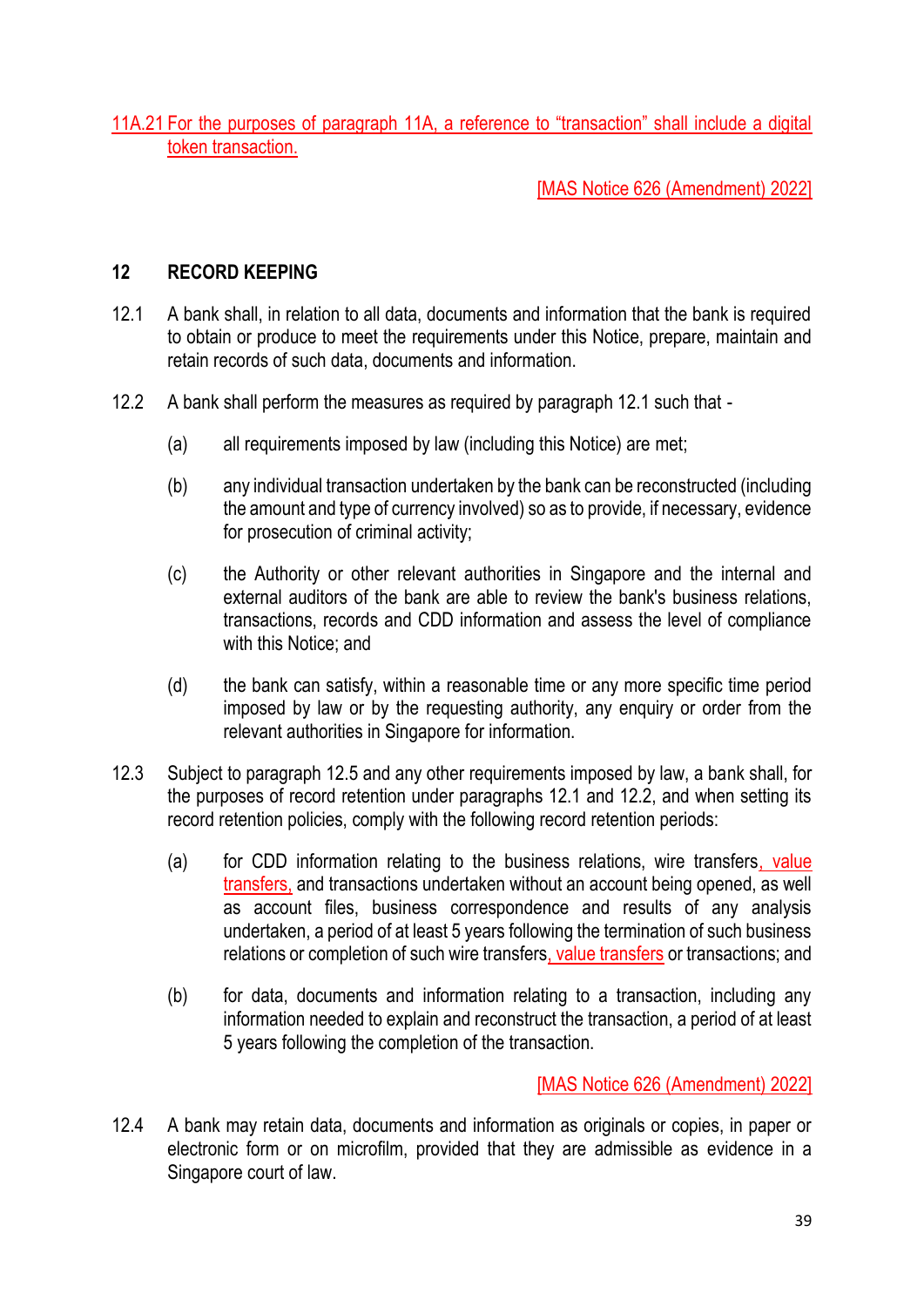- 12.5 A bank shall retain records of data, documents and information on all its business relations with or transactions for a customer pertaining to a matter which is under investigation or which has been the subject of an STR, in accordance with any request or order from STRO or other relevant authorities in Singapore.
- 12.6 For the purposes of paragraph 12, a reference to "transaction" shall include a digital token transaction.

### **13 PERSONAL DATA**

- 13.1 For the purposes of paragraph 13, "individual" means a natural person, whether living or deceased.
- 13.2 Subject to paragraph 13.3 and for the purposes of complying with this Notice, a bank shall not be required to provide an individual customer, an individual beneficiary of a life insurance policy, an individual appointed to act on behalf of a customer, an individual connected party of a customer or an individual beneficial owner of a customer, with -
	- (a) any access to personal data about the individual that is in the possession or under the control of the bank;
	- (b) any information about the ways in which the personal data of the individual under subparagraph (a) has been or may have been used or disclosed by the bank; and
	- (c) any right to correct an error or omission of the personal data about the individual that is in the possession or under the control of the bank.

- 13.3 A bank shall, as soon as reasonably practicable, upon the request of an individual customer, an individual appointed to act on behalf of a customer, an individual connected party of a customer or an individual beneficial owner of a customer, provide the requesting individual with the right to -
	- (a) access the following types of personal data of that individual, that is in the possession or under the control of the bank:
		- $(i)$  the individual's his full name, including any alias;
		- (ii) the individual's his unique identification number (such as an identity card number, birth certificate number or passport number);
		- (iii) the individual's his residential address;
		- $(iv)$  the individual's his date of birth;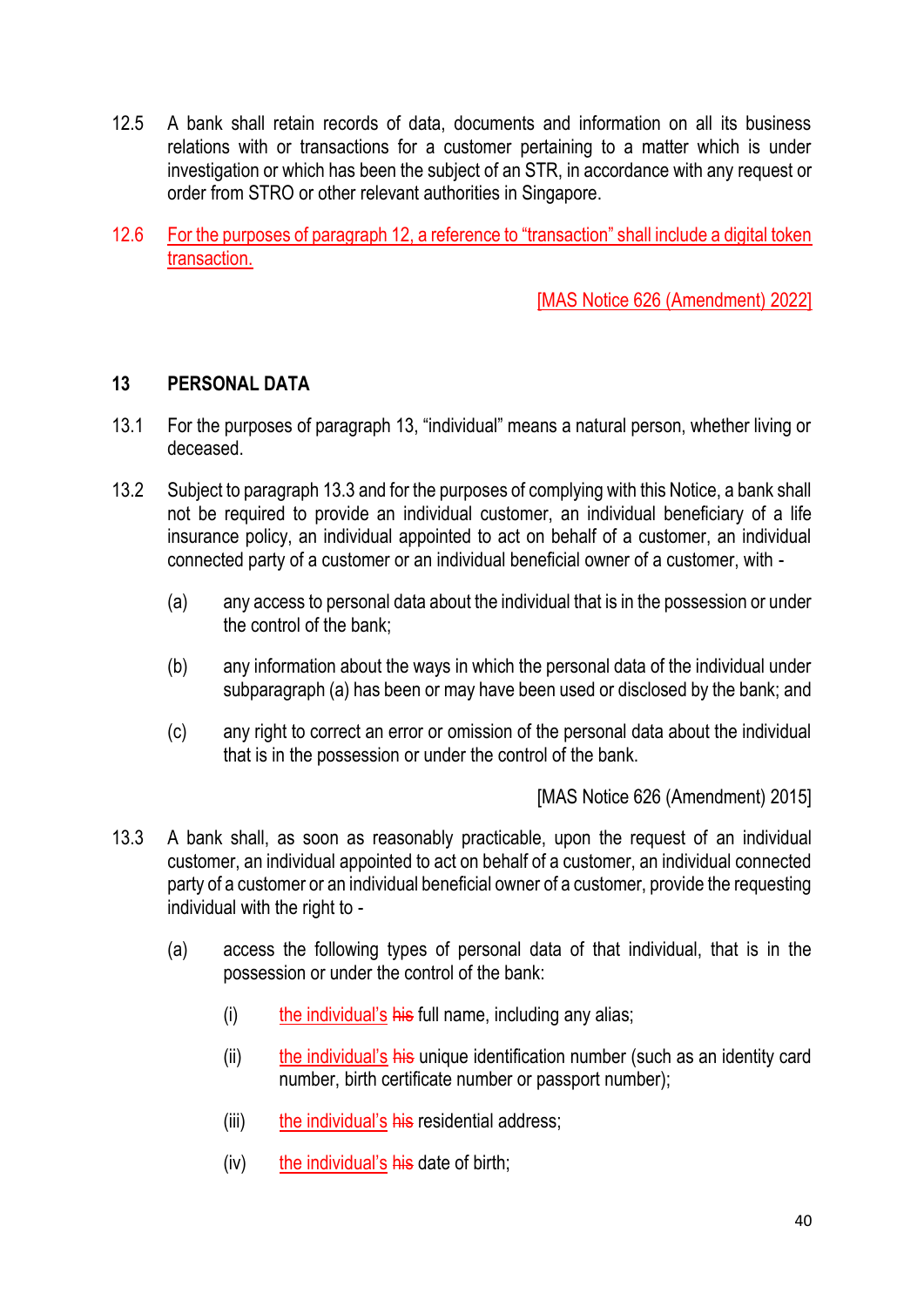- $(v)$  the individual's his nationality;
- (vi) subject to sections 21(2) and (3) read with the Fifth Schedule to the Personal Data Protection Act 2012 (Act 26 of 2012), any other personal data of the respective individual provided by that individual to the bank; and
- (b) subject to section 22(7) read with the Sixth Schedule to the Personal Data Protection Act 2012, correct an error or omission in relation to the types of personal data set out in subparagraphs (a)(i) to (vi), provided the bank is satisfied that there are reasonable grounds for such request.

13.4 For the purposes of complying with this Notice, a bank may, whether directly or through a third party, collect, use and disclose personal data of an individual customer, an individual beneficiary of a life insurance policy, an individual appointed to act on behalf of a customer, an individual connected party of a customer or an individual beneficial owner of a customer, without the respective individual's consent.

[MAS Notice 626 (Amendment) 2015]

### **14 SUSPICIOUS TRANSACTIONS REPORTING**

- 14.1 A bank shall keep in mind the provisions in the CDSA<sup>12</sup> and in the TSOFA that provide for the reporting to the authorities of transactions suspected of being connected with money laundering or terrorism financing and implement appropriate internal policies, procedures and controls for meeting its obligations under the law, including the following:
	- (a) establish a single reference point within the organisation to whom all employees and officers are instructed to promptly refer all transactions suspected of being connected with money laundering or terrorism financing, for possible referral to STRO via STRs; and
	- (b) keep records of all transactions referred to STRO, together with all internal findings and analysis done in relation to them.
- 14.2 A bank shall promptly submit reports on suspicious transactions (including attempted transactions), regardless of the amount of the transaction, to STRO, and extend a copy to the Authority for information.
- 14.3 A bank shall consider if the circumstances are suspicious so as to warrant the filing of an STR and document the basis for its determination, including where -

<sup>12</sup> Please note in particular section 48 of the CDSA on tipping-off.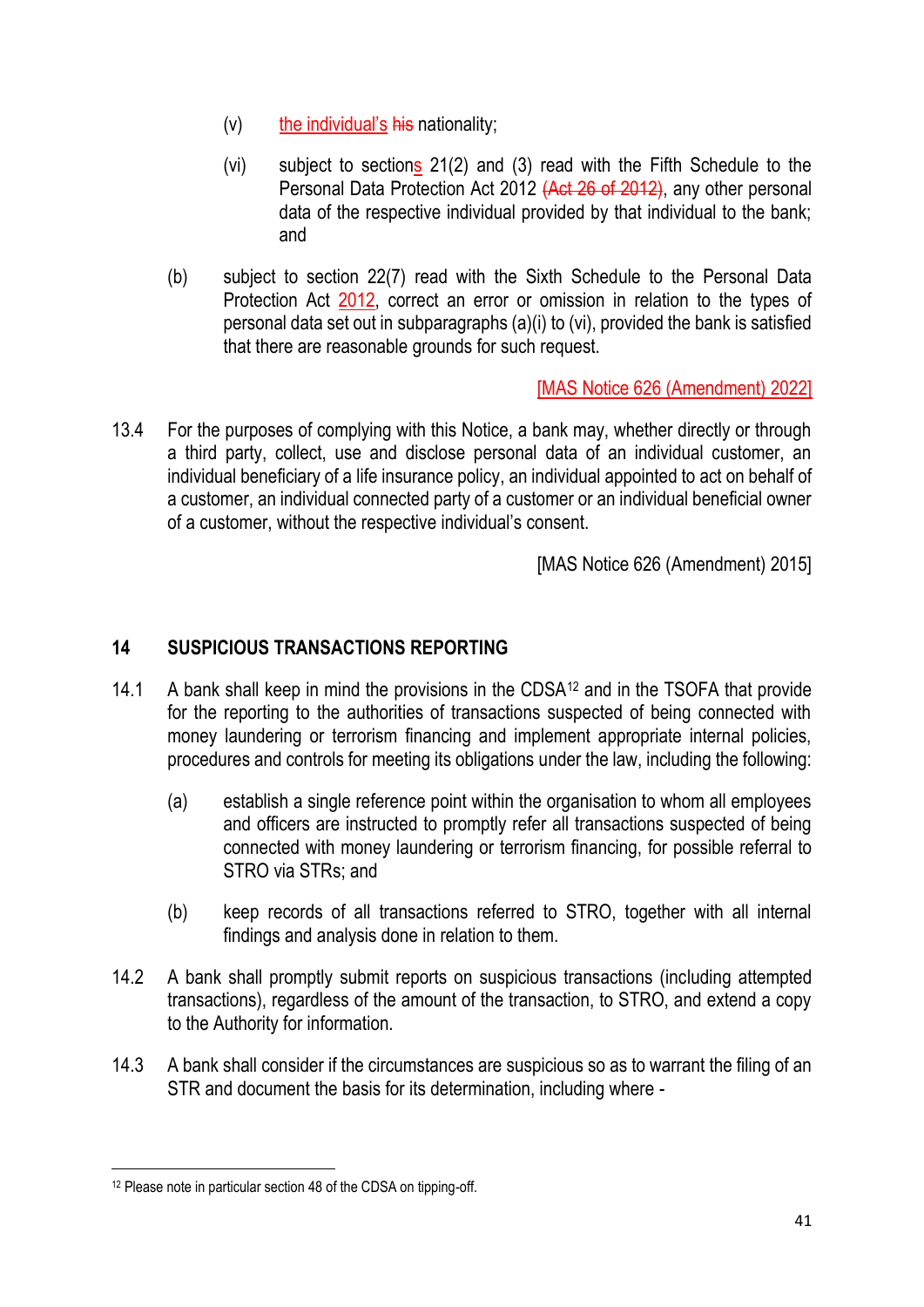- (a) the bank is for any reason unable to complete the measures as required by paragraphs 6, 7 and 8; or
- (b) the customer is reluctant, unable or unwilling to provide any information requested by the bank, or decides to withdraw a pending application to establish business relations or a pending transaction, or to terminate existing business relations.

- 14.4 Where a bank forms a suspicion of money laundering or terrorism financing, and reasonably believes that performing any of the measures as required by paragraphs 6, 7 or 8 will tip-off a customer, a natural person appointed to act on behalf of the customer, a connected party of the customer or a beneficial owner of the customer, the bank may stop performing those measures. The bank shall document the basis for its assessment and file an STR.
- 14.5 For the purposes of paragraph 14, a reference to "transaction" shall include a digital token transaction.

[MAS Notice 626 (Amendment) 2022]

### **15 INTERNAL POLICIES, COMPLIANCE, AUDIT AND TRAINING**

- 15.1 A bank shall develop and implement adequate internal policies, procedures and controls, taking into consideration its money laundering and terrorism financing risks and the size of its business, to help prevent money laundering and terrorism financing and communicate these to its employees.
- 15.2 The policies, procedures and controls shall meet all the requirements of this Notice.

[MAS Notice 626 (Amendment) 2022]

### **Group Policy**

15.3 For the purposes of paragraphs 15.4 to 15.9, a reference to "bank" means a bank incorporated in Singapore.

[MAS Notice 626 (Amendment) 2022]

15.4 A bank shall develop a group policy on AML/CFT to meet all the requirements of this Notice and extend this to all of its branches and subsidiaries in its financial group.

- 15.5 Where a bank has a branch or subsidiary in a host country or jurisdiction
	- (a) in relation to which the FATF has called for countermeasures; or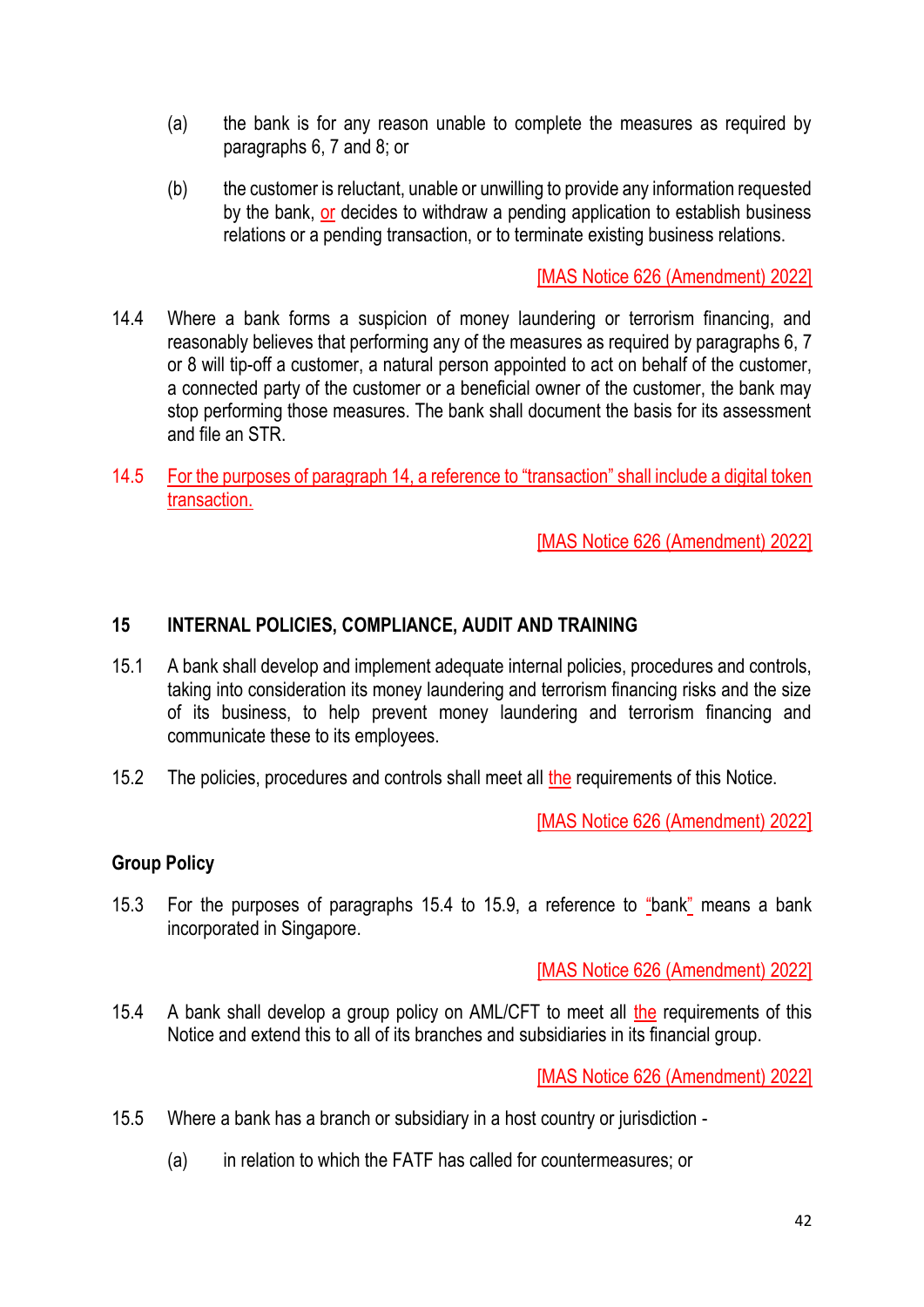(b) known to have inadequate AML/CFT measures, as determined by the bank for itself, or notified to banks generally by the Authority or other foreign regulatory authorities,

the bank shall ensure that its group policy on AML/CFT is strictly observed by the management of that branch or subsidiary.

## [MAS Notice 626 (Amendment) 2022]

- 15.6 Subject to the bank putting in place adequate safeguards to protect the confidentiality and use of any information that is shared, the bank shall develop and implement group policies and procedures for its branches and subsidiaries within the financial group, to share information required for the purposes of CDD and for money laundering and terrorism financing risk management, to the extent permitted by the law of the countries or jurisdictions that its branches and subsidiaries are in.
- 15.7 Such policies and procedures shall include the provision, to the bank's group-level compliance, audit, and AML/CFT functions, of customer, account, and transaction information from its branches and subsidiaries within the financial group, when necessary for money laundering and terrorism financing risk management purposes.
- 15.7A For the purposes of paragraph 15.7, the information to be shared within the bank's financial group shall include any information and analysis of transactions or activities that appear unusual.<sup>13</sup>

## [MAS Notice 626 (Amendment) 2022]

- 15.8 Where the AML/CFT requirements in the host country or jurisdiction differ from those in Singapore, the bank shall require that the overseas branch or subsidiary apply the higher of the two standards, to the extent that the law of the host country or jurisdiction so permits.
- 15.9 Where the law of the host country or jurisdiction conflicts with Singapore law such that the overseas branch or subsidiary is unable to fully observe the higher standard, the bank shall apply additional appropriate measures to manage the money laundering and terrorism financing risks, report this to the Authority and comply with such further directions as may be given by the Authority.
- 15.9A In the case of a Singapore branch of a bank incorporated outside Singapore, subject to the Singapore branch putting in place adequate safeguards to protect the confidentiality and use of any information that is shared, the Singapore branch shall share customer, account and transaction information within the bank's financial group when necessary for money laundering and terrorism financing risk management purposes. Such information

<sup>13</sup> Subject to section 48 of the CDSA on tipping-off, information shared may include an STR, the underlying information of the STR, or the fact that an STR was filed.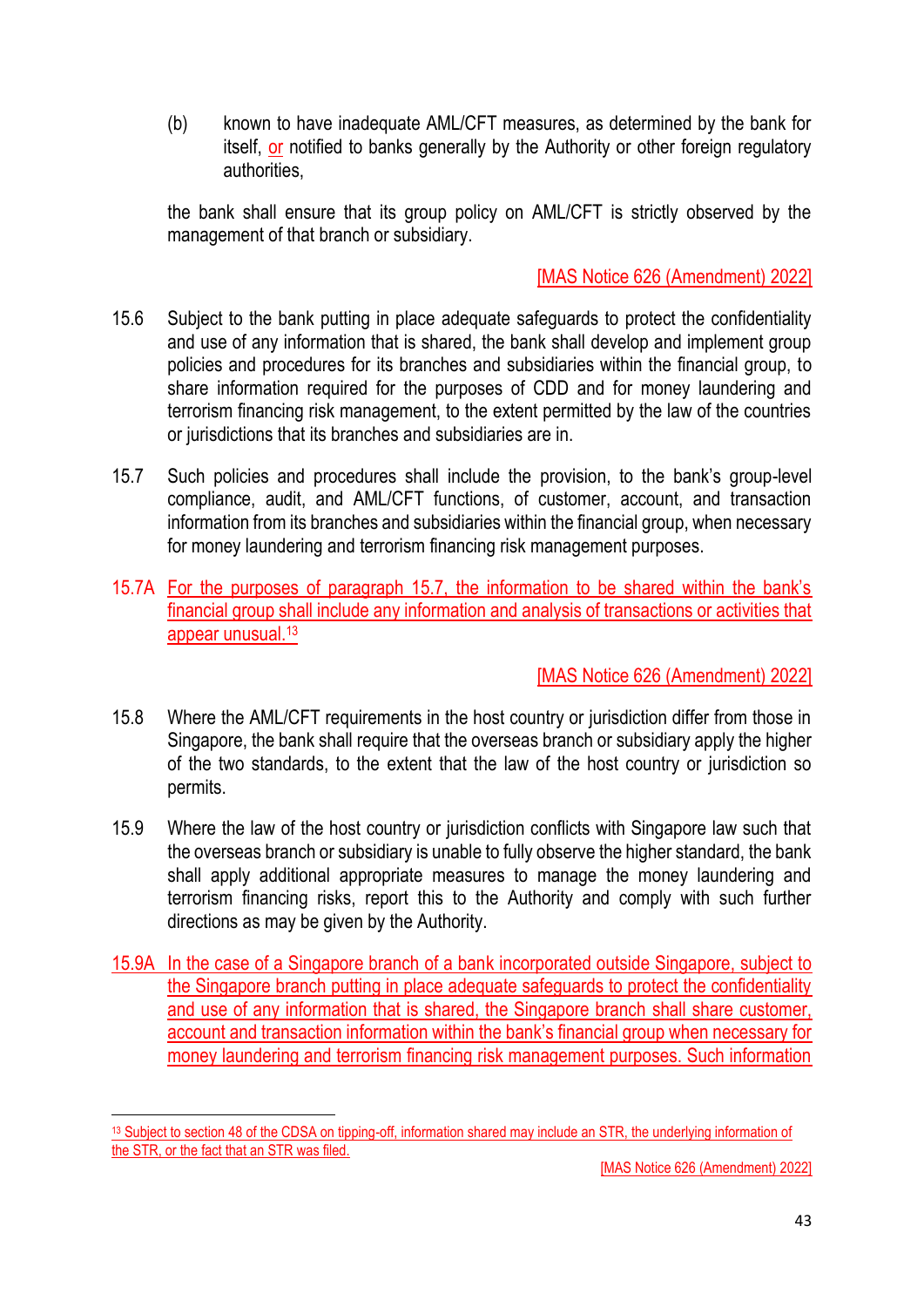to be shared within the bank's financial group shall include any information and analysis of transactions or activities that appear unusual.<sup>14</sup>

# [MAS Notice 626 (Amendment) 2022]

### **Compliance**

- 15.10 A bank shall develop appropriate compliance management arrangements, including at least, the appointment of an AML/CFT compliance officer at the management level.
- 15.11 A bank shall ensure that the AML/CFT compliance officer, as well as any other persons appointed to assist the AML/CFT compliance officer him, is suitably qualified, and has adequate resources and timely access to all customer records and other relevant information which the AML/CFT compliance officer he requires to discharge the AML/CFT compliance officer's his functions.

[MAS Notice 626 (Amendment) 2022]

### **Audit**

15.12 A bank shall maintain an audit function that is adequately resourced and independent, and that is able to regularly assess the effectiveness of the bank's internal policies, procedures and controls, and its compliance with regulatory requirements.

## **Employee Hiring**

15.13 A bank shall have in place screening procedures to ensure high standards when hiring employees and appointing officers.

### **Training**

- 15.14 A bank shall take all appropriate steps to ensure that its employees and officers (whether in Singapore or elsewhere) are regularly and appropriately trained on -
	- (a) AML/CFT laws and regulations, and in particular, CDD measures, and detecting and reporting of suspicious transactions;
	- (b) prevailing techniques, methods and trends in money laundering and terrorism financing; and
	- (c) the bank's internal AML/CFT policies, procedures and controls, on AML/CFT and the roles and responsibilities of employees and officers in combating money laundering and terrorism financing.

<sup>14</sup> Subject to section 48 of the CDSA on tipping-off, information shared may include an STR, the underlying information of the STR, or the fact that an STR was filed.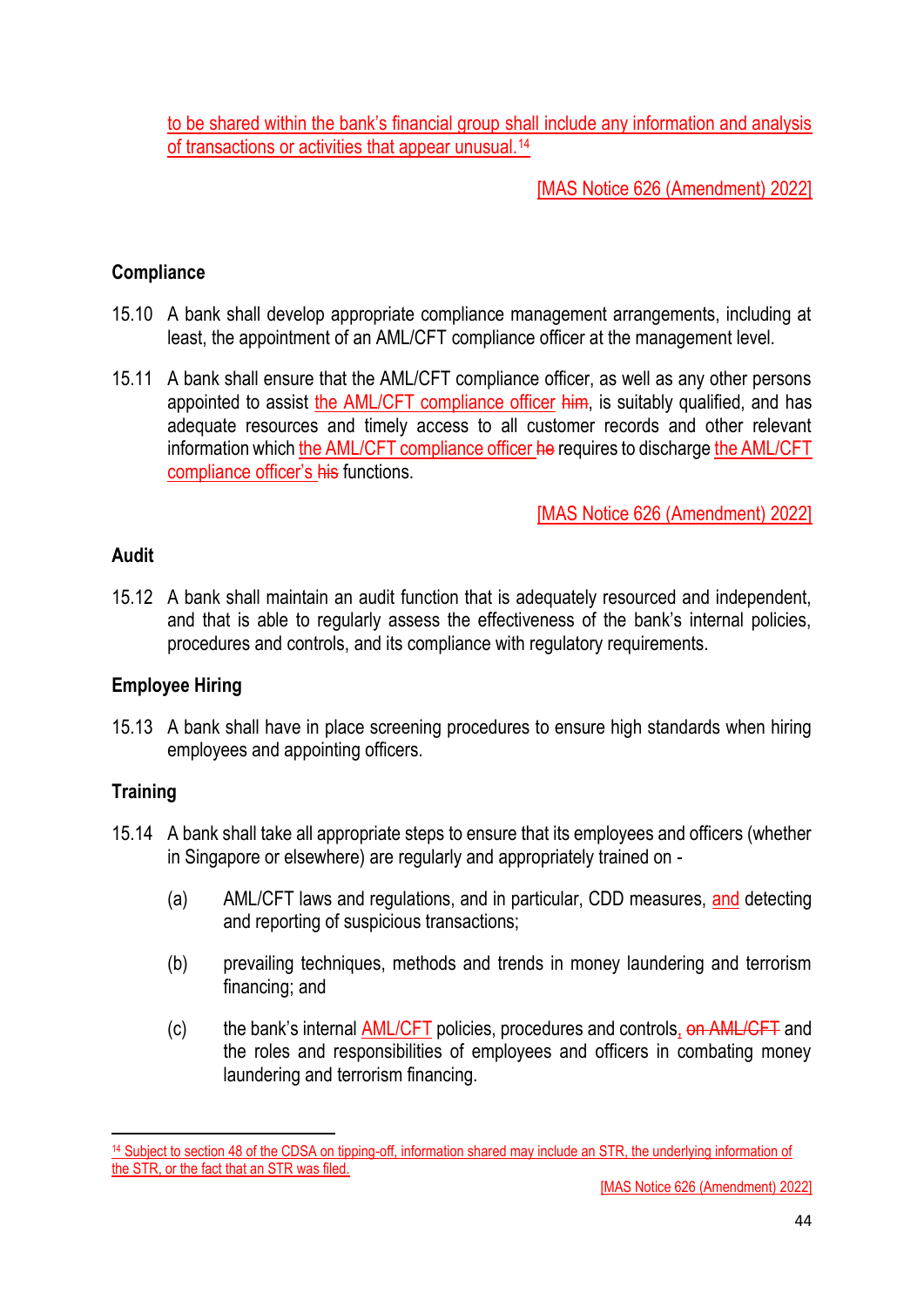15.15 For the purposes of paragraph 15, a reference to "transaction" shall include a digital token transaction.

[MAS Notice 626 (Amendment) 2022]

Endnotes on History of Amendments

1. MAS Notice 626 dated 2 July 2007.

- (a) MAS Notice 626 (Amendment) 2009 dated 3 July 2009 with effect from 2 December 2009.
- (b) MAS Notice 626 (Amendment) 2013 with effect from 23 January 2013.
- (c) MAS Notice 626 (Amendment) 2014 with effect from 1 July 2014.
- 2. MAS Notice 626 dated 2 July 2007 cancelled with effect from 24 May 2015.
- 3. MAS Notice 626 dated 24 April 2015 with effect from 24 May 2015.
	- (a) MAS Notice 626 (Amendment) 2015 with effect from 30 November 2015.
	- (b) MAS Notice 626 (Amendment) 2021 with effect from 1 July 2021
	- (c) MAS Notice 626 (Amendment) 2022 with effect from 1 March 2022.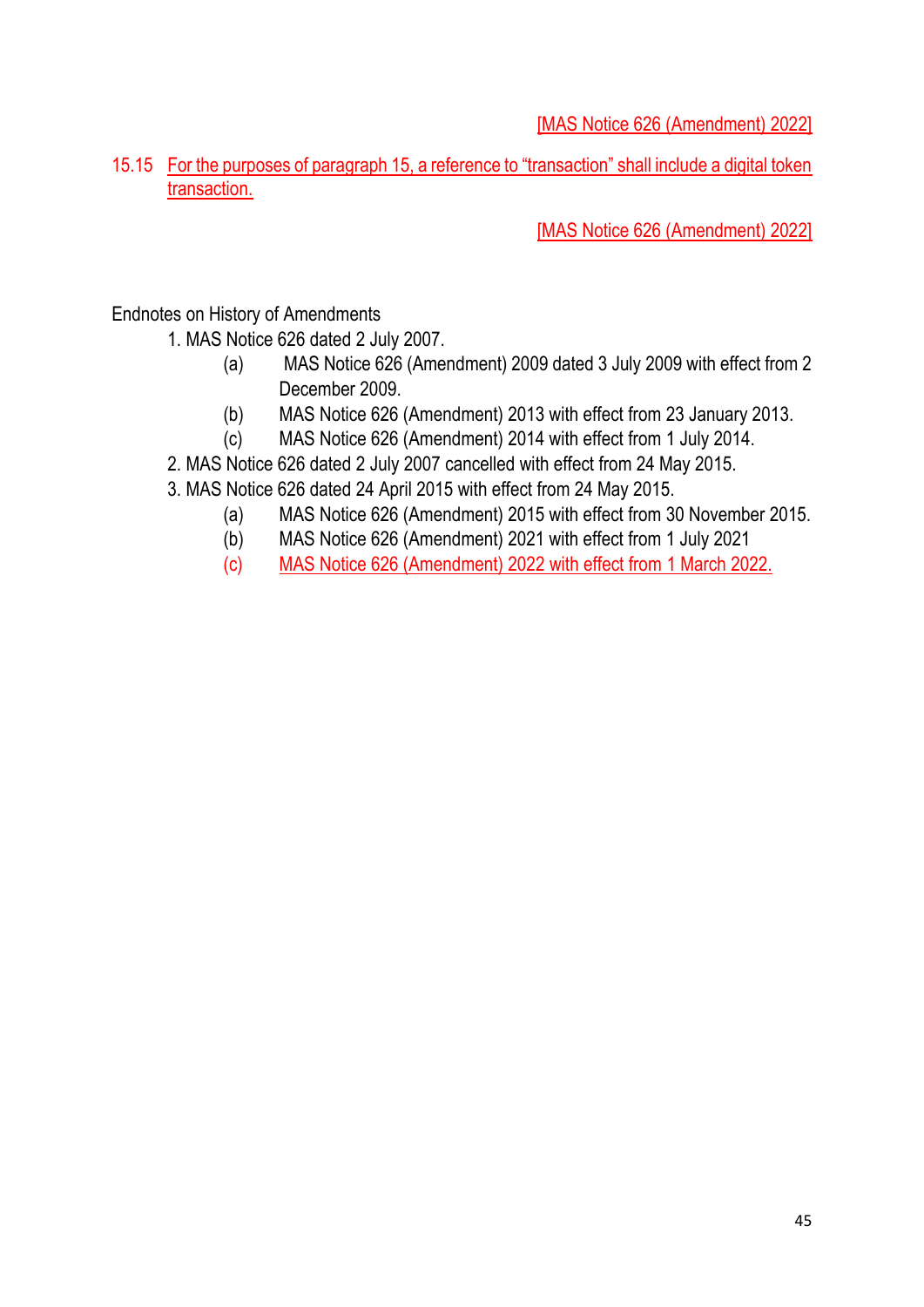## **Appendix 1**

1. Financial institutions that are licensed, approved, registered (including a fund management company registered under paragraph 5(1)(i) of the Second Schedule to the Securities and Futures (Licensing and Conduct of Business) Regulations (Rg. 10)) or regulated by the Authority but does not include a person (other than a person referred to in paragraphs 2 and 3) who is exempted from licensing, approval or regulation by the Authority under any Act administered by the Authority, including a private trust company exempted from licensing under section 15 of the Trust Companies Act (Cap. 336) 2005 read with regulation 4 of the Trust Companies (Exemption) Regulations (Rg. 1).

[MAS Notice 626 (Amendment) 2021]

[MAS Notice 626 (Amendment) 2022]

2. Persons exempted under section 23(1)(f) of the Financial Advisers Act (Cap. 110) 2001 read with regulation 27(1)(d) of the Financial Advisers Regulations (Rg. 2).

[MAS Notice 626 (Amendment) 2022]

3. Persons exempted under section 99(1)(h) of the SFA Securities and Futures Act (Cap. 289) read with paragraph 7(1)(b) of the Second Schedule to the Securities and Futures (Licensing and Conduct of Business) Regulations.

[MAS Notice 626 (Amendment) 2022]

Note: For the avoidance of doubt, the financial institutions set out in Appendix 2 fall within Appendix 1.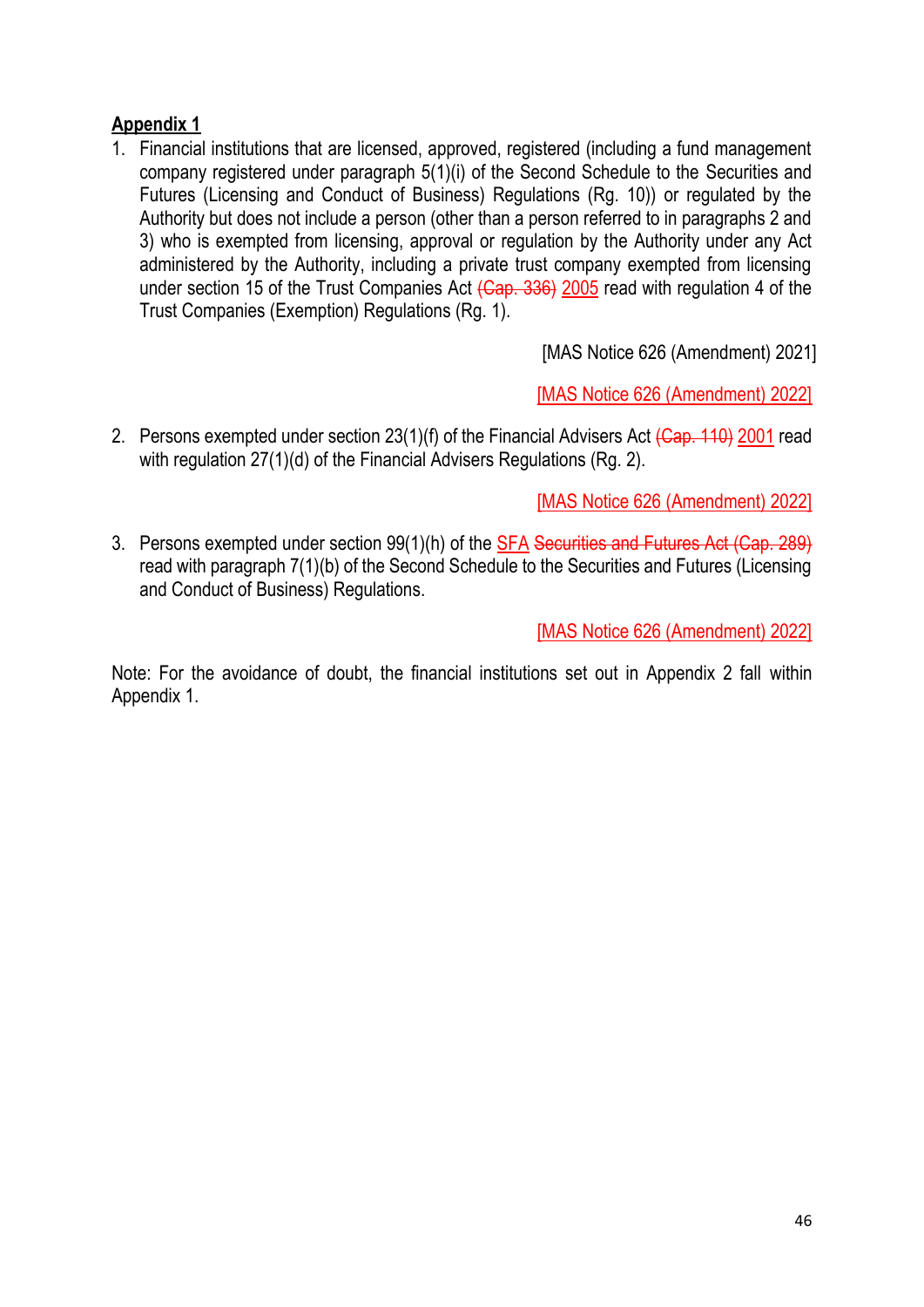## **Appendix 2**

1. Banks in Singapore licensed under the Banking Act (Cap. 19) BA.

[MAS Notice 626 (Amendment) 2021] [MAS Notice 626 (Amendment) 2022]

2. Merchant banks in Singapore licensed under the Banking Act BA.

[MAS Notice 626 (Amendment) 2021] [MAS Notice 626 (Amendment) 2022]

3. Finance companies licensed under section 6 of the Finance Companies Act (Cap. 108) 1967.

[MAS Notice 626 (Amendment) 2022]

4. Financial advisers licensed under section 6 of the Financial Advisers Act 2001 (Cap. 110) except those which only provide advice by issuing or promulgating research analyses or research reports, whether in electronic, print or other form, concerning any investment product.

[MAS Notice 626 (Amendment) 2022]

5. Holders of a capital markets services licence under section 82 of the SFA Securities and Futures Act 2001.

[MAS Notice 626 (Amendment) 2022]

- 6. Fund management companies registered under paragraph 5(1)(i) of the Second Schedule to the Securities and Futures (Licensing and Conduct of Business) Regulations (Rg. 10).
- 7. Persons exempted under section 23(1)(f) of the Financial Advisers Act 2001 read with regulation 27(1)(d) of the Financial Advisers Regulations (Rg. 2) except those which only provide advice by issuing or promulgating research analyses or research reports, whether in electronic, print or other form, concerning any investment product.

[MAS Notice 626 (Amendment) 2022]

8. Persons exempted under section 99(1)(h) of the SFA Securities and Futures Act read with paragraph 7(1)(b) of the Second Schedule to the Securities and Futures (Licensing and Conduct of Business) Regulations.

[MAS Notice 626 (Amendment) 2022]

9. Approved trustees approved under section 289 of the SFA Securities and Futures Act.